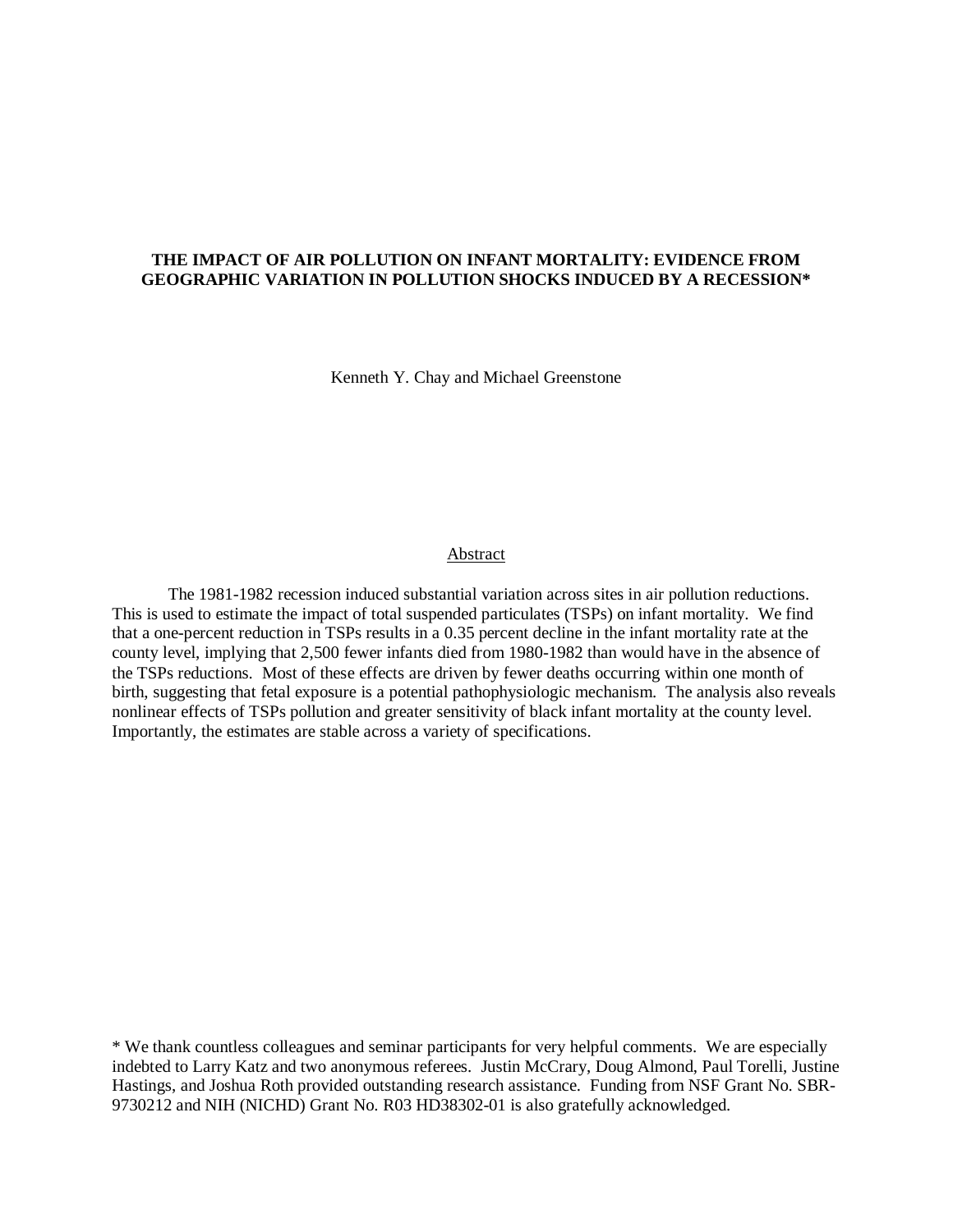## **I. Introduction**

 Since at least 1307, when King Edward I banned the burning of coal to protect his citizens' "bodily health," governments have regulated the release of pollution into the air. The 1970 passage of the Clean Air Act Amendments (CAAAs) and the establishment of the Environmental Protection Agency (EPA) marked an unprecedented attempt by the U.S. government to mandate lower levels of air pollution. The stated goal of these efforts was to achieve air quality standards that "protect the public health." In the case of total suspended particulates (TSPs), widely thought to be the most pernicious form of air pollution, the EPA set maximum allowable concentrations that every county is required to meet.<sup>1</sup> The health effects of TSPs were presumed to be highly nonlinear and very small below certain thresholds.

 A consensus exists on the link between human health and radically elevated concentrations of TSPs pollution [Holland, et al. 1979; Wilson 1996; Wang, et al. 1997]. However, the association between health and TSPs at the lower concentrations regulated by the EPA is much more controversial. Evidence on this relationship comes from three types of studies: 1) cross-sectional analyses of the correlation between adult mortality rates and pollution levels across U.S. cities [Lave and Seskin 1977; Pope and Dockery 1996]; 2) time-series analyses of the correlation between daily adult mortality rates and pollution levels within a given site [Dockery and Pope 1996]; and 3) cohort-based longitudinal studies of adults that suggest that particulates pollution results in excess mortality [Dockery, et al. 1993; Pope, et al. 1995].

 Although this research documents a statistical association between more moderate pollution concentrations and adult health outcomes, the reliability of the evidence has been seriously questioned for several reasons. First, since air pollution is not randomly assigned across locations, previous studies may not be adequately controlling for a number of potential confounding determinants of adult mortality [Pope and Dockery 1996; Fumento 1997]. For example, areas with higher pollution levels also tend to have

-

 <sup>1.</sup> The TSPs standard required counties to have annual geometric mean TSPs concentrations less than 75 micrograms-per-cubic meter ( $\mu$ g/m<sup>3</sup>) and to have no more than one daily reading that exceeded 260  $\mu$ g/m<sup>3</sup>. TSPs consist of all particles with diameters less than or equal to 40 micrometers ( $\mu$ m). The arithmetic mean TSPs concentration in the United States was 93.3  $\mu$ g/m<sup>3</sup> in 1970 and had declined to 69.4  $\mu$ g/m<sup>3</sup> by 1978. For the 1978-1984 period examined in this study, the standard deviation of annual changes in mean TSPs across counties was 9.8  $\mu$ g/m<sup>3</sup>. The focus of federal regulation shifted to particulates with diameters less than or equal to 10  $\mu$ m (PM<sub>10</sub>) and 2.5  $\mu$ m (PM<sub>2.5</sub>) in 1987 and 1997, respectively.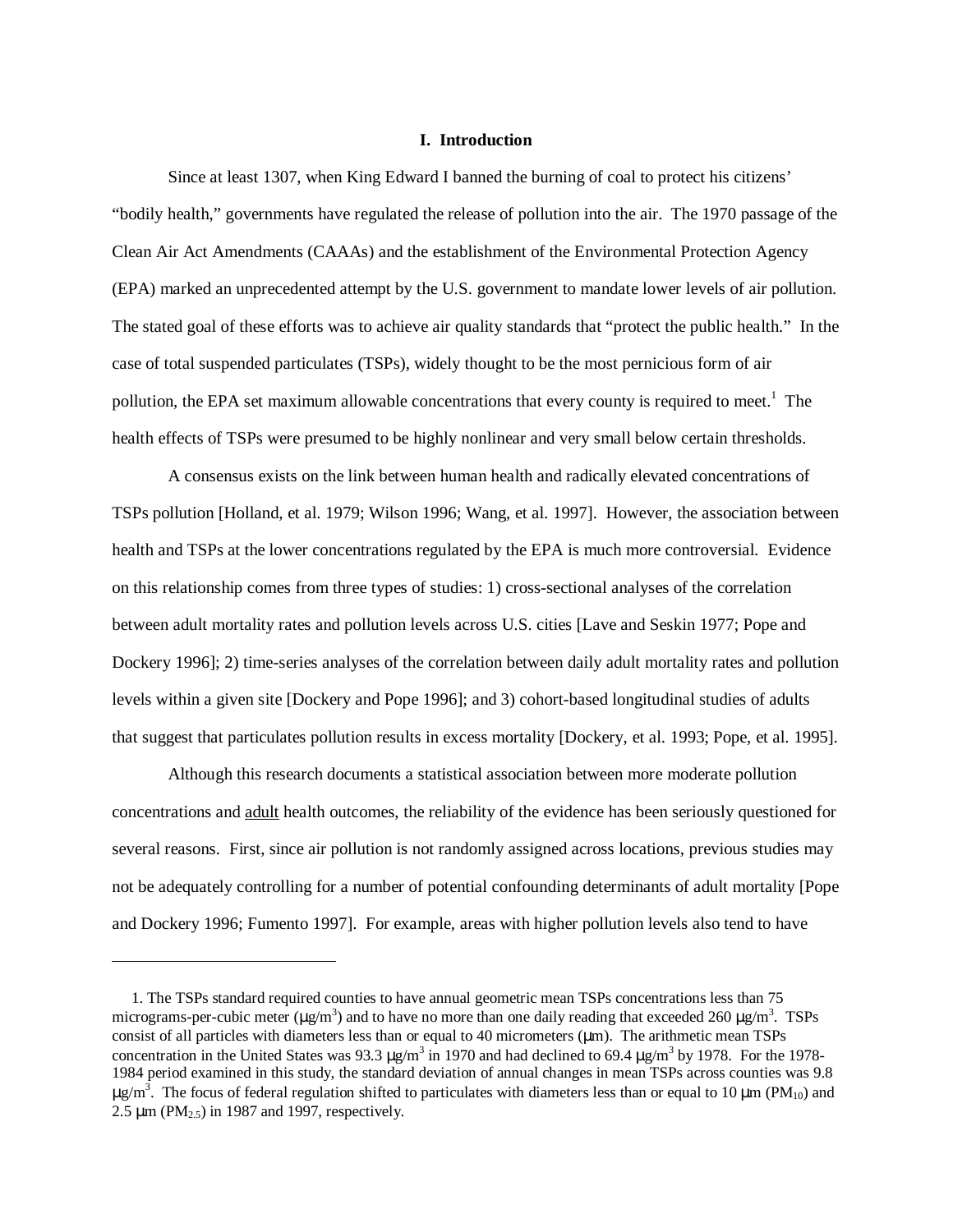higher population densities, different economic conditions, and higher crime rates, all of which could impact adult health. Second, in all three types of studies, the lifetime exposure of adults to air pollution is unknown. The analysis implicitly assumes that the current pollution concentration observed at a site accurately measures each resident's lifetime exposure. Third, it is possible that the excess adult deaths that are attributed to changes in air pollution occur among the already sick and represent little loss in life expectancy [Spix, et al. 1994; Lipfert and Wyzga 1995].

 In the absence of randomized clinical trials, this study uses an event that caused sharp variation in changes in TSPs across sites within a narrow time frame to estimate the impact of air pollution on infant mortality. Specifically, we exploit differential changes in TSPs from 1980 to 1982 attributable to geographic variation in the effects of the 1981-1982 recession. The analysis compares changes in infant mortality rates in counties that had large reductions in TSPs to the changes in counties with small or no pollution reductions.

 The 1980-1982 period provides a compelling setting for estimating the impact of particulates pollution while potentially reducing the role of omitted variables bias. While there is substantial variation across counties in changes in TSPs pollution from 1980-82, there are few confounding changes in other observed factors. This is notable since, to implement our approach, we bring together the most detailed and comprehensive data available on the determinants of infant health. This includes information on parents' characteristics, the health endowment and medical history of the mother, utilization of medical services (e.g., prenatal care), transfer payments from programs such as Medicaid, and per-capita incomes. The 1980-82 period is unique in this respect, as there appears to be greater potential for confounding in cross-sectional analyses and analysis of changes in the surrounding non-recession years.

 Further, our focus on infant, rather than adult, mortality may circumvent the second and third criticisms of previous research. The problem of unknown lifetime exposure to pollution is significantly mitigated, if not solved, by the low migration rates of pregnant women and infants. Here, TSPs levels are assigned to infants based on the exposure of the mother during pregnancy and the exposure of the

2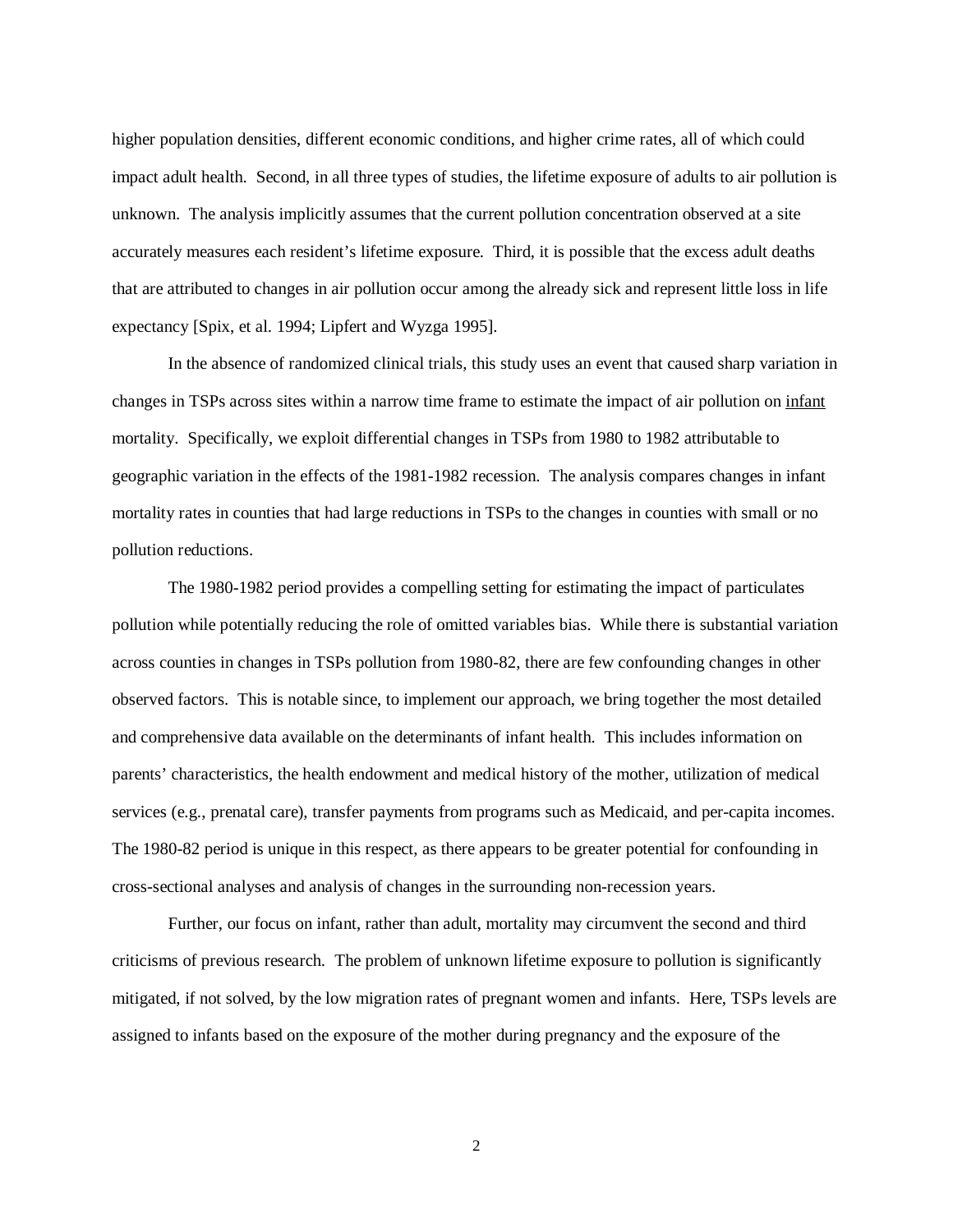newborn during the first few months after birth (we focus on infant deaths within 24 hours, 28 days, and 1 year of birth).<sup>2</sup> Also, since the mortality rate is higher in the first year of life than in the next 20 years combined [NCHS 1999], it is likely that infant deaths represent a large loss in life expectancy.<sup>3</sup>

 A final advantage of the 1980-82 period is that the wide variation in the size of the TSPs reductions allows us to examine nonlinearities or thresholds in the effects of pollution on infant mortality. Clearly, the optimality of the EPA's maximum allowable concentration policy depends crucially on the existence and relative magnitudes of the health effects of TSPs above and below the federal regulatory threshold.

 The evidence suggests that this quasi-experimental research design provides a more credible basis for evaluating the health impact of TSPs pollution than those used in previous studies. Conventional cross-sectional estimates are very sensitive to specification and provide little evidence of a systematic association between TSPs and infant mortality. Based on our research design, however, we find a significant effect of TSPs reductions on decreases in infant mortality rates at the county level, with a 1-  $\mu$ g/m<sup>3</sup> reduction resulting in about 4-7 fewer infant deaths per 100,000 live births (a 0.35 elasticity). Most of these effects are driven by fewer deaths occurring within one month of birth, suggesting that fetal exposure is a potential pathophysiologic mechanism. Consistent with this hypothesis, we find significant effects of the TSPs reductions on deaths within 24 hours of birth and on infant birth weight.

 Importantly, the estimates from our design are robust across a variety of specifications. For example, they are insensitive to the inclusion of many, detailed control variables. As a test of internal validity, we also find that the TSPs reductions are uncorrelated with infant deaths due to accidents and homicides. Since county-level income changes appear to be the most relevant confounder, we further refine the treatment and control groups by matching counties with similar income shocks. This reveals nonlinear effects of TSPs on infant mortality at the county level, and large mortality effects at TSPs

 $\overline{a}$ 

 <sup>2.</sup> It is possible that a mother's lifetime exposure to air pollution, and not just exposure while pregnant, may also impact infant health. One might expect any bias arising from unknown lifetime exposure of the mother to be small.

 <sup>3.</sup> Relative to the adult mortality studies, another advantage of an analysis which focuses on infant deaths within 1-day, 1-month, and 1-year of birth is that it circumvents the measurement problem of unpredictable time delays ("delayed causation") in the impact of pollution exposure on eventual death.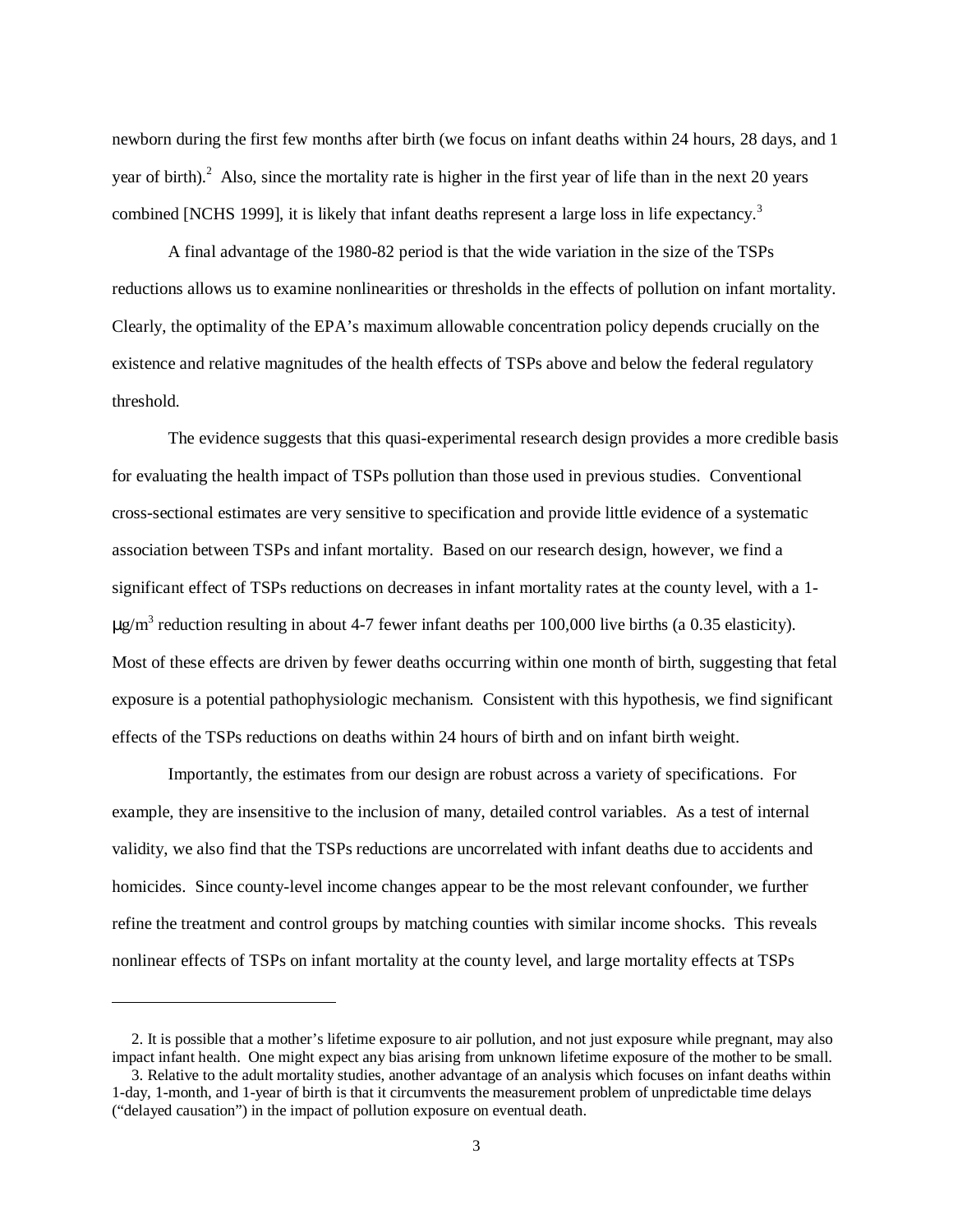concentrations well below the EPA mandated ceilings. There is also evidence of greater sensitivity of black infant mortality to the county-level TSPs reductions.

 The timing and location of the abrupt trend breaks in both TSPs and infant mortality rates in 1980-82 provide evidence that air pollution may have a causal effect on infant health. Overall, the estimates imply that about 2,500 fewer infants died from 1980-82 than would have in the absence of the dramatic reductions in particulates pollution.

#### **II. Background on the Link between Air Pollution and Infant Mortality**

 Strong theory and evidence in the biological literature on the pathophysiological mechanism linking air pollution to human health would increase the credibility of an empirical finding of a statistical association. Unfortunately, the underlying biological pathways are largely unknown.<sup>4</sup> As one review article notes, "Neither clinical experience nor review of the literature identify a direct pathophysiologic mechanism that can be used to explain the relationship between inhaled particles and mortality" [Utell and Samet 1996, p. 187]. The evidence on the mechanism for infant mortality is even scarcer.

 Consequently, it is not surprising that the few previous studies that have examined pollution and infant mortality have used different outcome variables. For example, while one study limits its analysis to neonatal deaths [Joyce, Grossman, and Goldman 1986], another argues that post-neonatal mortality is more likely to be affected by environmental factors [Woodruff, Grillo, and Schoendorf 1997]. Similarly, these studies disagree on which causes of death are more likely to be related to air pollution.

 As a result of this uncertainty, we examine infant deaths within 24 hours, 28 days (neonatal), and one year of birth. In addition, we separately examine infant deaths due to internal health reasons and deaths due to external "non-health" related causes such as accidents and homicides.<sup>5</sup> Internal infant

<u>.</u>

 <sup>4.</sup> Controlled experiments on animals ranging from guinea pigs to monkeys provide the strongest evidence on the mechanism. These studies find that air pollution exposure can cause a constriction of the bronchial system that impairs lung functioning [Amdur 1996]. Although consistent with some non-experimental evidence for humans, it is not clear that these findings can be extrapolated to human adults or infants.

<sup>5. &</sup>quot;Internal" and "external" deaths span all possible causes of death. Deaths with 9<sup>th</sup> International Classification of Diseases (ICD) codes from 001 to 799 are classified as internal, while those with ICD codes from 800 to 999 are in the external category.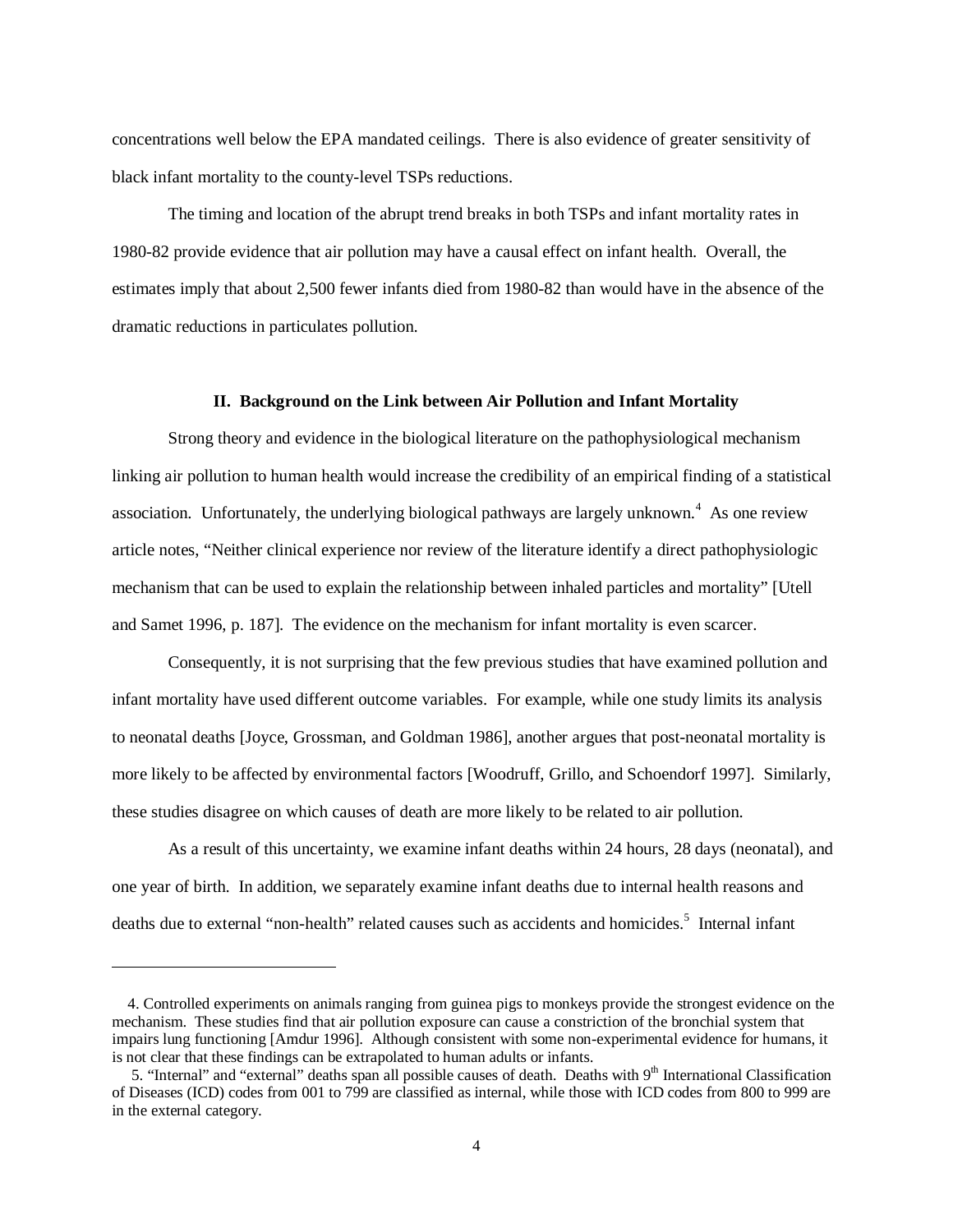deaths are not disaggregated further, since coroners assign the vast majority of them to two vague categories. That is, about 70% of these deaths are classified as resulting from either "certain conditions originating in the perinatal period" or from "congenital anomalies." Since there is no obvious causal pathway linking air pollution to external causes of death, the estimated association between external mortality rates and TSPs pollution is used as a check on the internal consistency of our findings.<sup>6</sup>

 Finally, despite the lack of evidence on causal pathways in the biological literature, we attempt to address whether fetal exposure to pollution has adverse health consequences. There is strong evidence that maternal cigarette smoking can retard fetal development and reduce the birth weight of infants [Sexton and Hebel 1984; Torelli 2000]. Since air pollution may work through a similar mechanism, we examine the effects of TSPs changes on infant birth weight. In addition, fatalities that occur soon after birth are thought to reflect poor fetal development. As a result, the estimated effects of particulates reductions on death rates within 24 hours and 28 days of birth may also provide evidence on this potential pathophysiologic pathway.

#### **III. Changes in Infant Mortality Rates and TSPs from 1980 to 1982**

 To estimate the effects of TSPs pollution on infant mortality, we focus on the 1980-82 period, a narrow two-year window with one of the most striking changes in air pollution over the last thirty years. Figure I presents trends for the United States in average total suspended particulates pollution and rates of infant mortality within one year of birth due to all causes from  $1970-1990$ .<sup>7</sup> It is apparent that air quality improved dramatically in the 1970s and 1980s, with particulate concentrations falling from an average of 95  $\mu$ g/m<sup>3</sup> to about 60  $\mu$ g/m<sup>3</sup>. However, all of these improvements occurred in two punctuated periods, 1971-1975 and 1980-1982.

-

 <sup>6.</sup> That is, the association between TSPs and external infant deaths may result from unobserved secular factors that affect all types of infant death.

 <sup>7.</sup> The TSPs pollution series is based on averages across 1,000-1,300 counties a year, while infant mortality rates are derived from the entire U.S. The counties with TSPs data account for upwards of 80% of the U.S. population. Unless otherwise noted, infant mortality refers to death within the first year after birth.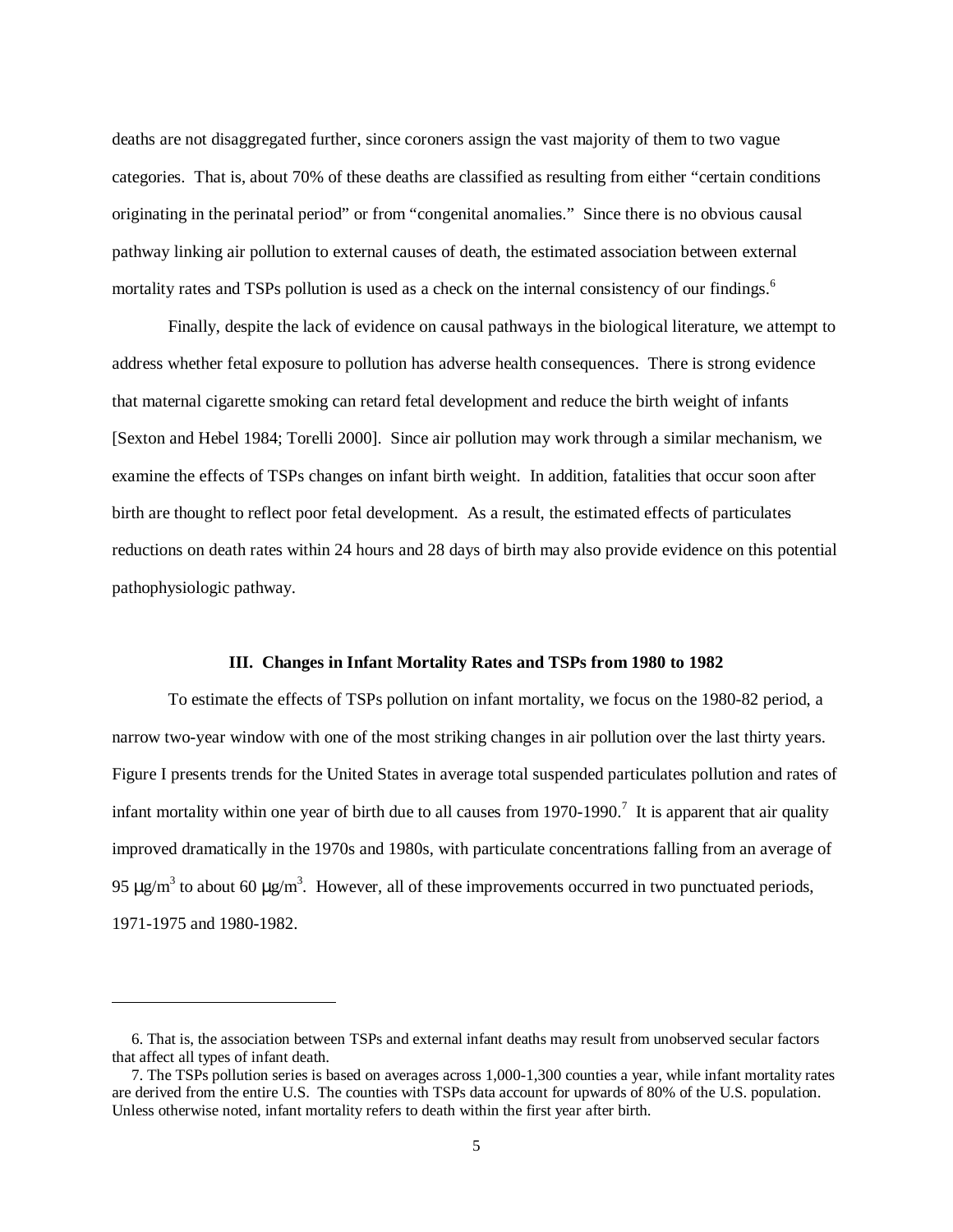Chay and Greenstone [2000] document that most of the improvements in the early 1970s are attributable to federal enforcement of the 1970 CAAAs. For the 1980-82 period, on the other hand, most of the TSPs reductions can be attributed to the differential impacts of the 1981-82 recession across counties.<sup>8</sup> Remarkably, the air quality improvement in this two-year period is nearly as large as the improvement occurring immediately after the 1970 CAAAs. The second series in the figure documents the large fall in the infant mortality rate over the entire period. Although both TSPs concentrations and infant mortality rates trend downward, their time-series correspondence does not provide conclusive evidence of a direct relationship.

 Figures IIA, B, and C provide an overview of trends from 1978-1984 in TSPs concentrations, internal infant mortality rates, and per-capita income, by TSPs change groups. The counties are divided into three groups with "Big, Middle, and Small" 1980-82 changes in TSPs based on change quartiles.<sup>9</sup> Figure IIA illustrates the striking differences across counties in pollution reductions from 1980-82. The quartile of counties with the largest reduction had a 35-percent decline in TSPs from 1980-82, on average, while the county group with the smallest reduction had very little change in TSPs. The "Middle Change" set of counties experienced a 20-percent reduction in TSPs. Also note that the "Big Change" group exhibits the most reversion to the mean in TSPs levels in 1983 and 1984.

 Figure IIB shows that the group of counties that had the largest TSPs reductions also had the biggest declines in internal infant mortality within one-year of birth in the narrow 1980-82 period. While the infant mortality rates of the three groups track each other reasonably well before 1980, there is a clear relative shift down in infant mortality in the largest pollution decline group in the key period. There is also a trend break in the infant mortality rates of the Middle Change county group relative to the Small Change group during 1980-82.<sup>10</sup> Taken together, these plots provide suggestive evidence of a direct link

 $\overline{a}$ 

 <sup>8.</sup> For example, there is a strong across-county correlation between 1980-82 reductions in TSPs and declines in per-capita incomes and increases in unemployment rates. Interestingly, both carbon monoxide and ozone pollution concentrations are relatively insensitive to the 1980-82 recession.

 <sup>9.</sup> The Small and Big Change groups consist of the quartiles of counties with TSPs changes greater than –7.3 units and less than –20.5 units, respectively. The Middle Change group consists of all other counties.

 <sup>10.</sup> The relative trends in TSPs and infant mortality have a strong correspondence for the entire 1978-84 period. In the post-recession period, for example, the Big Change county group exhibits a reversion back in both TSPs levels and infant mortality rates relative to the other county groups. However, it has greater declines in both TSPs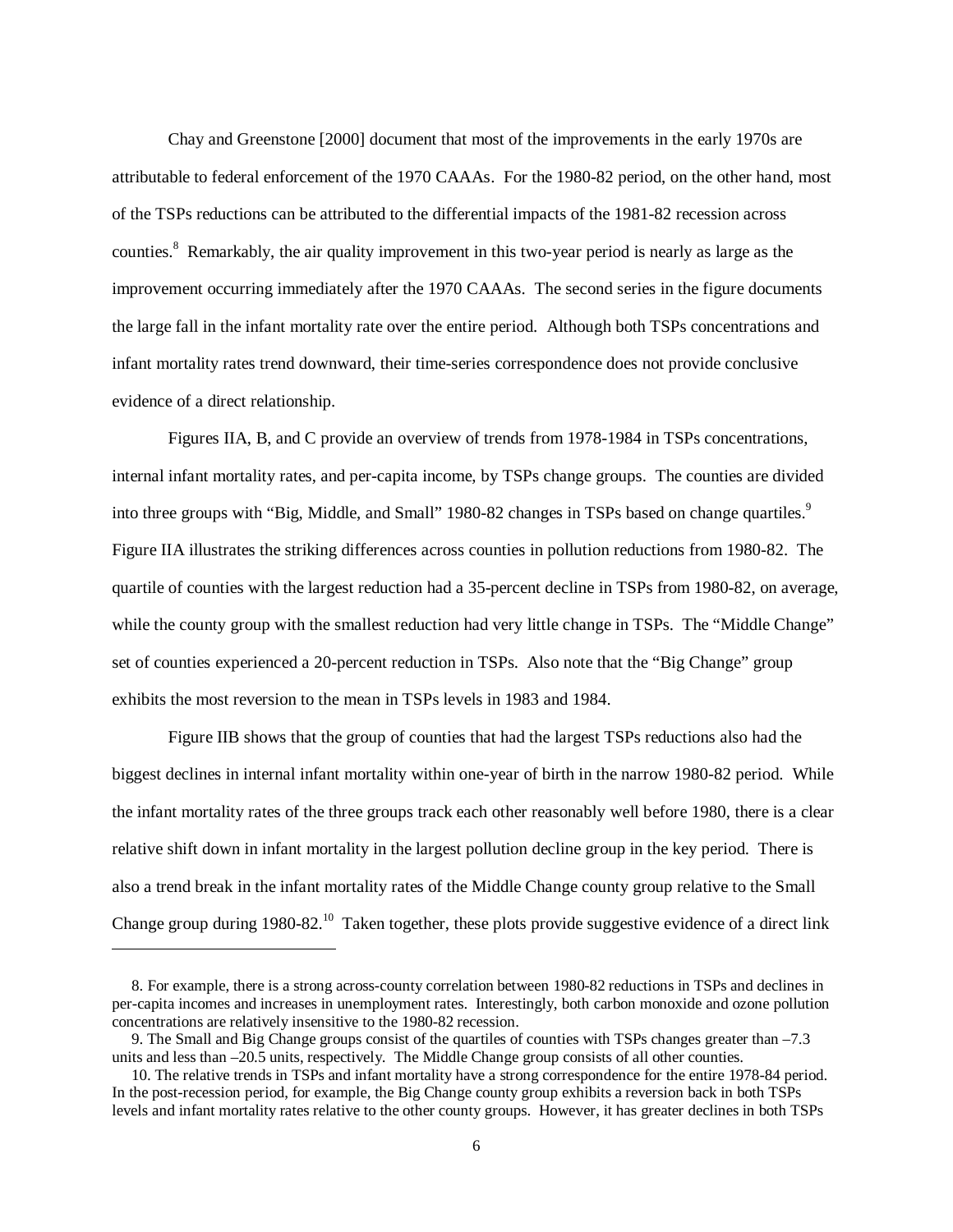between particulates pollution and infant mortality. Based on these raw numbers, the elasticity of infant mortality rate changes with respect to TSPs changes varies between 0.2-0.5, depending on the groups and years used for comparison.

 In our analysis, per-capita income changes appear to be the most important observable confounder. Figure IIC plots per-capita income for each of the three TSPs change groups in Figure IIA. While there is a systematic covariance between changes in TSPs and income, the differences in income shocks across the county groups are small in magnitude during the 1980-82 evaluation period. From 1980-82, income fell by only 2.9 percent more in the Big Change group than in the Small Change group. However, since the Big Change group rebounded from the recession at a noticeably slower rate, it had a 5.2 percent smaller increase in per-capita income from 1980-84. As a result, our analysis focuses on the narrow 1980-82 period in order to reduce the role of confounding biases.

 Comparing changes in infant mortality rates across counties that had large and small TSPs reductions from 1980-82 may provide credible estimates of the health impact of air pollution. The acrosscounty differences in TSPs changes in this narrow time frame are both dramatic and abrupt. For example, the mean 1980-82 reduction in TSPs among the Big Change counties was  $30.3 \mu g/m^3$ , while the mean reduction in the Small Change group was only 1.6  $\mu$ g/m<sup>3</sup>. This difference is 1.5 times greater than the standard deviation of TSPs levels during the 1978-84 period (19  $\mu$ g/m<sup>3</sup>). Given these discontinuous differences in pollution reductions, it seems unlikely that other factors changed as sharply or abruptly in this short period. Below, we find little evidence that any observed factors changed in a way leading to a spurious correlation between TSPs and infant health.

#### **IV. Empirical Methodology**

 Now, we discuss the econometric models used to estimate the infant mortality-TSPs association. For simplicity, it is assumed that the "true" effect of exposure to particulates pollution is homogeneous

 $\overline{a}$ 

and infant mortality rates over the entire 1980-84 period. It should also be noted that the Small and Big county groups have similar baseline infant mortality rates in 1978 (1.3 deaths per 100 births) and have nearly identical 4 percent increases in the number of live births from 1980-82.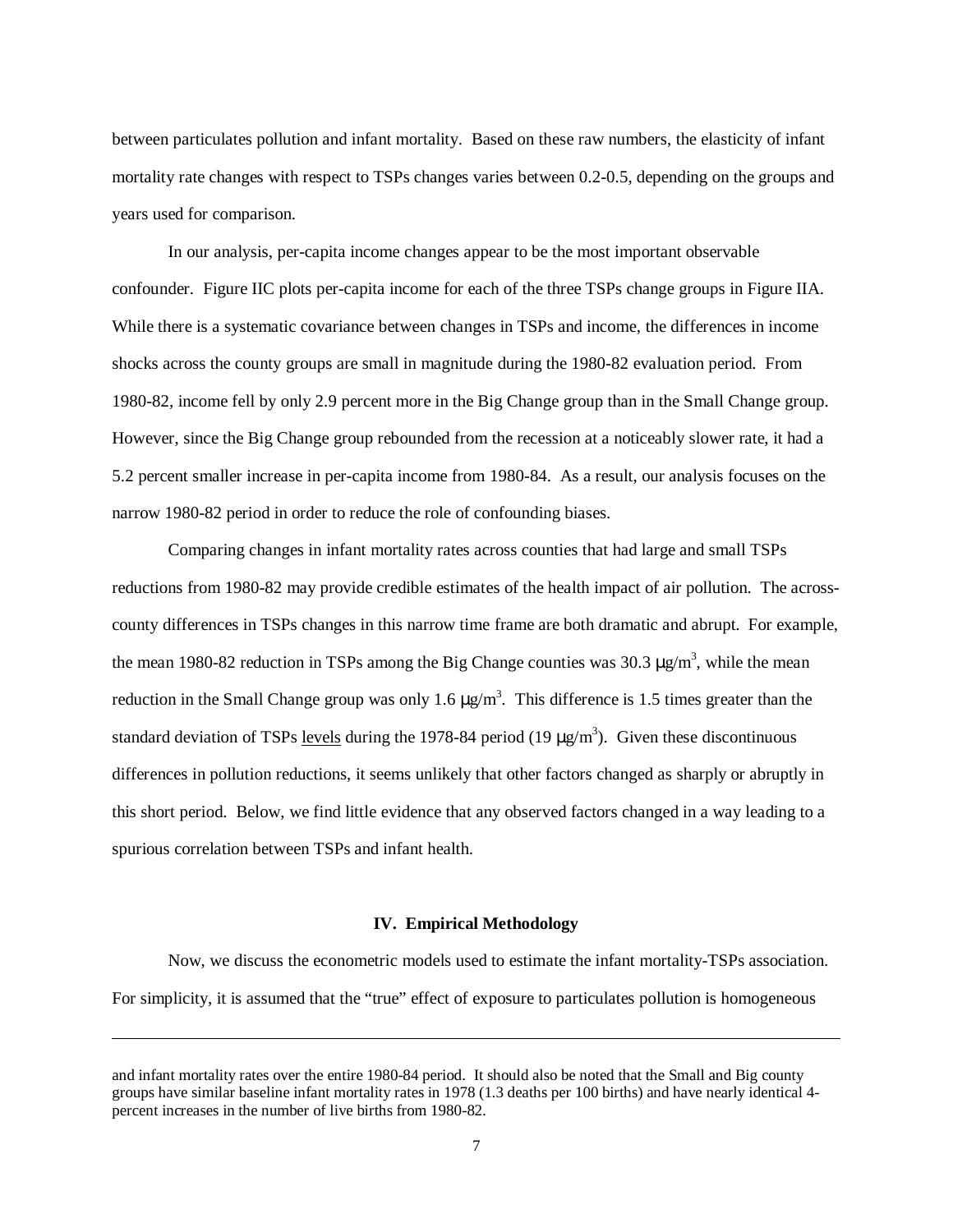across infants and over time. As discussed above, the predominant approach used in the literature is cross-sectional analysis. A general cross-sectional model of infant mortality can be written as:

(1) 
$$
y_{jt} = f(x_{jt}, z_{jt}, w_{jt}) + \varepsilon_{jt},
$$

where  $y_{jt}$  is the infant mortality rate in county j in year t,  $x_{jt}$  is the average TSPs reading across all monitors in the county,  $z_{jt}$  is per-capita income,  $w_{jt}$  is a vector of the other determinants of county-level infant mortality rates (parents' attributes and behavior, county characteristics, etc.), and f is the "nonparametric" conditional mean function of  $y_{jt}$ . Thus,  $f(\bullet)$  and  $w_{jt}$  are defined so that  $E(\varepsilon_{jt}|x_{jt}, z_{jt}, w_{jt}) = 0$ .

Empirical implementation of equation (1) is not practical for two reasons. First,  $w_{jt}$  could be of extremely high dimension, and many of its elements may not be observable to the researcher (e.g., maternal behaviors). Second,  $f(\bullet)$  is a general conditional expectation that is a function of the joint distribution of  $y_{it}$ ,  $x_{it}$ ,  $z_{it}$ , and  $w_{it}$ . Consequently, estimation of the effects of interest is practically infeasible due to the "curse of dimensionality".

 A common approach to reducing the dimensionality of the problem is to assume that the effects of the covariates are additive and linear. This results in the linear regression model:

$$
(2) \t y_{jt} = x_{jt}\beta + z_{jt}\theta + w_{jt}'\Pi + \varepsilon_{jt}, \t \varepsilon_{jt} = \alpha_j + u_{jt}.
$$

The coefficient  $\beta$  is the true effect of TSPs on infant mortality. For consistent estimation, the least squares estimator of  $\beta$  requires E[x<sub>it</sub>  $\varepsilon_{i}$ ]=0. If there are omitted permanent ( $\alpha_i$ ) or transitory ( $u_{i}$ ) factors that covary with TSPs levels, then the cross-sectional estimator will be biased. Any nonlinearities or interactions in the true effects will also lead to bias.

 To determine the likely reliability of the cross-sectional approach, we examined the across-county association of TSPs levels with other correlates of infant mortality [details in Chay and Greenstone 1999]. We found that TSPs levels systematically covary with almost every variable, including mother's race, marital status, prenatal care usage, education, and age. We also examined the correlation between TSPs levels and predicted internal infant mortality rates from a regression of mortality on the other covariates, excluding TSPs. This may be a more direct measure of the importance of observable sources of bias. In the cross-sections, there is a strong and significant association between predicted mortality rates and TSPs. This suggests that "conventional" cross-sectional estimates could be severely biased.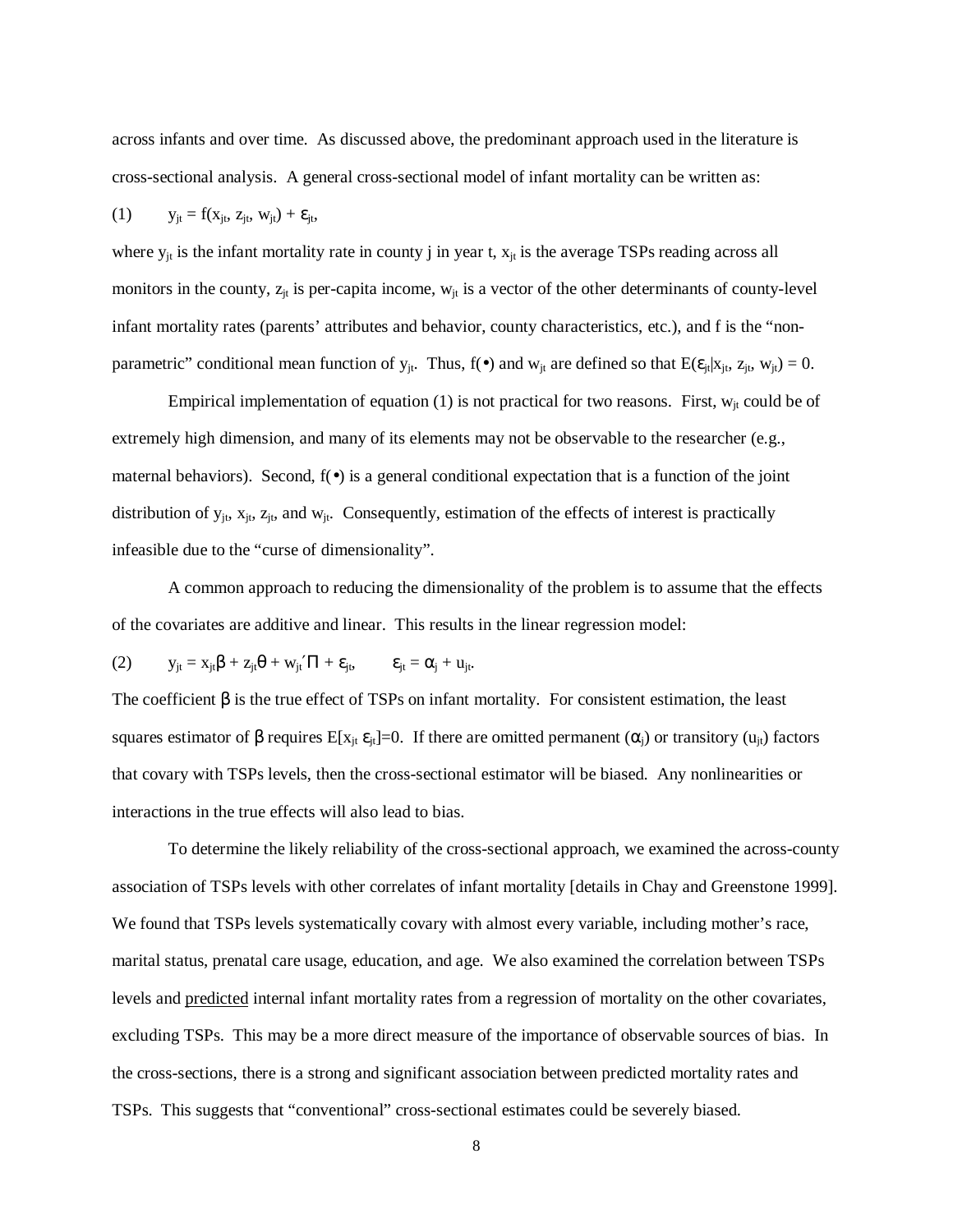The ideal research design is a controlled experiment in which different levels of pollution exposure are randomly assigned across mothers/infants. Random assignment ensures that variation in TSPs exposure is independent of other factors (i.e.,  $z_{it}$  and  $w_{it}$ ) that impact infant mortality. This reduces the dimensionality of the inference problem. However, using randomized clinical trials to study the effects of TSPs exposure on infant health would be unethical.

 Our "quasi-experimental" approach uses the sharp variation across sites in TSPs reductions from 1980-82. There is evidence that this design may significantly reduce the omitted variables problem. For example, there is little systematic covariance between 1980-82 TSPs changes and changes in the control variables, with associations that are substantially smaller than the cross-sectional correlations. Not surprisingly, since recessionary shocks drive some of the TSPs reductions, per-capita income changes do covary with TSPs changes. However, the correlation between 1980-82 TSPs changes and the infant mortality rate changes predicted by the other covariates is small and insignificant. Also, this correlation is smaller in the 1980-82 period than in the periods immediately before (1978-80) and after (1982-84) the recession [see Chay and Greenstone 1999]. At least with respect to the observable controls, this research design appears to emulate the dimensionality reduction ensured by controlled experiments.

 Assuming linearity of the effects of TSPs, the quasi-experimental model in the ideal case is: (3)  $dy_{it} = y_{i82} - y_{i80} = x_{i82}\beta - x_{i80}\beta + \varepsilon_{i82} - \varepsilon_{i80} = dx_{it}\beta + d\varepsilon_{it}.$ 

Below, we estimate this model using a fixed effects estimator applied to the pooled three years of data from 1980-1982.

 In the "almost ideal" situation, TSPs changes may be weakly correlated with changes in other factors, requiring the use of linear regression adjustment. Further, Figure IIB suggests that there are some differences across counties in infant mortality trends before the recession. Thus, we also estimate the following model:

(4)  $dy_{jt} = dx_{jt}\beta + dz_{jt}\theta + dw_{jt}'\Pi + d\epsilon_{jt}, \qquad d\epsilon_{jt} = \lambda_{st} + du_{jt},$ where  $\lambda_{st}$  are state fixed effects in infant mortality changes. Define  $T_j^t = (x_{j1},...,x_{jt},z_{j1},...,z_{jt})$ ; then the assumption  $E(u_{jt}|T_j^t) = 0$  implies that the lag levels of TSPs and income can be used as instrumental variables for  $dx_{jt}$  and  $dz_{jt}$ . This condition, which presumes that the treatments are pre-determined, is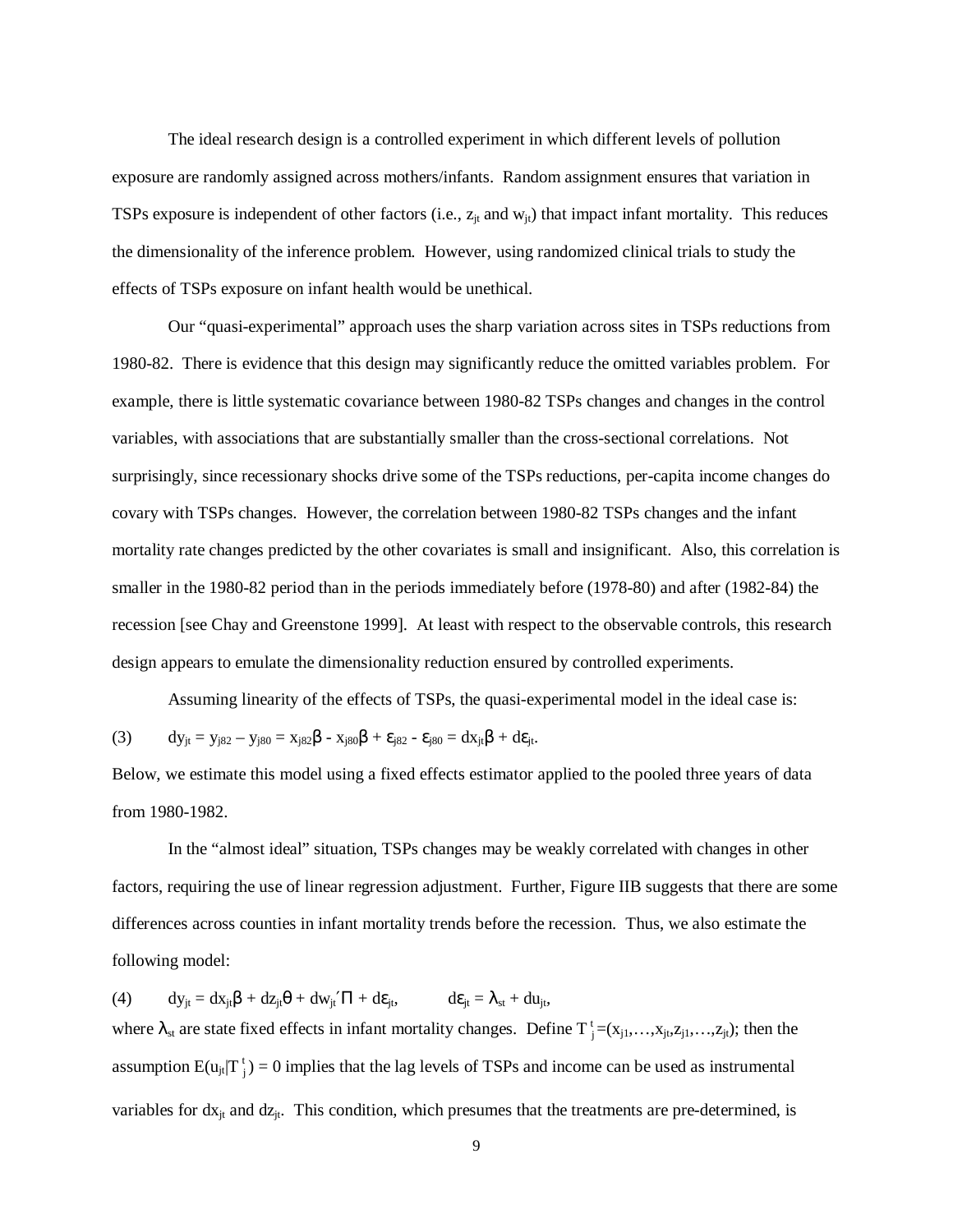robust to differential trends and dynamic feedback from y to T of an unrestricted form. Consequently, it is much weaker than the strict exogeneity condition underlying identification of equation  $(3)$ .<sup>11</sup>

 Since equations (3) and (4) are based on first-differences, any permanent unobserved differences across counties,  $\alpha_i$ , are controlled for. Also, since the key variables are measured at the county level, in some specifications we control for unrestricted state-time effects in infant mortality levels,  $\lambda_{st}$ . This nonparametrically absorbs all unobservables that vary across states over time. Here, the treatment effect is identified using only comparisons across counties within the same state. We find that the estimated effects of TSPs changes are insensitive to the inclusion of detailed controls and similar across this wide variety of specifications. This provides reassuring evidence on the credibility of the research design.

 Before proceeding, we note the potential for censoring bias in our estimates of the effects of TSPs. The analysis is based on the population of live births. Since air pollution may damage the fetus before birth, it may also affect the likelihood of a miscarriage or stillbirth. Consequently, the large pollution reductions during the recession may have resulted in a reduction in fetal deaths. In this case, our analysis will understate the impact of TSPs on infant mortality by conditioning on fetuses that survive to a live birth. If a disproportionate number of the "marginal" fetuses that are born alive are in the low end of the birth weight distribution, estimates of the birth weight effects of TSPs will also suffer from these selection biases. We find evidence below that is consistent with this potential selection mechanism.<sup>12</sup>

## **V. Data Sources**

 To implement our evaluation strategy, we bring together an unprecedented amount of unique and comprehensive data for the 1978-1984 period. This database allows for a much broader examination, both across sites and over time, than has previously been conducted. Here, we describe the data used in this study. More details on the data sources and variables are contained in the Data Appendix.

The outcome variables and a number of the control variables come from the National Mortality

 $\overline{a}$ 

 <sup>11.</sup> Chay and Greenstone [1999] also estimate specifications that control for lag mortality rate changes. We find that the estimates are insensitive to this.

 <sup>12.</sup> Since machine-readable data on fetal deaths at the county level are not available for the period of interest, a direct examination of the impact of TSPs on fetal deaths is left for future research.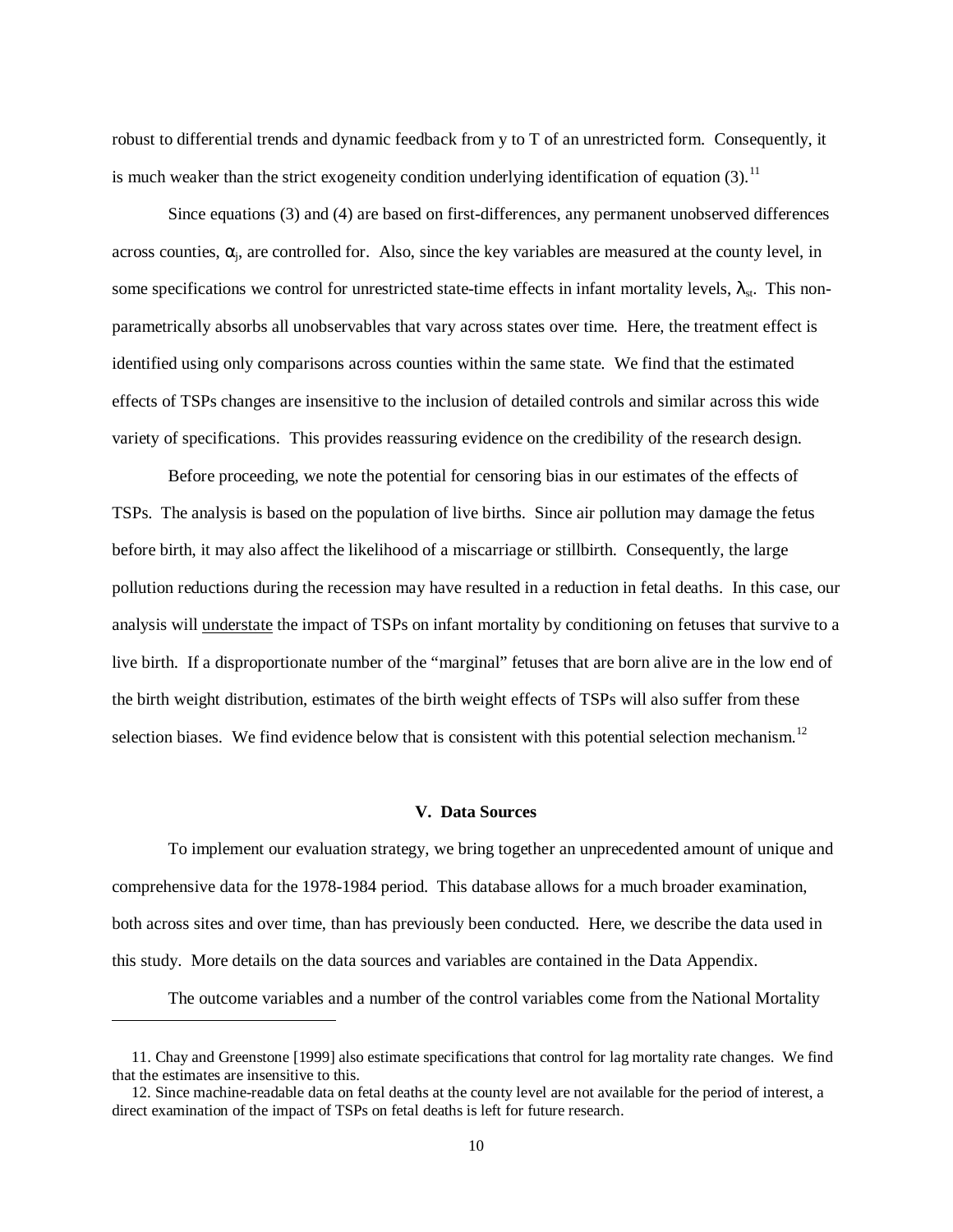Detail Files and National Natality Detail Files, which are derived from censuses of death and birth certificates. We merge the microdata on infant births and deaths at the county by demographic group level for each year to create infant age at death, race, and gender cells for each county. For each cell, the infant mortality rate is calculated as the ratio of the total number of infant deaths of a certain type (age and cause of death) in a cell in a given year to the total number of births in that cell in the same year. The cell-level rates of death within 24 hours and 28 days of birth are also computed for each year.

 The microdata on the control variables available in the Natality Files are also aggregated into annual demographic-county cells. The detailed Natality variables fall into four categories: socioeconomic and demographic characteristics of the parents [Meara 2001]; medical system utilization, including prenatal care usage [Rosenzweig and Schultz 1983; Institute of Medicine 1985]; maternal health endowment, such as mother's age and pregnancy history [Rosenzweig and Schultz 1983; Rosenzweig and Wolpin 1991]; and infant health endowment. As discussed above, since TSPs may affect fetal development, infant birth weight is used as another outcome variable. The Natality variables used in the analysis are described in detail in the Data Appendix.

 Annual, monitor-level data on TSPs concentrations were obtained by filing a Freedom of Information Act request with the EPA. This yielded the information collected by the EPA's nationwide network of pollution monitors, including the location of each monitor and their readings. From this data, we calculated the mean TSPs concentrations for about 1,200 counties per year (see Data Appendix).

 Accounting for across-county differences in income changes during the 1980-82 period is particularly important [Ettner 1996]. Per-capita income data come from the Bureau of Economic Analysis' annual series, which provides the most comprehensive measure of income available at the county level. County-level unemployment rates come from the Employment and Unemployment for State and Local Areas publications of the BLS [Ruhm 2000]. Annual data on manufacturing and nonmanufacturing employment levels in each county come from the County Business Patterns files.

 The Regional Economic Information System file provides annual, county-level data on several different categories of transfer payments. These include separate series for total transfer payments; total medical care payments; public expenditures on medical care for low-income individuals (primarily

11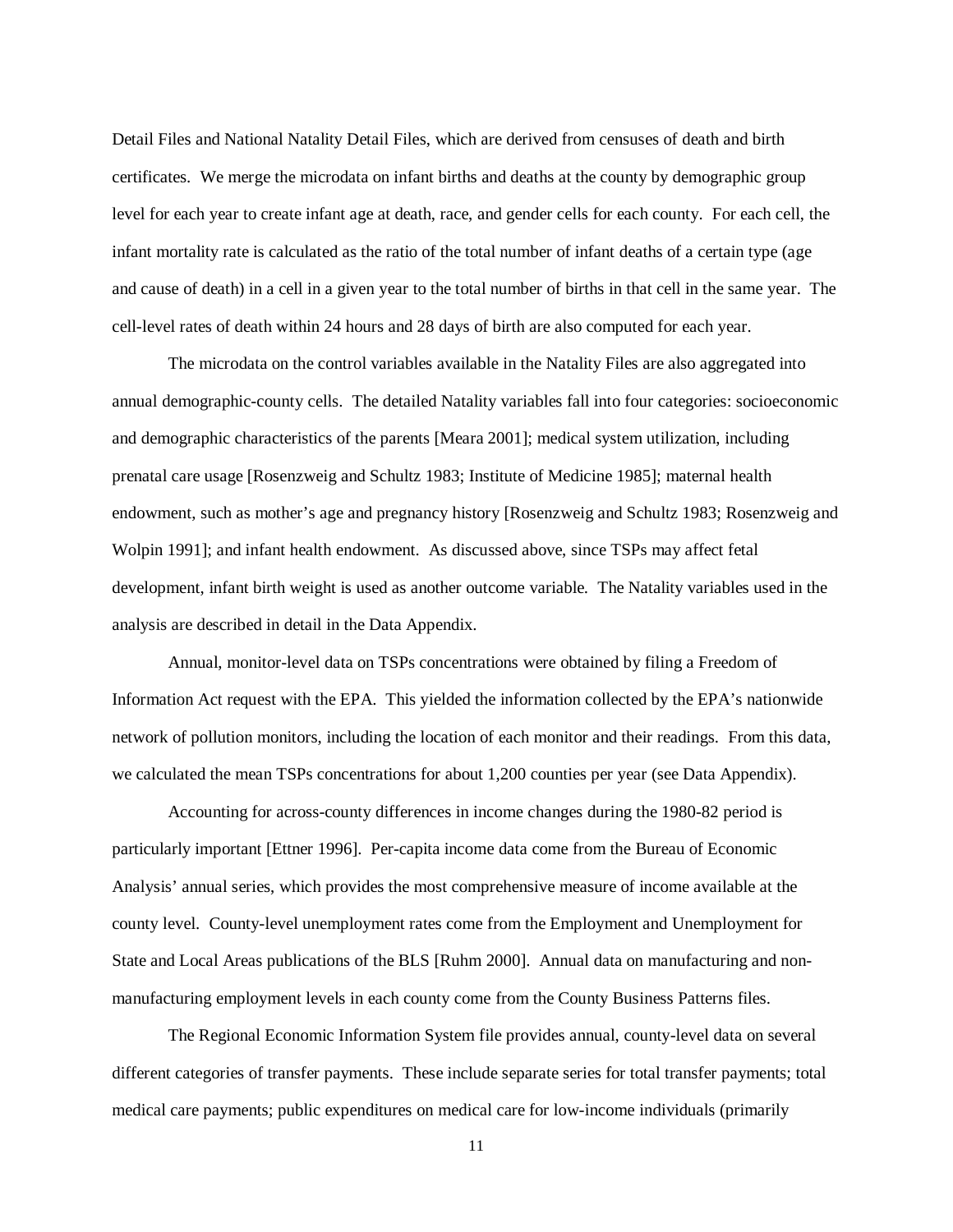Medicaid and local assistance programs); income maintenance benefits; family assistance payments, including AFDC; Food Stamps payments; and Unemployment Insurance benefits. State-level data on the number of Medicaid recipients, the cost per recipient, and Medicaid payments to medical vendors come from the Health Care Financing Administration.<sup>13</sup> Finally, since weather conditions may be a potential confounder [Samet, et al. 1998], we obtained monthly temperature and precipitation data for each state from the National Weather Service.

 Table I presents summary information from 1978-1984 on the 1,050 counties with non-missing TSPs pollution and per-capita income data in both 1980 and 1982. This is the sample used in Figure II and in the matched comparisons analysis below. The top rows of the table show that these counties account for about 80% of the 3.3-3.7 million live births that occur in the United States in a given year, making this the most comprehensive study to date. While trending up from 1978-82, the number of births declined in 1983. This suggests that birth rates in the entire country responded to the 1981-82 recession with a lag, but were not strongly affected during the 1980-1982 evaluation period.

 The next set of rows presents infant fatalities per 100,000 live births. The internal infant mortality rate is about 1.1-1.3 deaths within a year of birth per 100 births, while infant deaths due to external causes are much rarer. 40 and 70 percent of all internal infant deaths within a year of birth occur within the first 24 hours and 28 days of birth, respectively. In addition, the black infant mortality rate is nearly two times greater than the white rate.

 The table also shows national trends in infant mortality, average TSPs concentrations, and percapita income. Internal infant mortality rates decreased steadily from 1978-84, with a slightly larger percentage decline in 1980-82 than in the other periods. TSPs, on the other hand, fell by over 20 percent in 1980-82 but were relatively steady in the "pre" period and exhibit some mean reversion in the "post" period. Per-capita income decreased about 2.5 percent from 1978-80 and remained relatively stable during the key 1980-82 period before rebounding in 1983 and 1984.

 $\overline{a}$ 

 <sup>13.</sup> Currie and Gruber [1996] find that expansions of state Medicaid programs are associated with improved infant health outcomes. Since these expansions did not begin in earnest until 1984, they are unlikely to be a source of confounding in this study. Notably, counties with large and small TSPs reductions from 1980-82 had nearly identical changes in public expenditures on medical care for low-income individuals.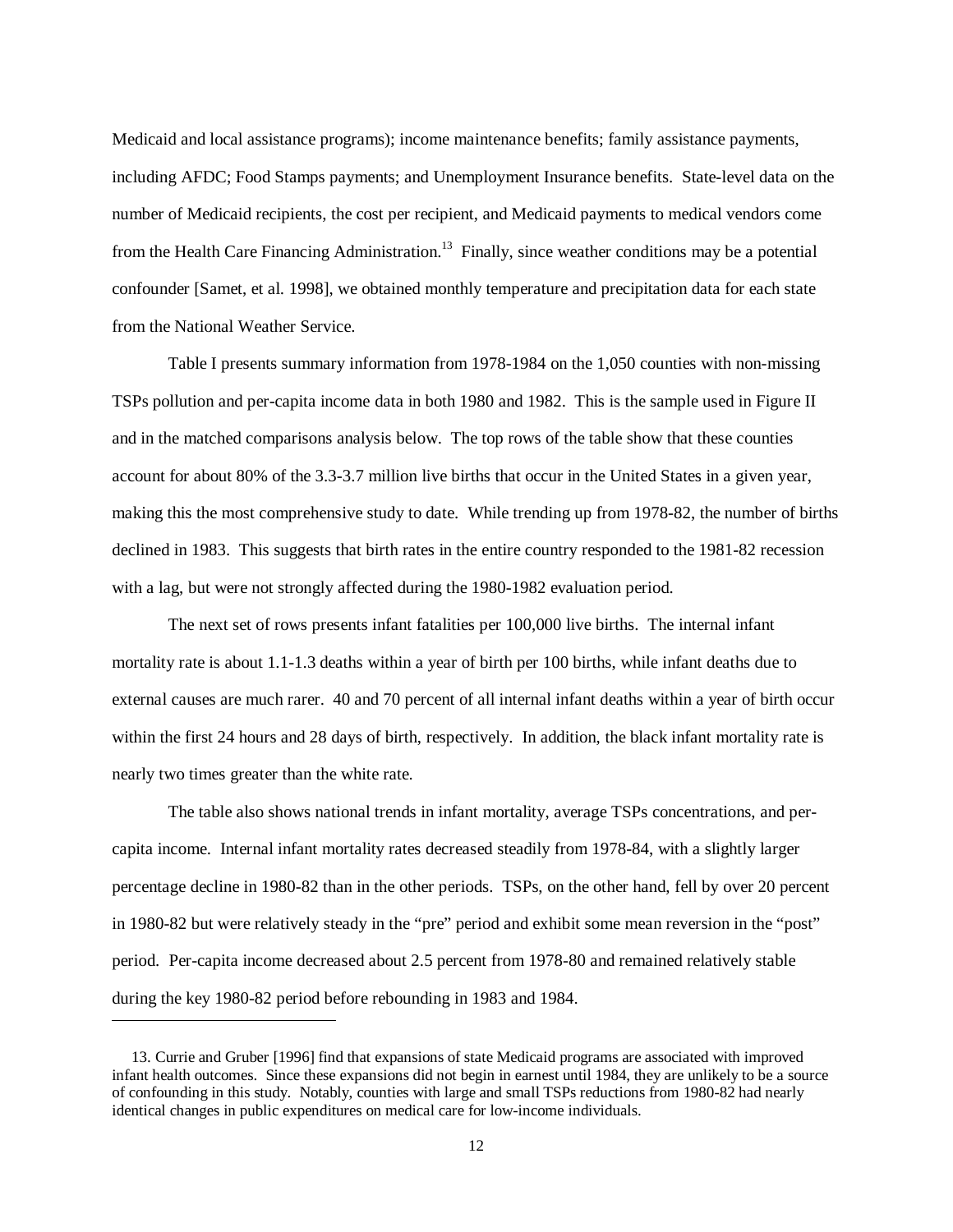The rest of Table I presents 1978-84 trends for a subset of the large number of control variables used in the analysis. Importantly, the magnitude of changes in these variables is small when compared to the TSPs pollution changes that occurred in the 1980-82 period. Our measures of parents' demographic and SES characteristics suggest that the SES status of parents rose slightly from 1978-84, although the fraction of births to single and immigrant mothers increased during the period. Also, while the average number of prenatal care visits were stable during the period, the likelihood of a mother receiving no prenatal care or having a visit in the first trimester increased slightly. The percentage of births attributable to teenagers declined, while the share among women aged 35 and over rose.<sup>14</sup> Finally, the share of first-time births fell slightly while the fraction of mothers who had a prior fetal death rose.

## **VI. Basic Empirical Results**

#### Cross-Sectional and Fixed Effects Results

 $\overline{a}$ 

 We begin by replicating the conventional cross-sectional approach to estimating the association between TSPs pollution and infant mortality across counties. For each cross-section from 1978-1984, Table II presents the regression estimates of the effect of TSPs on the number of internal infant deaths within a year of birth per 100,000 live births. Column 1 is based on a specification that adjusts only for per-capita income, while the remaining columns correspond to specifications that include additional sets of controls. The sample sizes and  $R^2$ 's of the regressions are shown in brackets.

 There is wide variability in the estimated effects of TSPs, both across specifications for a given cross-section and across cross-sections for a given specification. For example, the estimates in Column 1 vary from a significant positive association in 1978 to an insignificant negative correlation in 1984. In Column 2, the inclusion of the basic control variables available in the Natality data has a noticeable effect on the point estimates in most years.<sup>15</sup> While the estimates are more precise due to the greatly improved fit of the regressions, none are significant at conventional levels.

 <sup>14.</sup> Rees, et. al. [1996] find that much of the correlation between poor infant health and mother's age is due to the higher incidence of low birth weight births among teenagers and women 35 and older.

 <sup>15.</sup> The control variables included in the "Basic Natality" and "Unrestricted Natality" sets of variables are listed in the Data Appendix.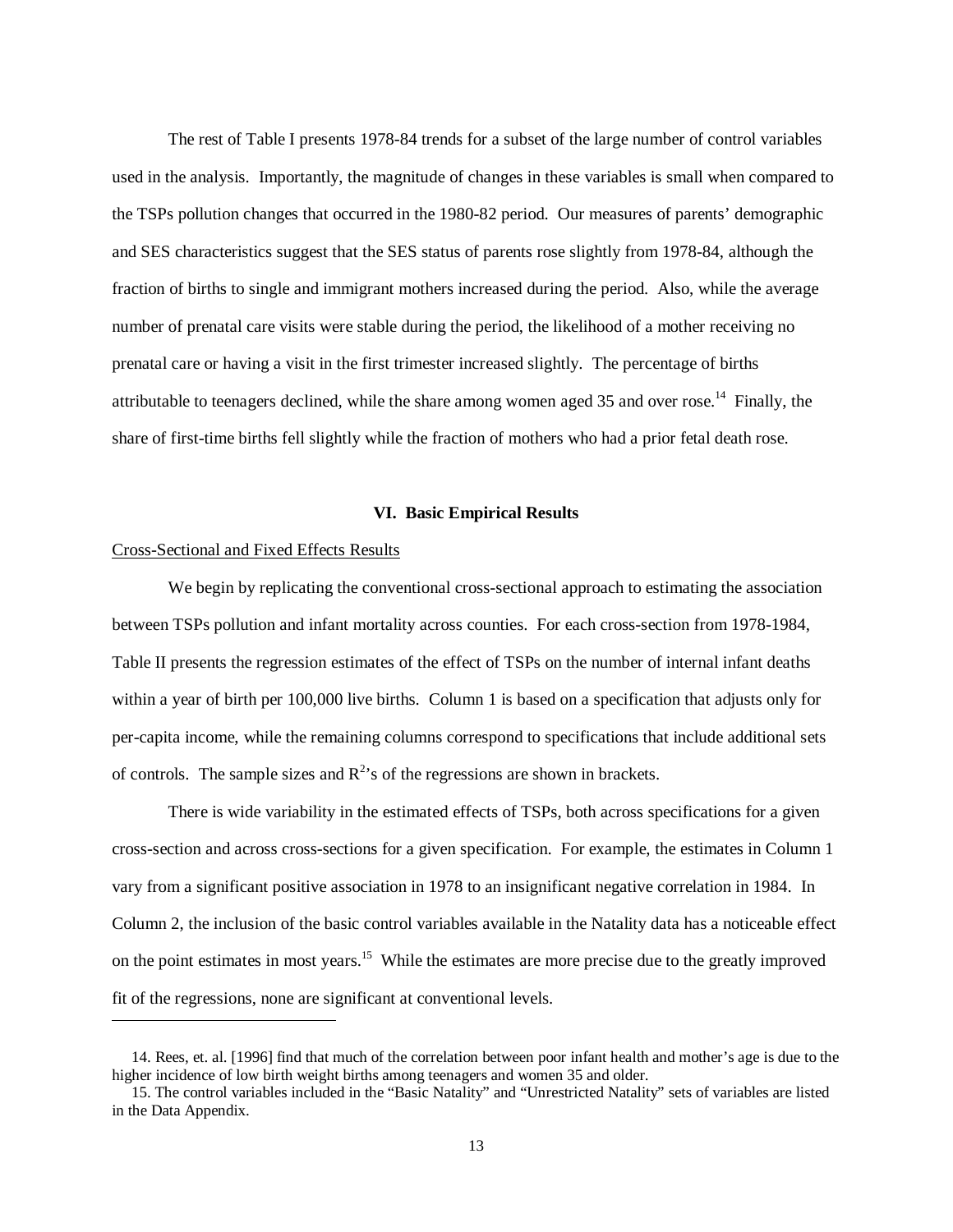Columns 3-5 present the results from specifications that include additional Natality variables and controls for weather, transfer payments, Medicaid receipt, and unrestricted state effects. Again, the estimated effects vary from a significant positive correlation to an insignificant negative correlation. For the 1980 and 1983 cross-sections, the estimated TSPs effects are significant and less sensitive to specification. For the other years, however, the estimates are imprecise and/or small in magnitude.

The largest estimates from the cross-sectional analyses imply that a  $1-\mu g/m^3$  reduction in mean TSPs results in 1-2 fewer internal infant deaths per 100,000 live births, which is a 0.06-0.10 elasticity. However, the modal estimate suggests an imprecise, zero-impact of TSPs. Overall, there is little evidence of a systematic association between particulates pollution and infant survival rates in these cross-sectional regressions. In addition, the results are very sensitive to the year analyzed and the set of variables used as controls, suggesting that omitted variables may play an important role.

 Table III presents fixed effects (FE column) and instrumental variables (IV column) estimates of the association between mean TSPs and internal infant mortality rates based on pooled data for the 1978- 80, 1982-84, 1980-82, and 1978-84 periods. The fixed effects results are from levels regressions that include county indicator variables as controls. Including county fixed effects in the regressions eliminates the bias in the cross-sectional estimates attributable to time-invariant omitted factors that vary across counties. However, this approach will be biased if there are unobserved shocks that are correlated with both TSPs and infant mortality rate changes.<sup>16</sup> The instrumental variables results come from estimating equation (4) using first-differences in internal infant mortality rates and TSPs pollution, where indicators are included to allow for unrestricted differences in year-to-year changes (i.e., year effects).<sup>17</sup> The year effects absorb aggregate trends in TSPs and infant mortality. Further, as discussed above, using the first and second lags of TSPs levels as instruments for TSPs changes accounts for differential trends and dynamic feedback -- nonstationary sources of bias that could contaminate fixed effects and first-

-

 <sup>16.</sup> The pooled cross-sectional estimates (standard errors) of the TSPs effect for the 1978-80, 1982-84, 1980-82, and 1978-84 periods, are 0.50 (0.68), 0.24 (0.96), 0.67 (0.71), and 1.54 (0.78), respectively. The sampling errors are corrected for county-level correlation in the residuals.

 <sup>17.</sup> For the 1980-82 period, results from the specification that allows for unrestricted state-year effects are presented in Column 4 of Table IV.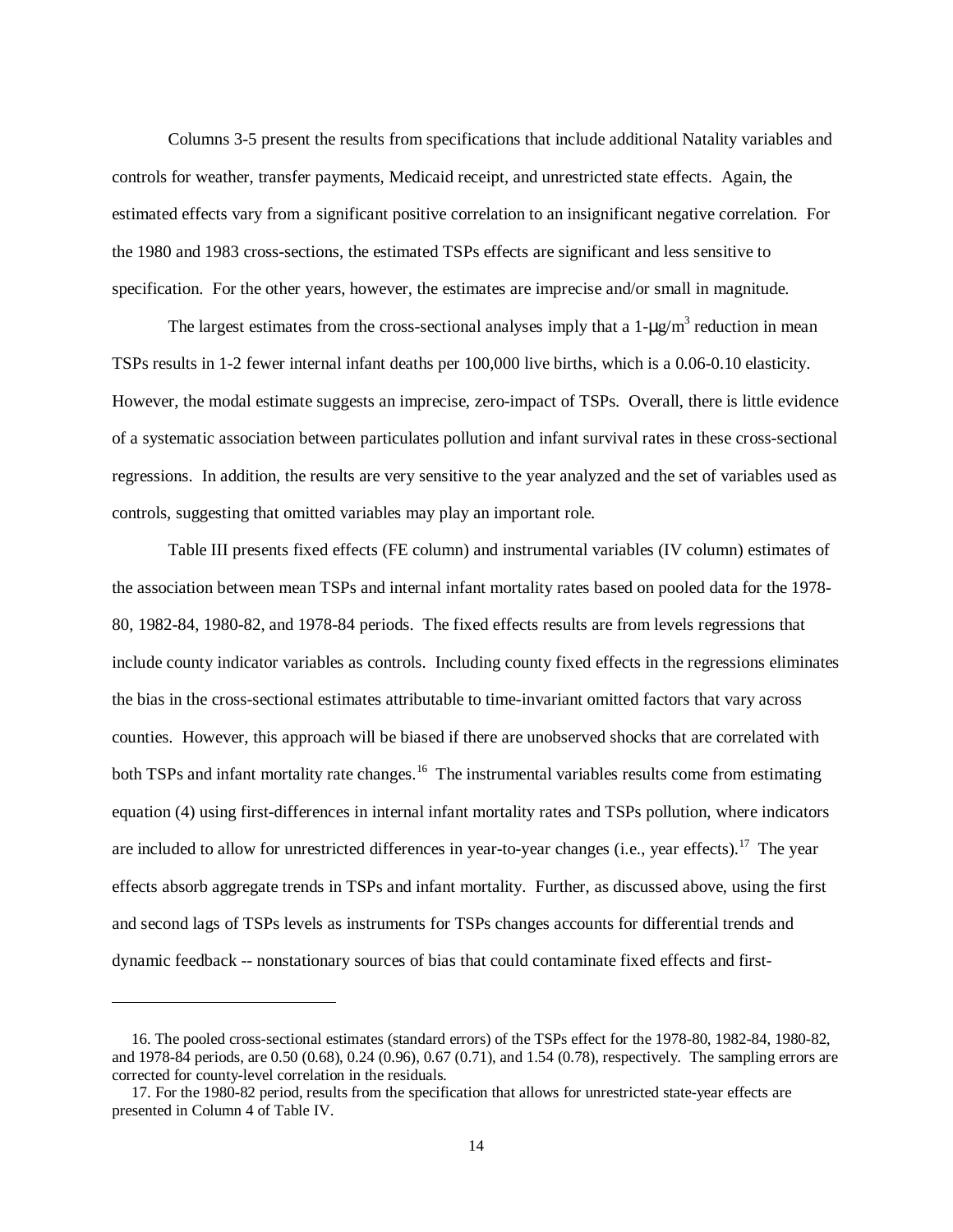differences estimates. The results are also adjusted for per-capita income in the FE columns and income changes, which are instrumented by the first and second lags of income levels, in the IV columns.

 Focusing first on the FE columns, including county-specific intercepts improves the fit of the regressions substantially when compared to the cross-sectional regressions in Table II. For the years before the recession (1978-80), there is an insignificant, negative correlation between changes in TSPs and infant mortality rates. The fixed effects estimate in the post-recession years (1982-84) is also small in magnitude and imprecise.

 The fixed effects results for the 1980-82 recession period are strikingly different. Changes in TSPs concentrations now have a large and significant correlation with changes in internal infant mortality rates, with a 1- $\mu$ g/m<sup>3</sup> decline in TSPs associated with 3.5 fewer infant deaths per 100,000 live births. Further, the TSPs coefficient is very precisely estimated due to the sharp variation in TSPs changes during the recession. For the entire 1978-1984 period, the TSPs fixed effects estimate is again precise and highly significant, implying that a  $1-\mu g/m^3$  TSPs reduction results in about 5.2 fewer infant deaths per 100,000 live births. It appears that most of the fixed effects association between TSPs and infant mortality from 1978-84 is driven by their correlation during the 1980-82 recession.

 The instrumental variables results show that these conclusions remain after accounting for year effects and other sources of dynamic and time-varying omitted variables biases. In contrast to the preand post-recession periods, the instrumental variables estimate of the TSPs effect for 1980-82 is precise and significant. Although larger in magnitude, it is statistically indistinguishable from the 1980-82 fixed effects estimate due to its larger sampling error.<sup>18</sup> Again, the significant IV estimate of the TSPs effect for the entire 1978-84 period seems to be solely due to the 1980-82 period.<sup>19</sup>

-

 <sup>18.</sup> The greater magnitude of the instrumental variables estimate suggests that the fixed effects estimate is biased down by not accounting for differential trends. For example, Figure IIB shows that the pre-recession (i.e., 1979-80) reductions in infant mortality in the "Middle Change" and "Big Change" counties were smaller than the reduction in the "Small Change" counties. To the extent that the TSPs data imperfectly measure individual exposure to pollution, the instrumental variables estimates may also suffer from less attenuation bias than the fixed effects estimates.

 <sup>19.</sup> The IV estimates for the 1978-80 and 1982-84 periods are never significant and are very sensitive to adjustment for additional controls (the same as those used in Table IV). The IV estimates for the entire 1978-84 period are always significant and relatively stable across specifications.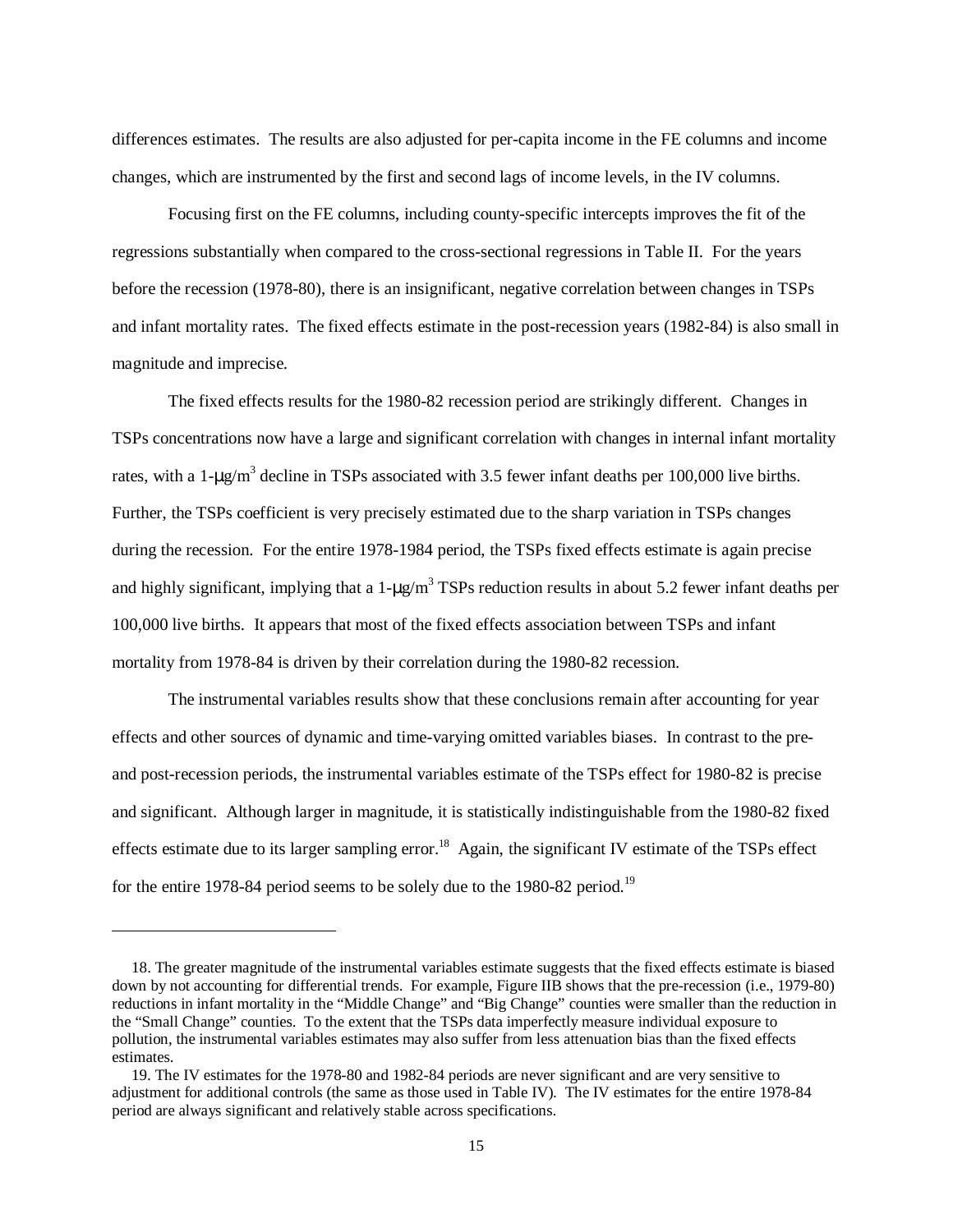#### Quasi-Experimental Results

 $\overline{a}$ 

 The association between changes in TSPs and infant mortality rates is strong during the 1980-82 recession and non-existent in the periods before and after the recession. Further, when compared to the non-recession years, the 1980-82 period has much greater variation in TSPs changes that is less correlated with the relatively small changes in the observed covariates. This suggests that the omitted variables problem may be reduced by narrowly focusing on the 1980-82 period.

 Table IV presents the results from estimating equation (4) using first-differences in internal infant mortality rates and TSPs pollution from 1980-1982. The estimates are from two-stage least squares estimation applied to the stacked 1980-81 and 1981-82 first-differences of the data.<sup>20</sup> To account for nonstationary sources of bias, the first and second lags of TSPs and income levels are used as instruments for changes in TSPs and income. The columns correspond to specifications that include additional sets of controls, as in Table II. All specifications further adjust for year effects, with the specification in Column 4 including separate state fixed effects in both the 1980-81 and 1981-82 first differences – i.e., unrestricted state-year effects in infant mortality levels.

 The first set of rows shows the results for infant mortality within one year of birth. The specification in Column 1 is the most parsimonious and identical to the one used in the IV column of Table III. The estimated TSPs effect is significant at conventional levels and implies that a  $1-\mu\gamma/m^3$ decline in TSPs results in 5.2 fewer infant deaths per 100,000 live births. The instrumental variables estimate of the income effect is marginally significant and implies that counties that had larger declines in per-capita income experienced greater increases in infant mortality rates during the recession.

 In Columns 2-5, the estimated TSPs coefficient is insensitive to adding the Natality variables, controls for weather, Medicaid receipt, transfer payments, and state-year effects. The estimates are significant and imply that a  $1-\mu g/m^3$  TSPs reduction leads to 4.7-5.4 fewer infant deaths per 100,000 live births. Further, their precision improves as more variables are added to the analysis, for example, when

 <sup>20.</sup> The sampling errors for the instrumental variables estimates allow for county-level correlation in the stacked first-differenced residuals. Note that if  $u_{it}$  is independent over time,  $Cov(du_{it}, du_{it-1}) < 0$ .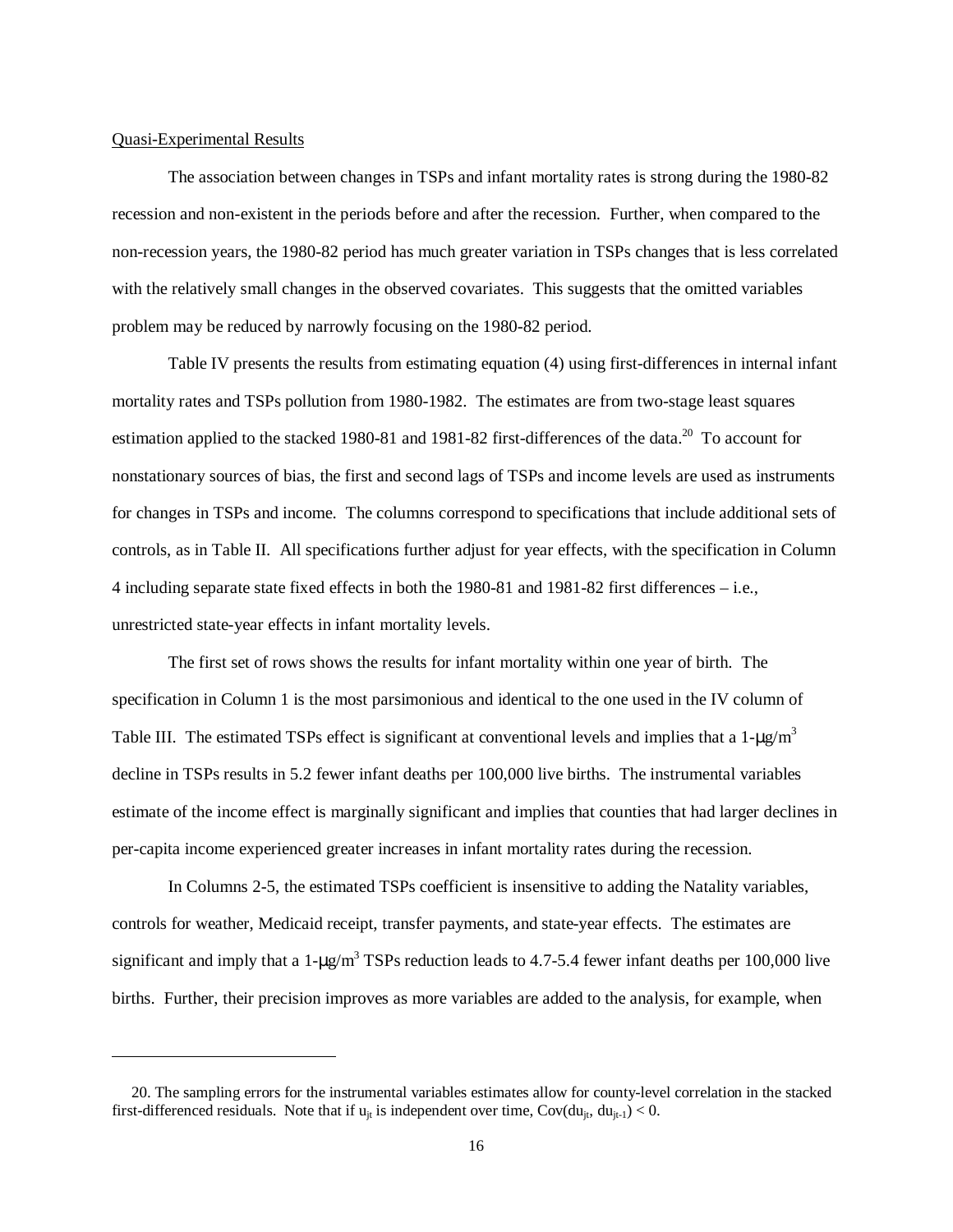unrestricted state-year effects are included in Column 4. This provides reassuring evidence on the credibility of the analysis and estimates. The estimated effect of per-capita income is more sensitive to specification and insignificant at the 5-percent level in Columns 3 and 5.

 In direct contrast to the cross-sectional estimates, the estimated TSPs effect based on 1980-82 changes is much larger in magnitude, significant at the one-percent level, and stable across specifications. Further, in Columns 2-5, only the coefficients on the indicators for twins or greater birth and no prenatal care have t-ratios similar in magnitude to the t-ratio of the TSPs coefficient.<sup>21</sup> This suggests that the "signal-to-noise" ratio for evaluating the effect of TSPs on infant mortality is high in this design.

Overall, the estimates suggest that a  $1-\mu g/m^3$  decline in TSPs is associated with 5 fewer infant deaths per 100,000 live births, which is an elasticity of 0.3. This is 2.5 times greater than the largest cross-sectional estimate in Table II. It implies that an area experiencing a  $25 - \mu g/m^3$  reduction in TSPs during the recession (e.g., Pittsburgh) had 125 fewer infant deaths per 100,000 births than would have otherwise occurred. This is a 10-percent decrease in the average infant mortality rate. For the counties in our sample, the internal infant death rate fell by an average of 101.5 per 100,000 births from 1980-82. Thus, the estimates also imply that over 70 percent of the overall reduction in infant mortality from 1980- 82 may be attributed to the 15-unit average reduction in TSPs.

#### Evidence on the Pathophysiologic Mechanism

 $\overline{a}$ 

 As discussed above, fetal exposure to particulates pollution may be one biological mechanism leading to lower infant survival rates. Since deaths occurring soon after birth are thought to reflect poor fetal development, we estimate the effects of the 1980-82 TSPs changes on internal infant mortality rates within 28 days and 24 hours of birth.

 The remaining rows of Table IV contain the estimation results for early infant death based on the same specifications as before. For neonatal mortality, the estimates are highly significant and imply that a

 <sup>21.</sup> Receiving no prenatal care and having a twins or greater birth are both associated with higher rates of infant death. The estimated coefficients on almost all of the other variables (e.g., parents' demographic and socioeconomic characteristics) are statistically insignificant.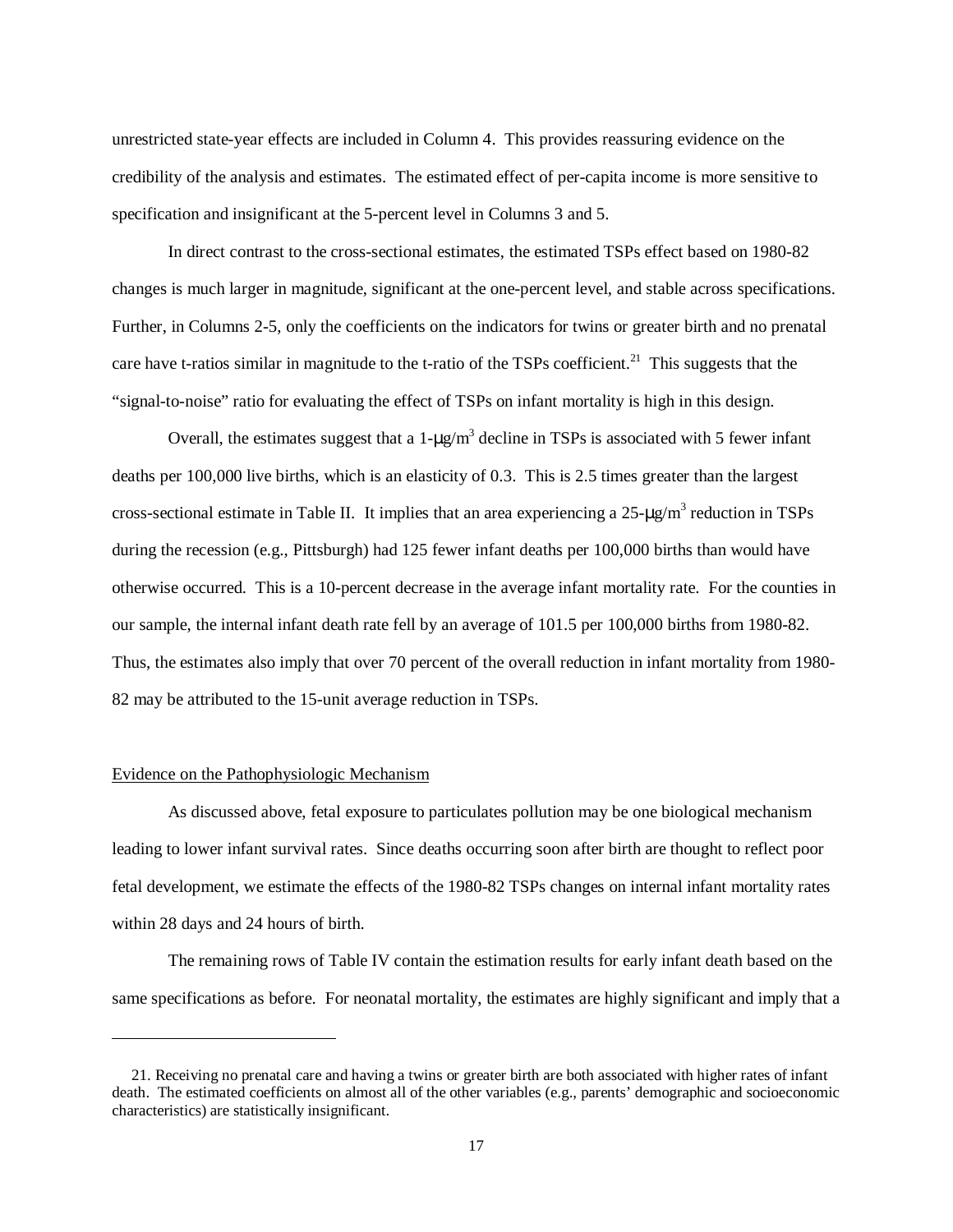1-µg/m<sup>3</sup> decline in TSPs results in 3.8-4.2 fewer deaths within one month of birth (per 100,000 births). As before, the estimated TSPs coefficient is stable across specifications and its precision increases as variables are added to the analysis. Infant deaths within 24 hours of birth also have a strong association with 1980-82 changes in TSPs. While slightly more sensitive to specification, the instrumental variables estimate varies between 2.5-3.8 and also has greater precision as more controls are added.

 These results suggest that particulates pollution has a disproportionate impact on the probability of death soon after birth. The estimates imply that 80 percent of the effect of TSPs on infant mortality is due to reductions in neonatal mortality. Similarly, 60-70 percent of the TSPs effect is driven by fewer deaths within 24 hours of birth. By contrast, Table I shows that less than 70 and 40 percent of all internal infant deaths occur within the first month and day after birth, respectively. For the counties in our sample, the neonatal mortality rate fell by an average of 75.2 per 100,000 births from 1980-82, while the 24-hour mortality rate fell by 20.3. Thus, the results imply that 80 percent of the overall 1980-82 decrease in neonatal mortality rates can be attributed to the 15-unit average reduction in TSPs. Further, they suggest that the overall 24-hour mortality rate would have increased from 1980-82 in the absence of the TSPs reduction.

 It appears that maternal exposure to TSPs pollution during the gestation period may affect fetal development and health. To further address this possibility, Table V presents the 1980-82 instrumental variables estimates of the association between TSPs changes and the birth weight of infants, based on the specification that adjusts for unrestricted state-year effects (Column 4 of Table IV).<sup>22</sup> The first column presents the estimated effect of TSPs on average infant birth weight. The remaining columns contain the estimated effects on the probability that a birth occurs in a specific birth weight category. In these columns, the dependent variables are the fractions of births in the county with birth weight less than 1500 grams to 4000 grams, respectively.

-

 <sup>22.</sup> The fixed effects estimates and instrumental variables estimates based on the other specifications lead to the same conclusions.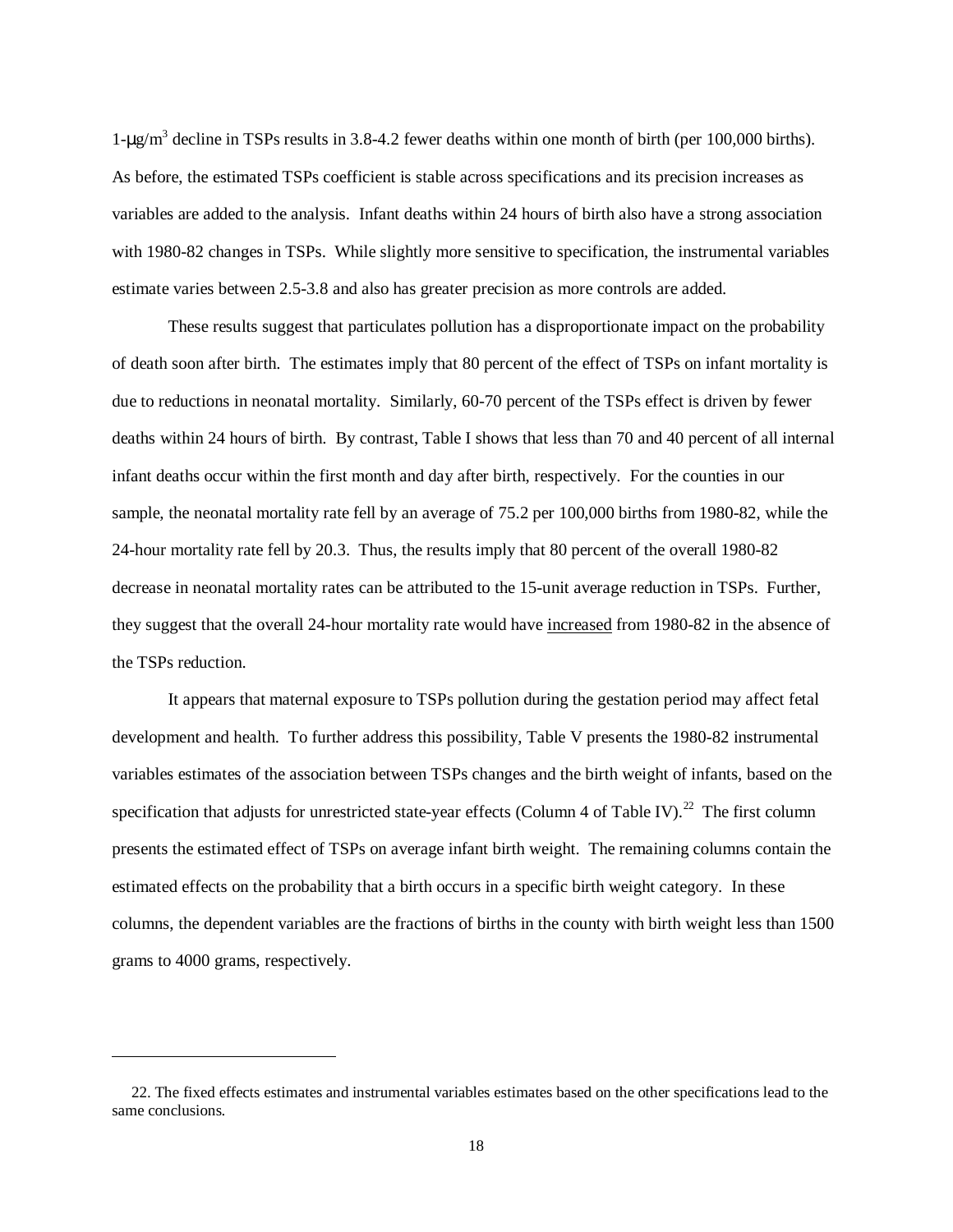The estimate in column 1 implies that a  $1-\mu g/m^3$  reduction in TSPs is associated with a 0.3-gram increase in the average birth weight of infants in a county. While significant at the one-percent level, this estimate is small in magnitude. For example, in counties experiencing a 25-unit TSPs decline during the recession, the estimate implies that infant birth weights increased by 7.5 grams, on average. This is an elasticity of only 0.006. Per-capita income growth is associated with increasing birth weight at the county level. It is worth noting that in both the pre- (1978-80) and post-recession (1982-84) periods, the estimated association between TSPs changes and birth weight is small and insignificant.

 The other columns in Table V provide a more detailed picture of the effect of TSPs on the entire distribution of birth weights. The association between TSPs and the incidence of low birth weight (i.e., less than 2500 grams) is positive but not significant.<sup>23</sup> However, TSPs have a significant impact on the probability of "relatively" low weight births. A unit reduction in TSPs results in 20 fewer infants born with a weight less than 3000 grams, per 100,000 live births. This is an elasticity of 0.07. Taken literally, the results suggest that the entire effect of TSPs on average birth weight is due to fewer infants with birth weights between 2500-3000 grams.

 Overall, it appears that TSPs pollution has a much larger impact on infant mortality than on birth weight.<sup>24</sup> Further, the estimated effect of TSPs on infant mortality falls very little when flexible controls for birth weight are included in the instrumental variables specifications.<sup>25</sup> This implies that most of the effect of TSPs on infant mortality is independent of their effect on birth weight. This finding contrasts sharply with the documented effects of maternal cigarette smoking on infant health and suggests that particulates pollution works through a different causal pathway.<sup>26</sup>

 $\overline{a}$ 

 <sup>23.</sup> Wang, et al. [1997] document a positive correlation between TSPs and low birth weight incidence in China, where TSPs levels are six times greater than the concentrations in this study.

 <sup>24.</sup> Interestingly, the estimated association between TSPs changes and 5-minute APGAR scores is significant and an order of magnitude larger than the estimated birth weight effects (results available from the authors). Almond, Chay, and Lee (2002) provide evidence that the 5-minute APGAR – a diagnostic test that scores newborn's heart rate, respiratory effort, muscle tone, reflex irritability, and color and is administered immediately after birth – may be a more reliable proxy for health at birth than birth weight.

 <sup>25.</sup> For example, we added controls for average birth weight and eight birth weight category dummies to instrumental variables specification 4 in Table IV, which includes state-year effects. The resulting estimates of the effect of TSPs on 1-year, 1-month, and 1-day mortality are  $4.83$  (1.66),  $3.27$  (1.43), and 2.30 (0.99), respectively.

 <sup>26.</sup> Torelli [2000] provides convincing evidence that while maternal smoking has a strong association with reduced birth weight, it is uncorrelated with infant mortality after adjustment for confounding factors. Cigarette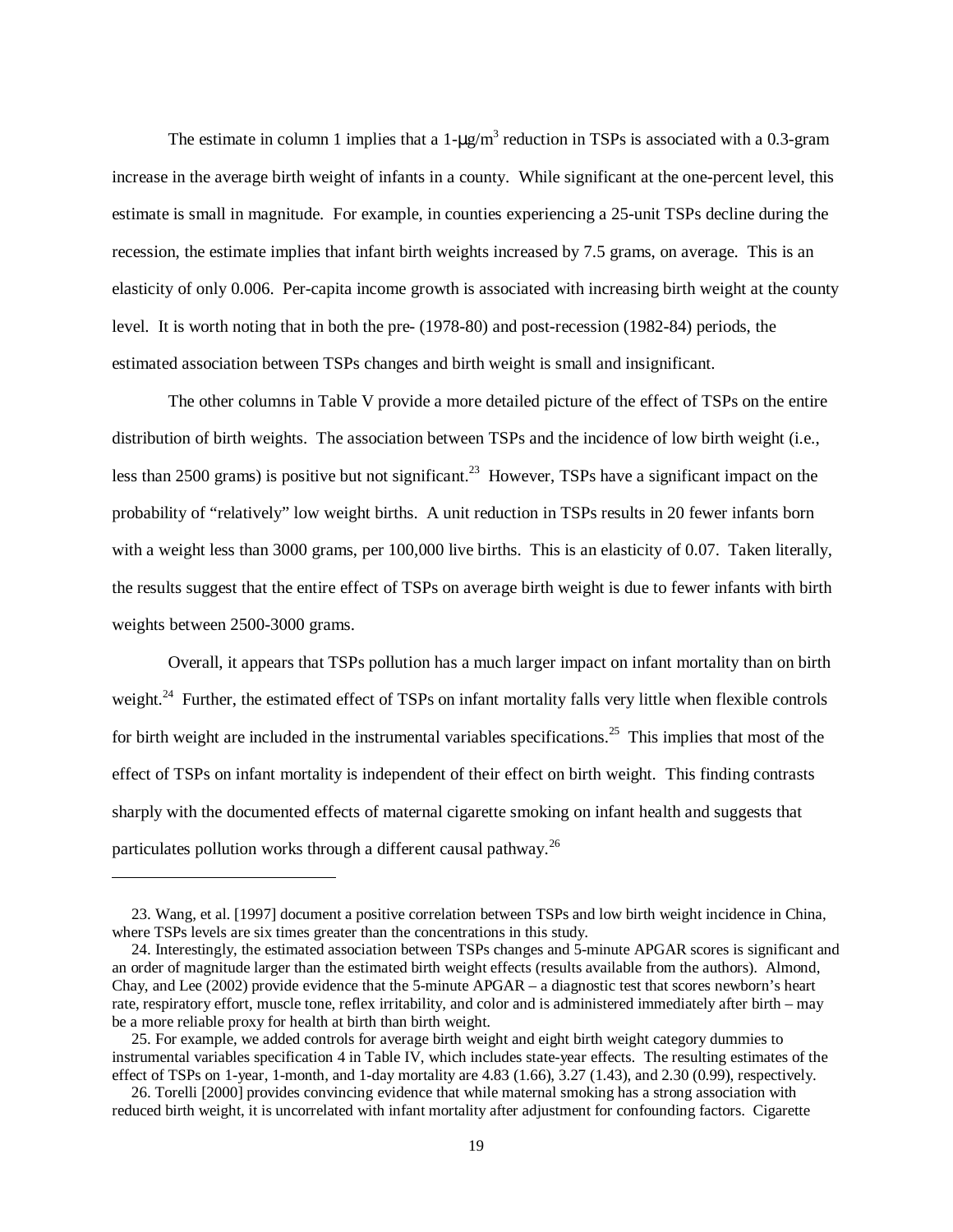It should be noted that our estimates of the effects of TSPs on birth weight may be biased down due to censoring. Specifically, if declines in TSPs also reduce the likelihood of a miscarriage or stillbirth, then conditioning on fetuses that survive to birth will lead to selection bias. For example, the estimates for the very low birth weight category (i.e., less than 1500 grams) will be severely biased if a disproportionate number of the marginal fetuses that survive are in the low end of the birth weight distribution.<sup>27</sup> Further, our estimates of the mortality effects may also be understated, since the sample of live births could include a higher fraction of infants with low survival probabilities.

#### **VII. Robustness of Findings**

#### Internal Validity of the Results

-

 As discussed earlier, there is no obvious causal pathway linking air pollution to external causes of infant death, such as accidents and homicides. Thus, we use the estimated association between 1980-82 changes in external infant mortality rates and TSPs to evaluate the internal consistency of the findings above. While a weak association does not prove that the estimated effects of TSPs on infant mortality are causal, a significant, positive relation would suggest that the analysis is biased by omitted factors that coincided with the TSPs reductions during the recession.

 Table VI presents fixed effects (first column) and instrumental variables (remaining columns) estimates of the impact of 1980-82 TSPs changes on external infant mortality rates. In the first column, the fixed effects correlation is small and insignificant at conventional levels. The instrumental variables estimates in the next four columns show a small and insignificant negative correlation between changes in TSPs and external mortality rates from 1980-82. On the whole, these results provide no evidence that our estimates in Table IV are the result of spurious relations.

smoking during pregnancy is thought to slow fetal growth by depriving the fetus of oxygen.

 <sup>27.</sup> Experimental studies find similar patterns for the birth weight effects of maternal smoking. Sexton and Hebel [1984] find that the incidence of low birth weight births is lower in the treatment group, which is encouraged to stop smoking, than in the control group, which is not. However, the probability of a very low birth weight birth is slightly higher in the treatment group. They also find that the treatment group has a lower incidence of still births than the control group. However, their sample size (935 women) is too small for a reliable conclusion.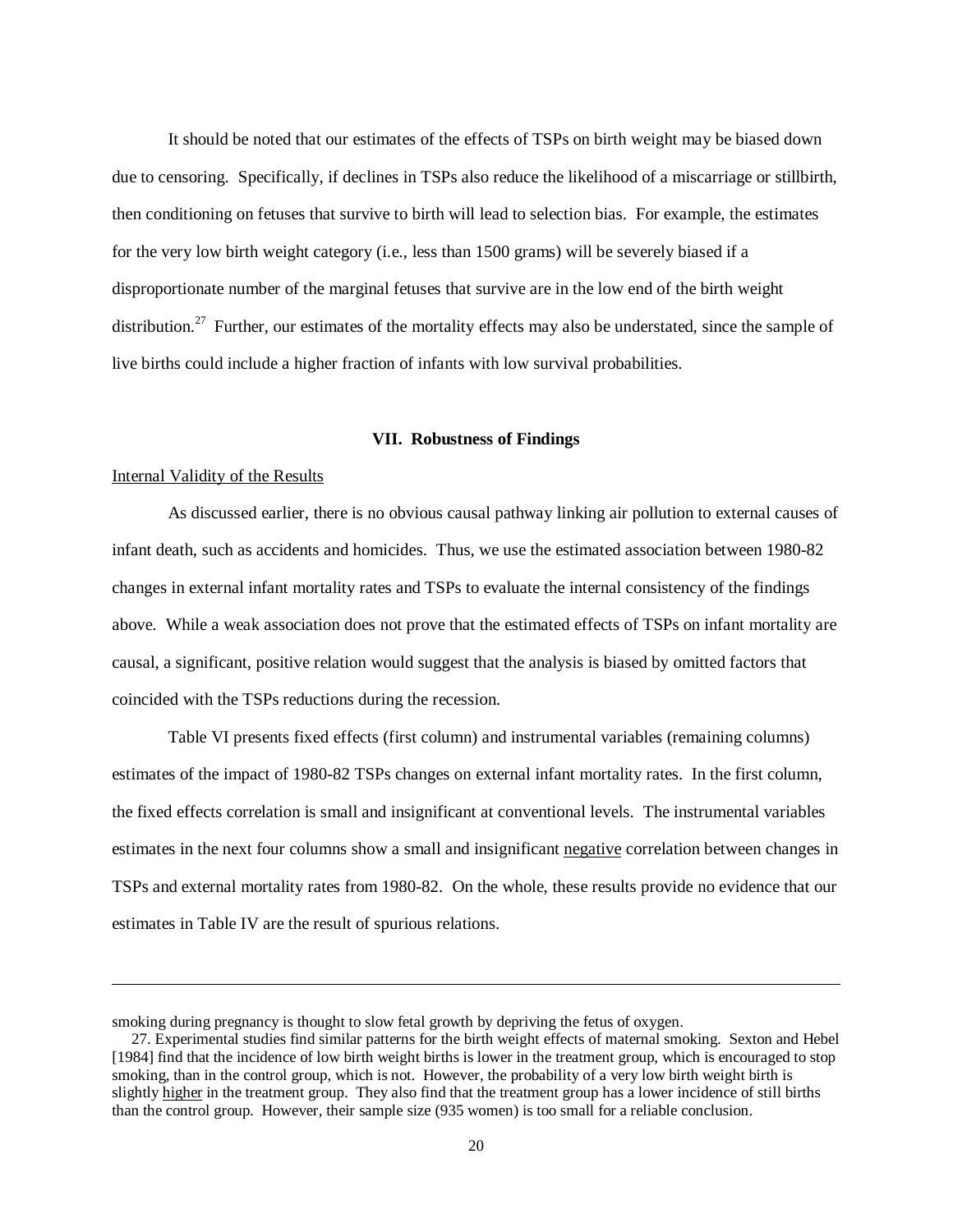#### Matching on Income Shocks

 $\overline{a}$ 

 Of all of the observable covariates, county-level income shocks have the greatest systematic correlation with 1980-82 TSPs changes. If higher incomes lead to improved infant health outcomes, then these confounding shocks may bias our estimates of the TSPs effects downward.

 We use two methods to further purge the estimates of the influence of changing economic conditions. First, we refine the treatment and control groups by matching counties with similar income changes in the 1980-82 period. This matching scheme permits a nonlinear association between income shocks and infant mortality. It also allows us to analyze interactions in the effects of TSPs and income changes and the size of the TSPs effects below the EPA mandated air quality standard. Second, we limit the sample to counties with low employment levels in manufacturing that do and do not neighbor counties with high manufacturing employment levels. The idea is to isolate the counties that had a TSPs reduction solely because of their location, and not due to an economic shock within their borders.

 Chay and Greenstone [1999] find that 1980-82 changes in per-capita income provide a reasonable single-index summary of county-level changes in most of the control variables.<sup>28</sup> However, the functional forms of the relations between income changes and changes in infant mortality rates and TSPs pollution are unknown. Thus, we match groups of counties with similar changes in per-capita income from 1980- 82 but different changes in TSPs. We then compare infant mortality rate changes across the matched groups. This approach is more robust to confounding due to income shocks. Further, if the change in income is a valid single index for other confounding changes, adjustment by subclassification on this variable will remove most sources of bias [Cochran 1968; Rosenbaum and Rubin 1984].

 To implement the matching estimator, we classify counties into "Small, Medium, and Big" TSPs change categories based on their 1980-82 changes. The Small and Big categories consist of the counties in the bottom and top quartiles of TSPs changes, while the Medium category contains the 25-75 interquartile range of counties. Counties are also given "Small, Medium, and Big" income change

 <sup>28.</sup> For example, matching counties with similar income changes eliminates most of the differences in changes in the observables between counties with large and small (and medium and small) TSPs reductions [Chay and Greenstone 1999].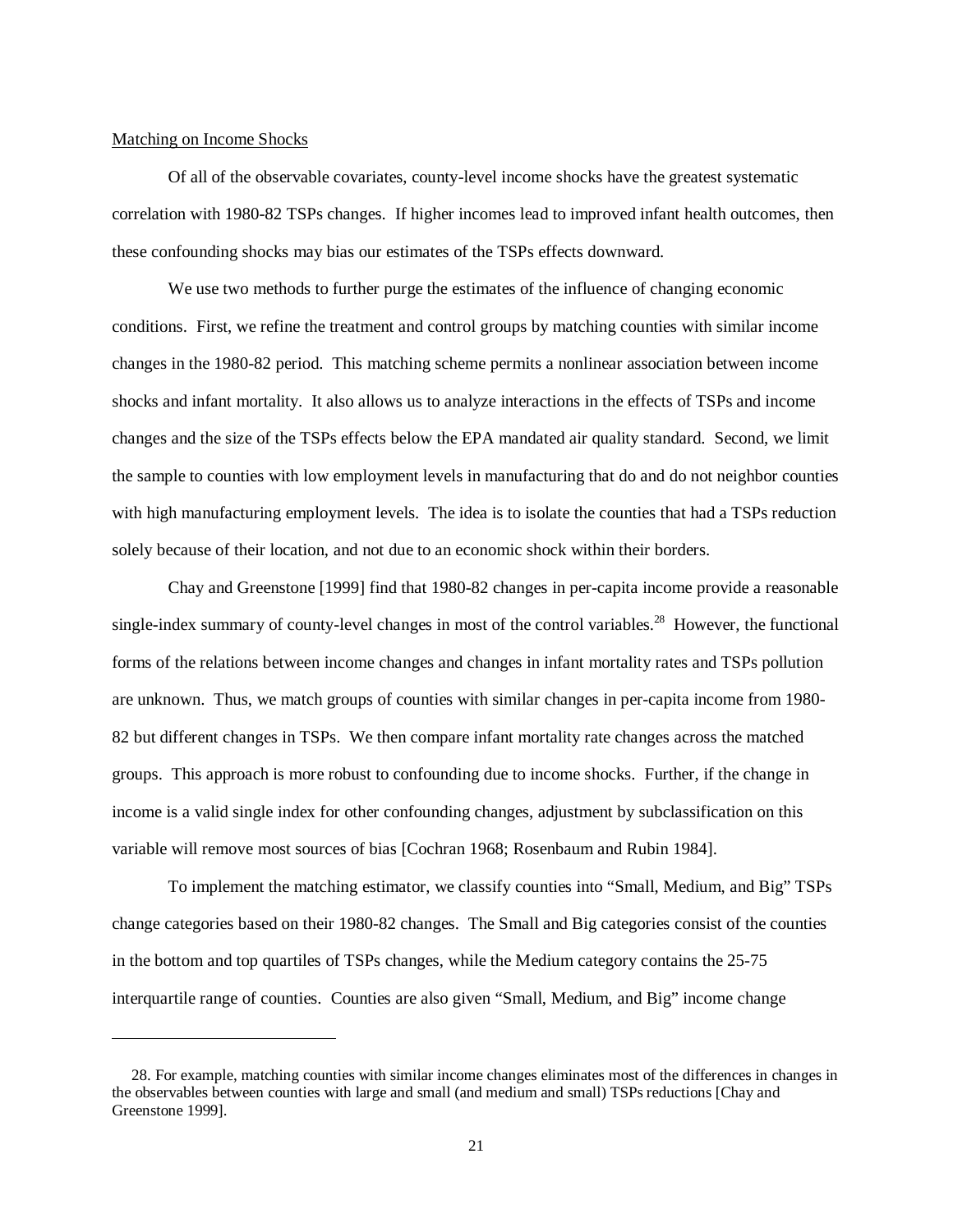designations based on the quartiles of 1980-82 income changes.<sup>29</sup> The intersection of these two sets of subclassifications yields nine cells (e.g., Big TSPs shock/Small income shock, Small TSPs shock/Small income shock, etc.). We then match county groups in different TSPs change cells but identical income change cells, and regress 1980-82 changes in infant mortality on changes in TSPs for each matched subsample of counties. $30$ 

 The first three rows of Table VII present the estimated effects of TSPs on internal infant mortality rates based on this matching procedure. We show the estimates derived from matching "Big and Small" (first column) and "Medium and Small" (second column) TSPs change groups, who are in identical Small, Medium, and Big income shocks groups (three rows). While the estimated effects of TSPs vary from about 4 to 7, they are similar across the different income shock categories within both sets of TSPs change comparisons. There appears to be little interaction effect between TSPs changes and income changes. Also, the estimates are highly significant and do not change when controls for per-capita income are included, suggesting that the crude subclassification scheme is accurate.

 Figure III depicts the 1979-1983 time-series patterns of the raw differences in TSPs levels and internal infant mortality rates between the big and small (Panel A) and medium and small (Panel B) TSPs change groups that had small income shocks from 1980-82 (first row of Table VII). These comparisons are particularly interesting since counties experiencing income growth from 1980-82 may have been less affected by recessionary economic shocks. In both graphs, the correspondence of the two series is striking, especially the timing of the abrupt trend breaks centered in 1980-82. The "saw-tooth" patterns that emerge in both series provide evidence consistent with a causal relationship between changes in TSPs pollution and infant mortality. It seems unlikely that any unobserved factors changed differentially in these comparison groups in the same saw-tooth manner during the key period. Also, differences in neonatal mortality rates exhibit identical patterns.

 $\overline{a}$ 

 <sup>29.</sup> The Small and Big TSPs change groups consist of the quartiles of counties with 1980-82 changes greater than  $-7.3$  units and less than  $-20.5$  units. The Small and Big income change groups consist of the quartiles of counties with 1980-82 changes greater than \$200 per-capita and less than \$(–350) per-capita.

 <sup>30.</sup> Focusing on total changes over the 1980-82 period may reduce the ambiguity concerning the exact timing of the changes. For example, it is not clear whether per-capita income in 1982 is a "pre- or post-exposure" variable. Using the accumulated 1980-82 changes as a proxy for true changes circumvents some of these timing issues.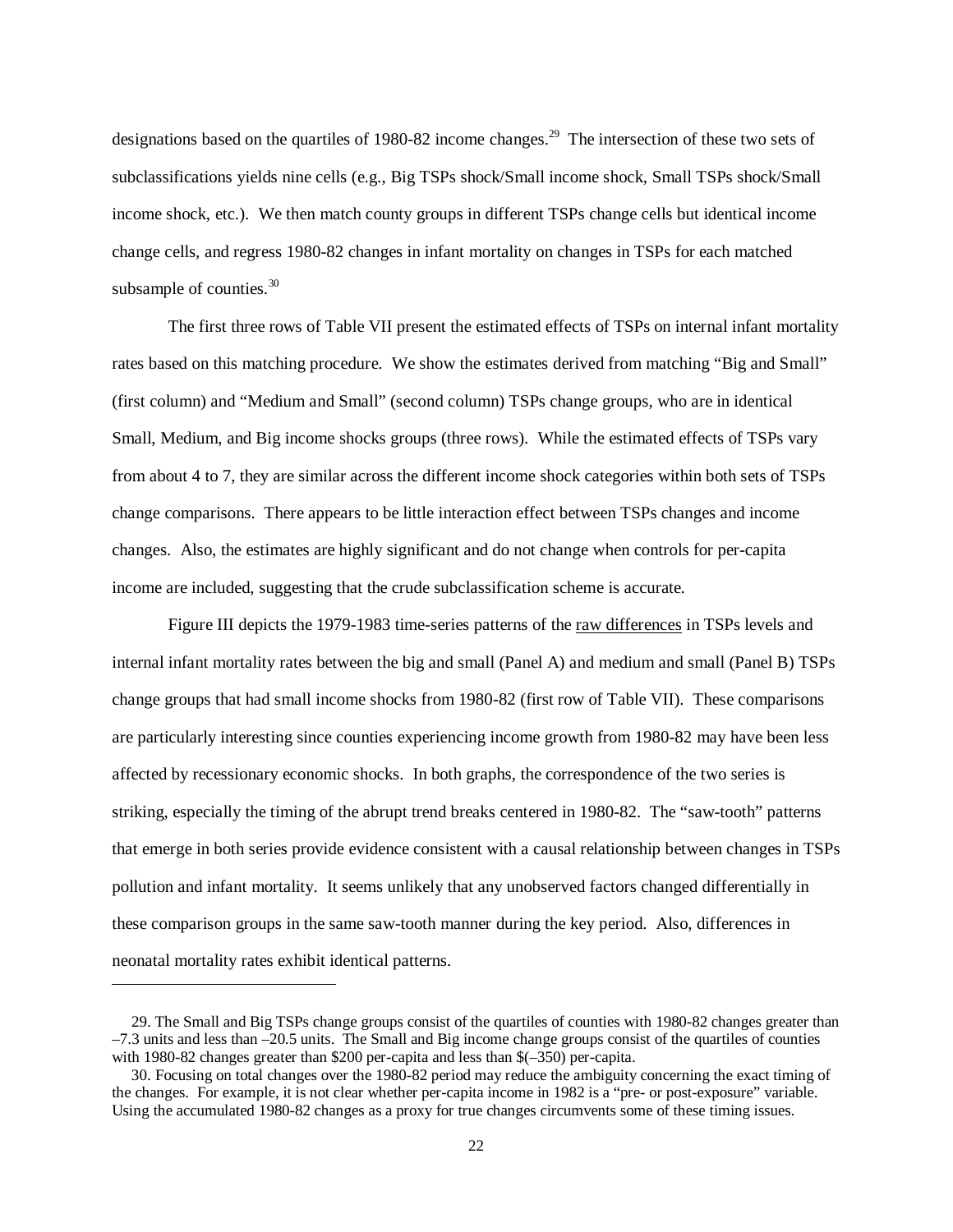The estimated effect of TSPs appears to be systematically higher in the comparisons between medium and small TSPs change county groups than in the comparisons between big and small change groups. The next row of Table VII presents the pooled estimates of the TSPs effects for the two sets of comparisons, based on the 1980-82 first-differences regression adjusted for per-capita income. For a 1-  $\mu$ g/m<sup>3</sup> reduction in mean TSPs, there are 4.2 and 6.6 fewer infant deaths per 100,000 live births in counties with big and medium declines in TSPs, respectively, when compared to counties with no average change in TSPs.<sup>31</sup> The difference between these estimates is significant at conventional levels. Due to the differences in initial 1980 TSPs levels, the implied elasticities of 0.33 and 0.35 are similar.

 This analysis reveals a nonlinear effect of TSPs reductions on internal infant mortality rates at the county level.<sup>32</sup> From 1971 to 1987, the EPA required all counties to achieve annual geometric mean concentrations of TSPs less than 75  $\mu$ g/m<sup>3</sup>. Almost all of the counties in the medium TSPs change group had 1980 TSPs levels below this threshold. Thus, taken literally, the results imply that TSPs pollution has large effects on infant mortality at concentrations below the EPA mandated ceilings.

 There are several possible explanations for the nonlinear response observed at the county level. First, individual infants may have nonlinear reactions to TSPs reductions that depend on the initial level of exposure. Second, if there are heterogeneous responses to TSPs declines, then differences in average population characteristics across counties could generate variation in the estimated TSPs effects. Third, since TSPs pollution is measured at the county level, one could observe different responses across counties if different populations are benefiting from the pollution reductions due to residential segregation. Finally, nonlinear responses could also result from differences across counties in the withincounty distribution of maternal health endowments and other predictors of infant mortality.

 Given the data constraints, we cannot plausibly differentiate these competing hypotheses. However, since the births and deaths microdata provide the race of the infant, we can separately calculate infant mortality rates by race within a county, which allows us to stratify the analysis by race. This is

<u>.</u>

 <sup>31.</sup> The overall first-differences estimate (standard error) of the TSPs effect, adjusted for per-capita income, is 4.88 (0.54). The first-differences estimate of the income effect is –0.19 (0.19).

 <sup>32.</sup> Using a uniform kernel regression smoother to estimate the nonparametric relation between 1980-82 changes in infant mortality and TSPs leads to similar findings (results available from the authors).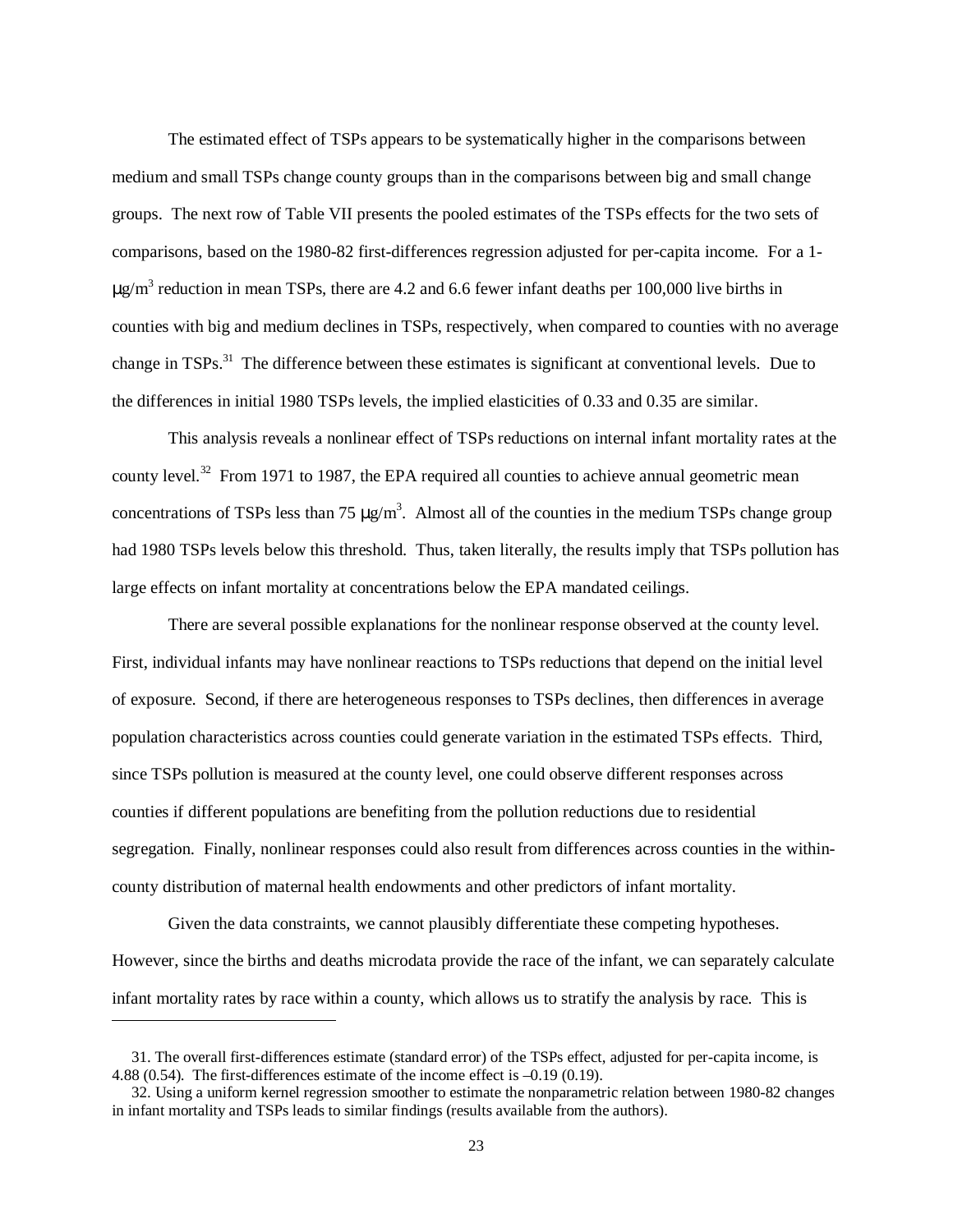interesting for two related reasons: 1) the black infant mortality rate is almost two-times greater than the white rate; and 2) race is correlated with other important factors, such as parents' socioeconomic status and access to health care services.

 The final two rows of Table VII present the 1980-82 first-differences estimates of the effect of TSPs separately for black and white infants. It is clear that black infant mortality is more sensitive to county-level TSPs reductions than white infant mortality.<sup>33</sup> For the medium and small TSPs change group comparisons, the elasticities for black (0.31) and white (0.35) infants are similar. However, for the big and small TSPs change group comparisons, the black elasticity (0.46) is much larger than the white elasticity (0.29). Two potential reasons for this are: 1) racial differences in the health endowment of pregnant women and their access to medical care may interact with the effects of TSPs changes; and 2) since TSPs levels are measured at the county level, residential segregation may lead to racial differences in the benefits of TSPs reductions within a county. Thus, response heterogeneity may be one factor underlying the nonlinear effect of TSPs at the county level. However, given that the nonlinearity persists for white infants, a nonlinear infant response function may also play a role.

#### "Neighboring" Counties

-

 Another approach to reducing bias due to confounding economic shocks is to match counties with little activity in manufacturing before the recession. If manufacturing activity in 1980 is a reasonable proxy for the economic impact of the recession, counties with low levels of manufacturing employment may have experienced relatively small economic shocks.<sup>34</sup> Thus, we compare the changes in TSPs and infant mortality rates of counties with low manufacturing employment levels that do and do not border counties with high manufacturing employment levels. Counties that neighbor areas where the recession had a heavy impact may have experienced air quality improvements due to local wind patterns instead of

 <sup>33.</sup> The overall first-differences estimates are 9.56 (1.67) for black infants and 3.95 (0.57) for white infants. Fixed effects and instrumental variables estimation leads to similar ratios for the black-white TSPs coefficients, although the instrumental variables estimates are imprecise.

 <sup>34.</sup> For example, we find that counties with low employment levels in manufacturing in 1980 had relatively small decreases (increases) in per-capita income (unemployment rates) from 1980-82.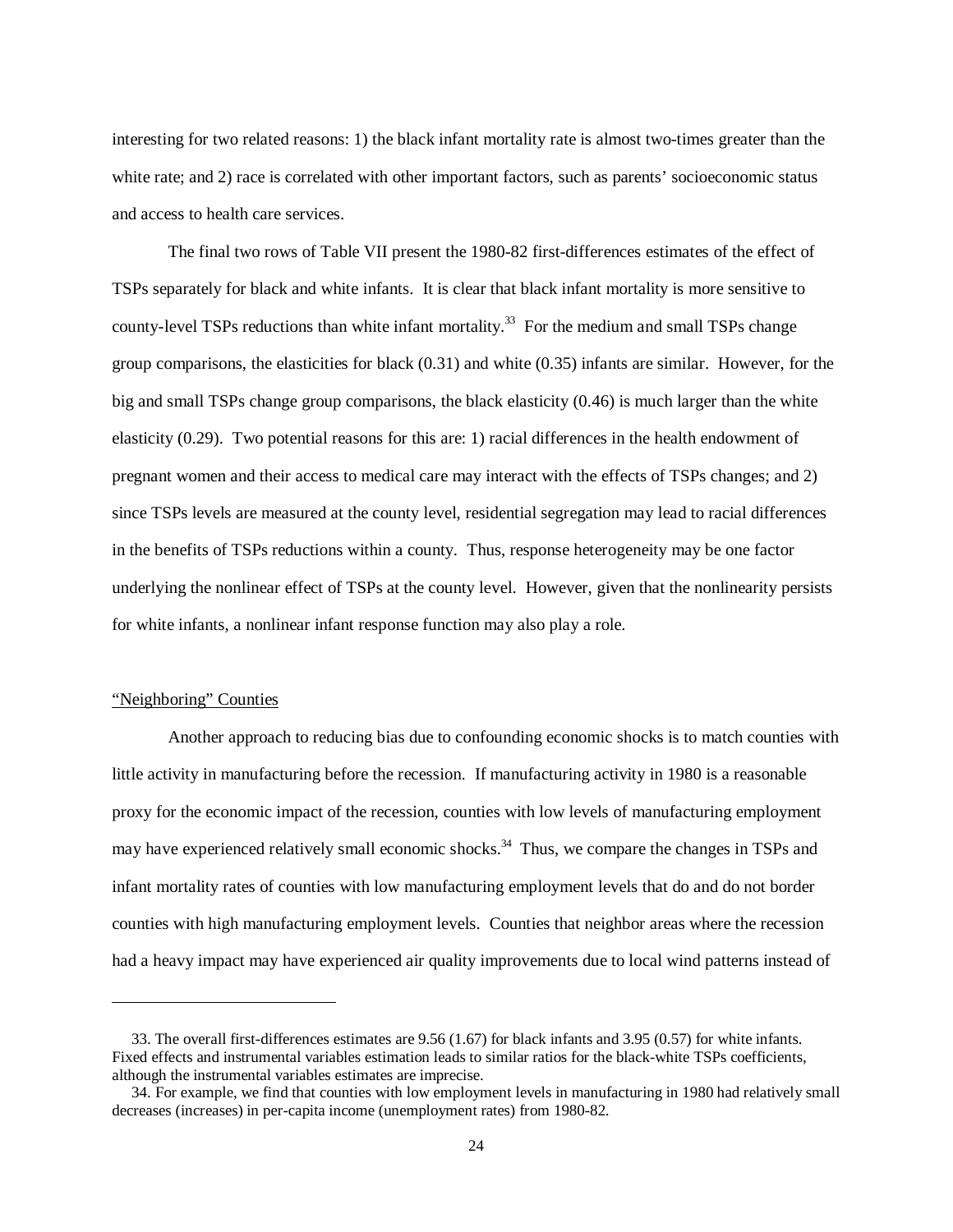an economic downturn within their borders. $35$  Conversely, sites that did not contain pollution-intensive manufacturing and did not neighbor such counties may have experienced minimal TSPs changes.

 To implement this approach, we use the Contiguous County data file [U.S. Census Bureau 1991], which provides information on the locational relationship between counties. From the file, we can determine all counties that are physically adjacent to any base county.<sup>36</sup> We match two sets of counties with low employment in manufacturing: 1) counties with at least one neighbor that has high employment in manufacturing; and 2) counties that are surrounded only by areas that also have low employment in manufacturing. Counties are defined to have high or low manufacturing employment levels if they are in the top (over 14,000) or bottom (under 1,800) quartiles of manufacturing employment in 1980.

 We estimate the effect of TSPs on infant mortality rates using the 1980-82 first-differences specification. The estimated TSPs coefficient (standard error) for this subsample of counties is 4.72 (2.42), which is nearly identical to the estimates in Table IV. Also, it is significant at the 5-percent level even though the sample consists of only 142 counties.<sup>37</sup> While this approach may be more arbitrary than directly matching on income shocks, it leads to similar findings.

 It is instructive to consider an identification strategy that isolates the recession-induced variation in TSPs reductions by instrumenting 1980-82 changes in TSPs with the pre-existing level (or share) of manufacturing employment. We find that a higher level of 1980 manufacturing employment is associated with a greater reduction in TSPs from 1980-82. However, it is also strongly correlated with a greater decline in per-capita income, suggesting that this instrument is picking up the economic shock component of the TSPs changes. Thus, this approach is likely to provide downwardly biased estimates of the TSPs effects due to confounding economic shocks. Indeed, we find evidence consistent with this possibility.<sup>38</sup>

<u>.</u>

 <sup>35.</sup> Cleveland, et. al. [1976] and Cleveland and Graedel [1979] provide evidence on the "trans-boundary" nature of air pollution (e.g., wind patterns often transport air pollution hundreds of miles).

 <sup>36.</sup> In our analysis, "neighboring" areas are defined to be all counties that either share a common land border with or meet at a corner of a base county.

 <sup>37.</sup> Among the counties with low manufacturing employment, 90 counties only have neighbors with low manufacturing employment and 52 counties have at least one neighbor with high manufacturing employment. Using only the sample of 100 counties with 1980 manufacturing employment less than 1,000 resulted in an estimated TSPs coefficient of 4.76 (2.97).

 <sup>38.</sup> We implemented the pre-recession manufacturing activity instrument using similar specifications to those used in Table IV. The resulting estimates of the TSPs coefficient varied between 2.5-3.8, but were imprecise due to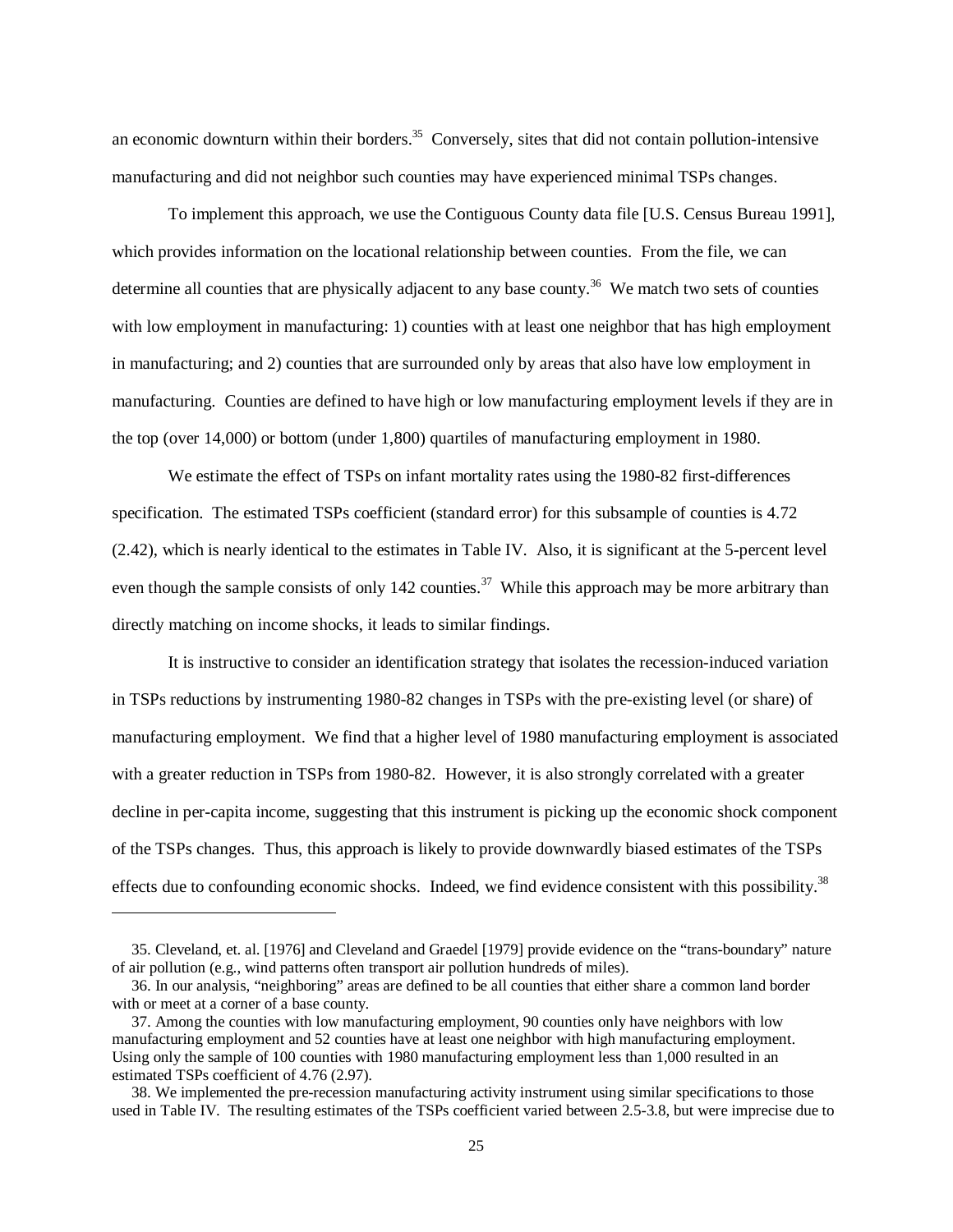#### Alternative Explanations

 Now we discuss alternative explanations for our findings. First, there are several medical interventions that may affect an infant's health. For example, the presence of a local specialized neonatal intensive care unit (NICU) or a public clinic is correlated with a decrease in infant mortality rates [Institute of Medicine 1985; Menard, et al. 1998]. However, most of the diffusion of NICUs occurred after the early 1980s [Baker and Phibbs 2001]. In addition, the two most notable changes in birth technology during the last 30 years were the advent of respiratory therapy techniques and improvements in mechanical ventilation in 1974 and the introduction of surfactant therapy in October 1989. The impact of the former innovation had largely been diffused by the late 1970s [OTA 1988, p. 41]. Nevertheless, these medical interventions and their diffusion are potential sources of bias in our analysis.

 The literature on the "production" of infant health emphasizes the importance of a mother's ability to support a fetus for nine months. This ability, also known as the maternal health endowment, is believed to affect an infant's survival probabilities. In addition to its direct effects, the maternal health endowment may interact with the local availability of abortion services to affect the distribution of health outcomes for fetuses brought to term [Grossman and Joyce 1990]. It is possible that the recession affected pregnancy and abortion decisions and the migration patterns of pregnant women, thereby changing the distribution of unobserved maternal health endowments.

 Interestingly, 1980-1982 is one of the few periods in which both pregnancy and abortion rates were stable among all females and among teenage women in the U.S.<sup>39</sup> While some states changed Medicaid funding for abortions in 1981, these policies may not have impacted pregnancy and abortion rates until 1984 [Levine, Trainor, and Zimmerman 1995]. Further, Table I shows that while the total number of births in the United States fell slightly between 1982 and 1984, it increased from 1980 to 1982. This suggests that births responded to the recession with a lag, which is not surprising given the ninemonth pregnancy period associated with a birth. Also, we find that counties experiencing large and small

 $\overline{a}$ 

the much weaker first-stage.

 <sup>39.</sup> The OTA [1988, p. 41] states, "Among adolescents, the percentage of pregnancies ended by abortion remained virtually unchanged between 1980 and 1982."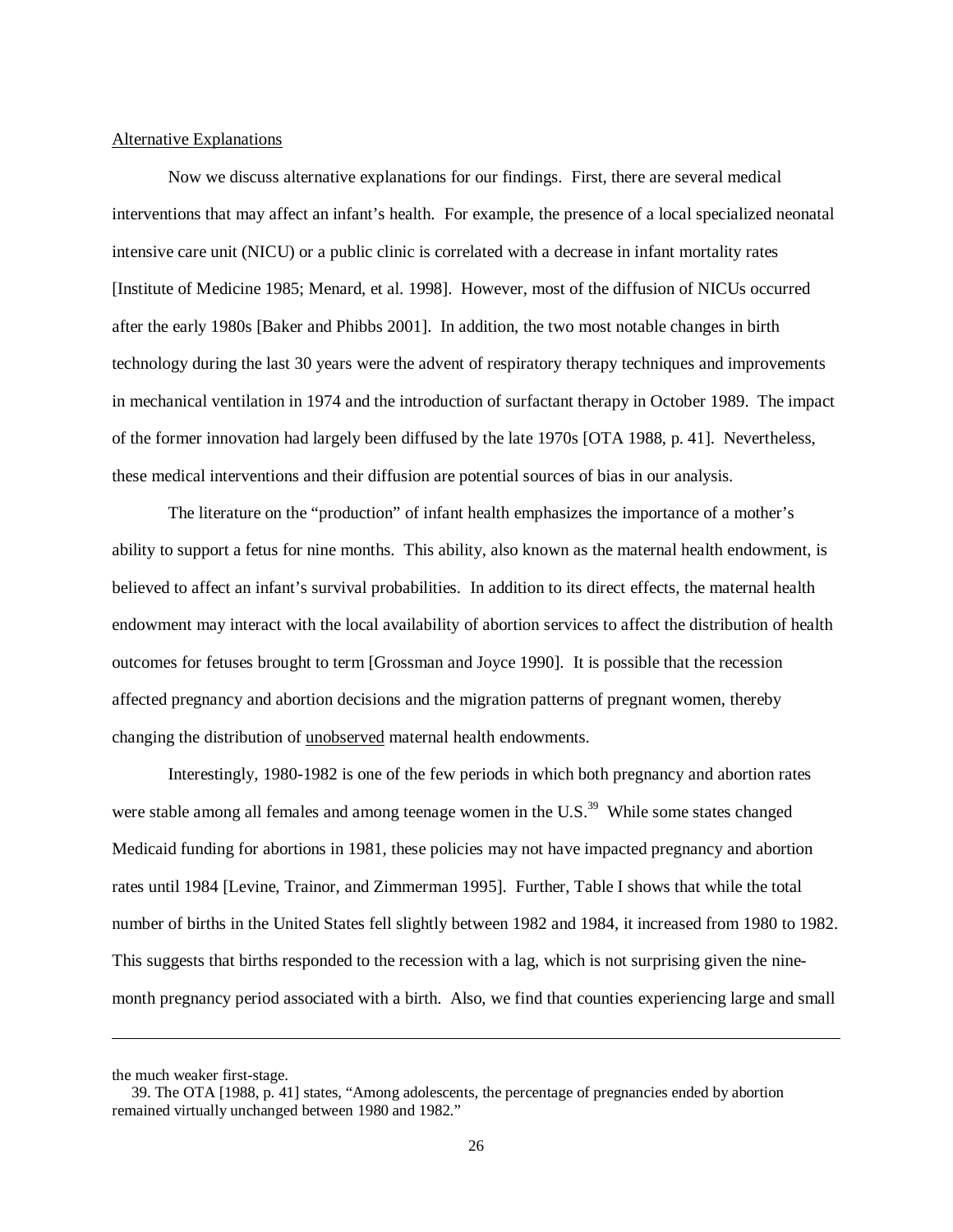TSPs reductions during the recession had statistically identical percentage changes in the number of births from 1980-82 [Chay and Greenstone 1999]. We conclude that the biases in our estimates due to changes in the distribution of births within a county are likely to be small.

 If the recession caused other air quality indices to improve, then our estimates represent the combined effect of changes in TSPs and other air pollutants. However, the declines in ozone, carbon monoxide, and sulfur dioxide concentrations between 1980 and 1982 were much smaller (4.7, 9.5, and 12.1 percent, respectively) than the TSPs reduction. Moreover, the reductions in carbon monoxide and sulfur dioxide started well before 1980 and do not appear to be due to the recession. Notably, ambient lead concentrations declined by 33.7 percent in the 143 counties that were continuously monitored for lead during this period. Due to the small number of monitored counties, we do not include lead measurements in the analysis. However, the decline in lead was presumably the result of the national program to reduce the lead content of gasoline that started in 1975, and, thus, it began before 1980 and was largely uniform across counties. Nonetheless, our analysis may be identifying the effect of all air quality improvements during the recession and not just the effect of reductions in TSPs.

 More generally, Figure III shows that there were abrupt trend breaks in differences across counties in TSPs pollution and infant mortality rates centered in 1980-82. Therefore, any alternative explanation for the observed infant mortality-TSPs association must exhibit similar trend breaks in differences in order to be viable. This would seem to rule out many competing hypotheses, such as the diffusion of birth technology. Further, the estimated TSPs effects were insensitive to including unrestricted state-time effects, which rule out any omitted factors that vary across states over time, such as state-level policies and population characteristics.

Finally, a criticism of previous research on air pollution and adult mortality is that pollution may have caused those who were already very ill to die slightly earlier than they would have otherwise, implying minimal loss in life expectancy [Spix, et al. 1994; Lipfert and Wyzga 1995]. This phenomenon is referred to as "harvesting" by epidemiologists. If harvesting is important, then the association between reductions in TSPs and infant mortality should disappear as one examines longer periods after birth.

27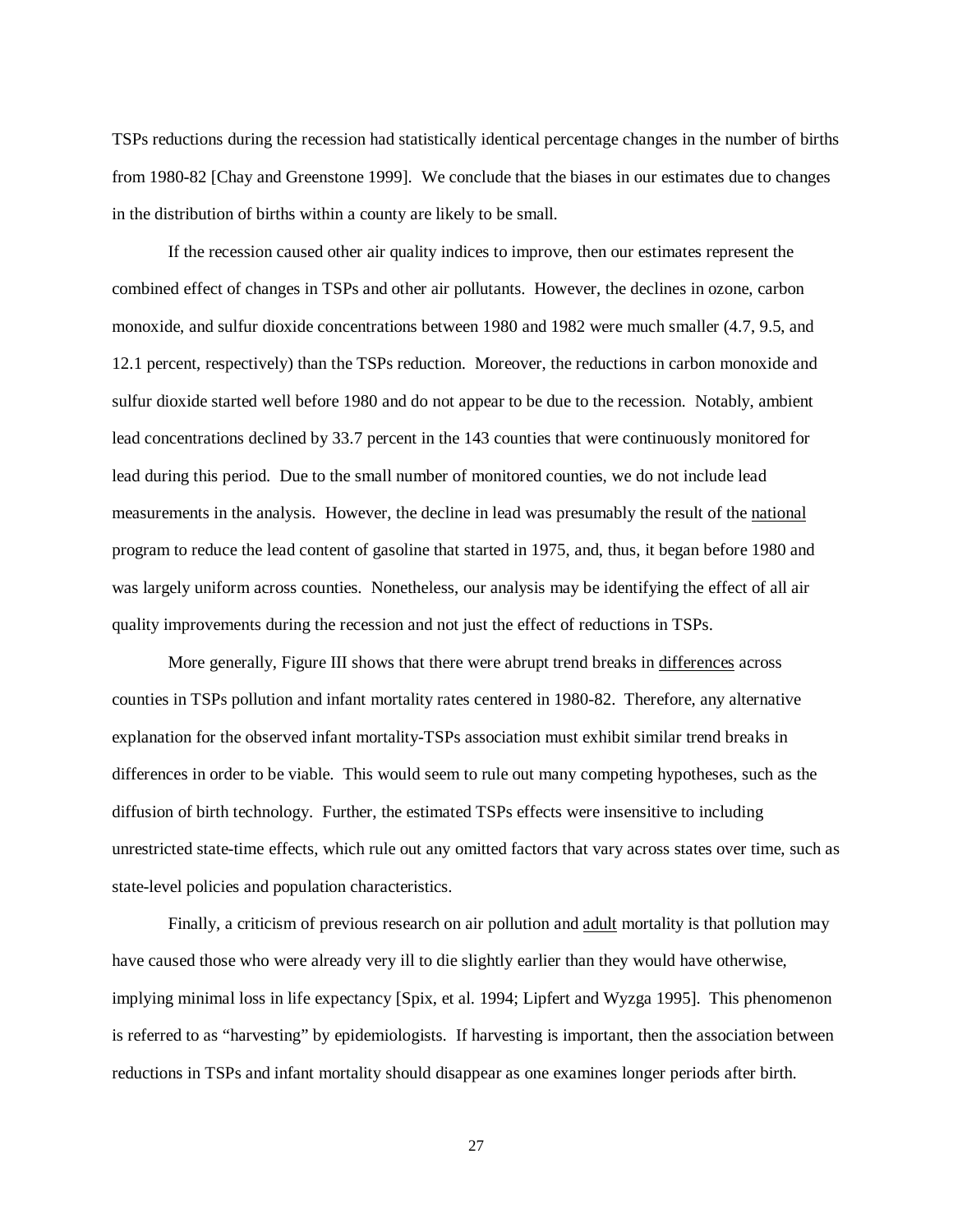Table IV showed that the estimated effects of TSPs on infant mortality increase as the period since birth lengthens from 1-day to 1-month to 1-year. This is inconsistent with the harvesting theory.

 We also examined whether the harvesting phenomenon becomes evident over longer periods. Using the Mortality Detail Files, we find that counties with large and small TSPs reductions from 1980- 82 had similar changes in cumulative mortality rates among children aged 1-4 years olds from 1981-83, 1982-84, 1983-85, and 1984-86. The strength of this finding is mitigated by two related factors: 1) the migration rates of mothers and children may be greater several years after birth; and 2) other factors are likely to change differentially across counties after the recession (recall Figure IIC). Nonetheless, these results suggest that the decline in TSPs during the recession had long-run effects on life expectancy.

## **VIII. Policy Implications**

 After the passage of the Clean Air Act Amendments in 1970, the EPA required all counties to achieve annual geometric mean concentrations of TSPs below 75  $\mu$ g/m<sup>3</sup>. This standard was chosen to "protect the public health." The optimality of this regulatory ceiling depends on the existence and magnitude of the health effects of TSPs pollution above and below it. Our results suggest that TSPs have substantial effects on infant mortality rates both above and below the  $75-\mu g/m^3$  standard. In fact, the estimates derived from matching counties with similar income shocks imply that the infant mortality rate effects of TSPs may be greater below the regulatory threshold. They do not support the view that 75  $\mu$ g/m<sup>3</sup> is a threshold below which there are no effects on human health.

 Our estimates can also be used to calculate the benefits of regulating TSPs pollution. Currently, there are about 4 million births per year in the United States. Thus, our estimates imply that a  $1-\mu g/m^3$ reduction in TSPs is associated with approximately 200 additional infants surviving to one-year of age. When a statistical life is valued at \$1.6 million, the reduction in infant mortality associated with a 1- $\mu$ g/m<sup>3</sup> decline in TSPs is worth approximately \$320 million (\$1997).<sup>40</sup> However, this calculation ignores other health and aesthetic benefits and is likely to understate the total benefits of a reduction in TSPs pollution.

-

 <sup>40.</sup> Viscusi's [1993] review of the literature suggests that the value of a statistical life ranges from \$3.5 - \$8.5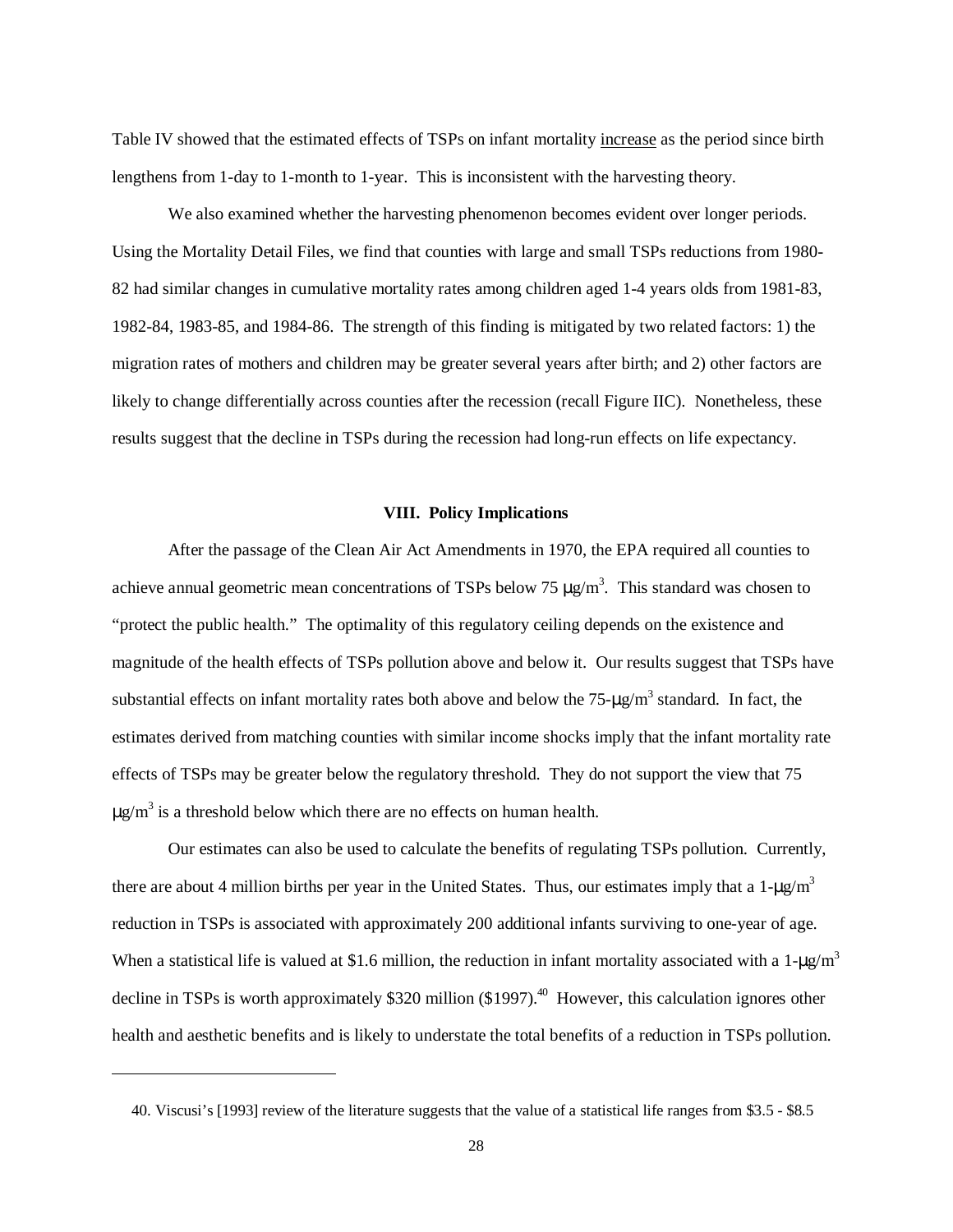In principle, a hedonic analysis of the housing market can provide a measure that captures the economic value of all health benefits and improved aesthetics. Estimating such a model, Chay and Greenstone [2000] find that a  $1-\mu g/m^3$  decline in TSPs is associated with a 0.4-0.5 percent increase in housing prices during the 1970s. The 1999 American Housing Survey reports that the value of the owner-occupied housing stock in the United States is approximately \$7.1 trillion (\$1997).<sup>41</sup> Assuming that our estimate of the marginal willingness to pay is correct and that the hedonic price function has not changed since the 1970s, a 1- $\mu$ g/m<sup>3</sup> TSPs reduction would increase the value of the housing stock by \$32 billion (\$1997).

 A complete analysis of a TSPs regulatory policy requires information on costs. A recent EPA evaluation of the Clean Air Act Amendments found that compliance costs were roughly \$32 billion (\$1997) in 1990, the last year for which this data is available [EPA 1997]. Since the regulation of particulates is only one part of this legislation, this is surely an overestimate of the costs of compliance with TSPs-specific regulations. Greenstone [2001] provides the only estimates of the costs associated with the regulation of TSPs. He finds that the TSPs regulation specified by the CAAAs caused TSPsemitting manufacturers to reduce their employment, investment, and shipments in the areas of the country that faced stringent regulation. However, his estimates do not provide measures of the increased costs faced by manufacturers or the adjustment costs resulting from workers switching industries and the redeployment of existing capital into new industries.

 On the whole, the regulation of TSPs appears to pass a cost-benefit test if the estimated benefits from the hedonic study are used. However, the results of a cost-benefit analysis are less clear if the benefits are limited to those associated with reductions in infant mortality.

-

million (\$1997), but recent research by Ashenfelter and Greenstone [2001] indicates that it may be less than \$1.6 million (\$1997).

 <sup>41.</sup> This figure is calculated as the median value of owner-occupied homes in 1999 (\$108,300) multiplied by the number of such homes (68,796,000) and is deflated by the shelter component of the CPI. It understates the total value of the housing stock, because the American Housing Survey does not collect value information on the 46,419,000 housing units that are not owner occupied.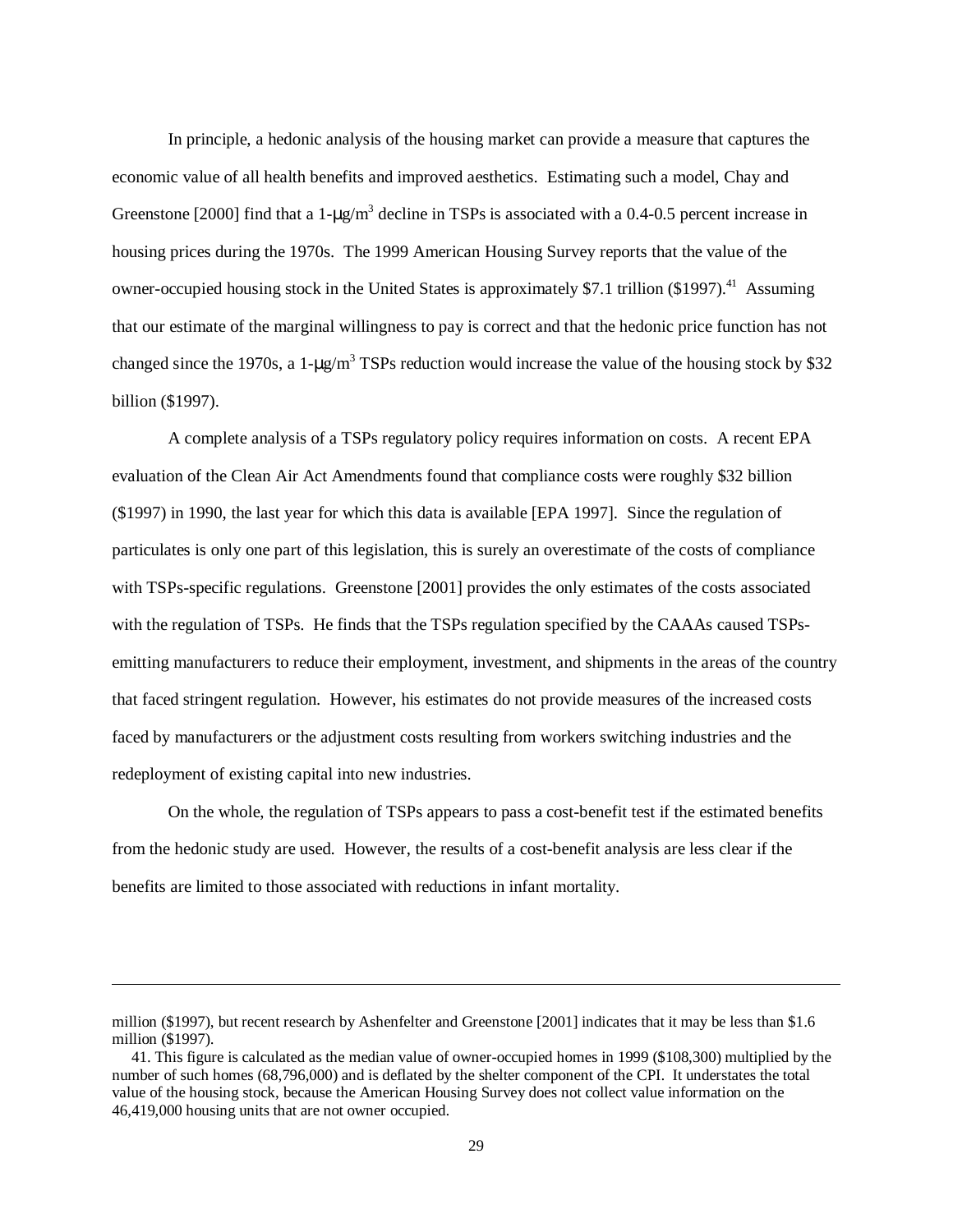#### **IX. Conclusion**

 We use the substantial variation in air quality changes during the 1981-1982 recession to estimate the effects of particulates pollution on infant mortality. We find that a  $1-\mu g/m^3$  reduction in TSPs is associated with 4-7 fewer infant deaths per 100,000 live births at the county level, which is an elasticity of 0.35. Most of these effects are driven by fewer deaths occurring within one month of birth, suggesting that fetal exposure during pregnancy is a biological pathway. Consistent with this, we find significant effects of TSPs reductions on deaths within 24 hours of birth and on infant birth weight. The analysis also reveals nonlinear effects of TSPs and large infant mortality effects at TSPs concentrations below the EPA-mandated air quality standard. Overall, the estimates imply that about 2,500 fewer infants died from 1980-82 than would have in the absence of the reductions in air pollution.

 Starting in the late 1980s, the EPA changed the focus of its particulates regulatory program. In 1987 and 1997, the regulation of TSPs, defined as particles up to  $40 \mu m$  in diameter, was replaced with regulation of particulates less than 10  $\mu$ m (PM<sub>10</sub>) and 2.5  $\mu$ m (PM<sub>2.5</sub>) in diameter. The relative health effects of fine and large particles have become a controversial topic in the public debate on federal air pollution regulation. We cannot determine whether the decreases in infant mortality found in this study are due to reductions in small or large particles. The only indication comes from the fact that the 1980-82 recession was concentrated in the industrial sector and fuel combustion-related emissions are disproportionately comprised of small particles. However, this anecdotal evidence is speculative at best. Future work should resolve this question and focus on developing credible theory and evidence on the causal pathways through which air pollution affects infant health.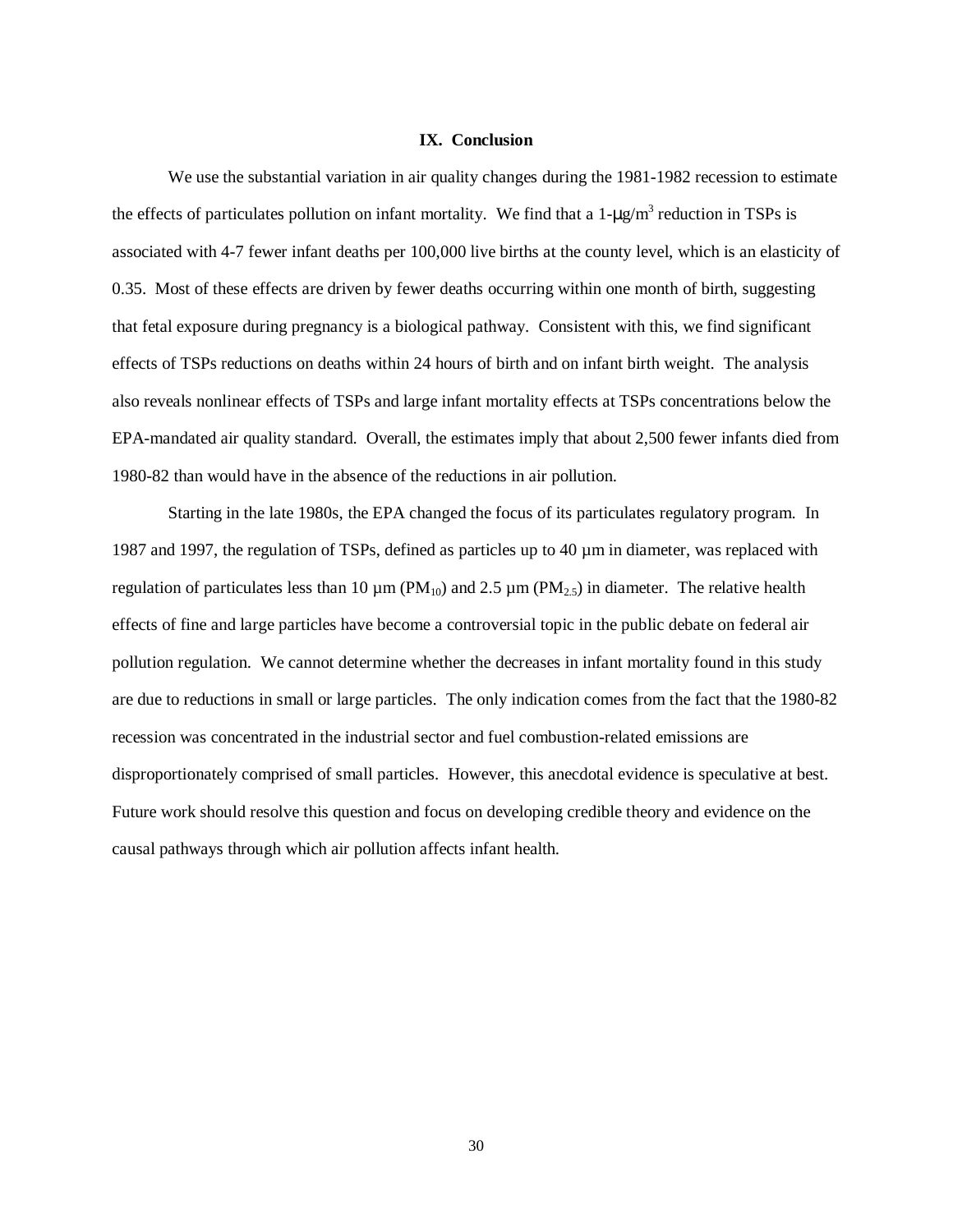### **DATA APPENDIX**

#### **Variables from 1978-1984 National Mortality Detail Files**

The 1978-1984 National Mortality Detail Files are an annual census of deaths in the U.S, derived from the Standard Certificate of Death.<sup>42</sup> The data contain the universe of deaths and information on the deceased's county of residence, race, gender, age at death, and cause of death. Since infant deaths cannot be directly linked to individual births for this period, the microdata are aggregated into race-gender-age at death by county of residence cells. The total number of infant deaths (deaths within 1-day, 28 days, and 1-year of birth) within a demographic-county cell is used as the numerator for the infant mortality rate.

#### **Variables from 1978-1984 National Natality Detail Files**

The 1978-1984 National Natality Detail Files are an annual census of births in the U.S, derived from the Standard Certificate of Live Birth. Each file contains the universe of births and information on the county of residence of the mother, socioeconomic and demographic characteristics of the parents, the mother's usage of medical services, the health endowment and medical history of the mother, and the infant health endowment. The microdata on births are aggregated into race-gender by maternal county of residence cells. The total number of births within a demographic-county cell is used as the denominator for the infant mortality rate.

The following variables are included as controls in specifications labeled "Unrestricted natality" in the tables. The word "indicator" refers to an indicator variable at the individual-level. The cell observation contains the fraction of individual observations for which the indicator is one.

#### Socioeconomic and Demographic Characteristics

*Mother:* 

<u>.</u>

county of residence

continuous years of education

 <sup>42.</sup> Both the National Mortality Detail and Natality Detail files are published by the National Center for Health Statistics in the U.S. Department of Health and Human Services. Detailed descriptions of the files are available at http://www.cdc.gov/nchs/products/elec\_prods/subject/mortucd.htm and http://www.cdc.gov/nchs/products/elec\_prods/subject/natality.htm, respectively.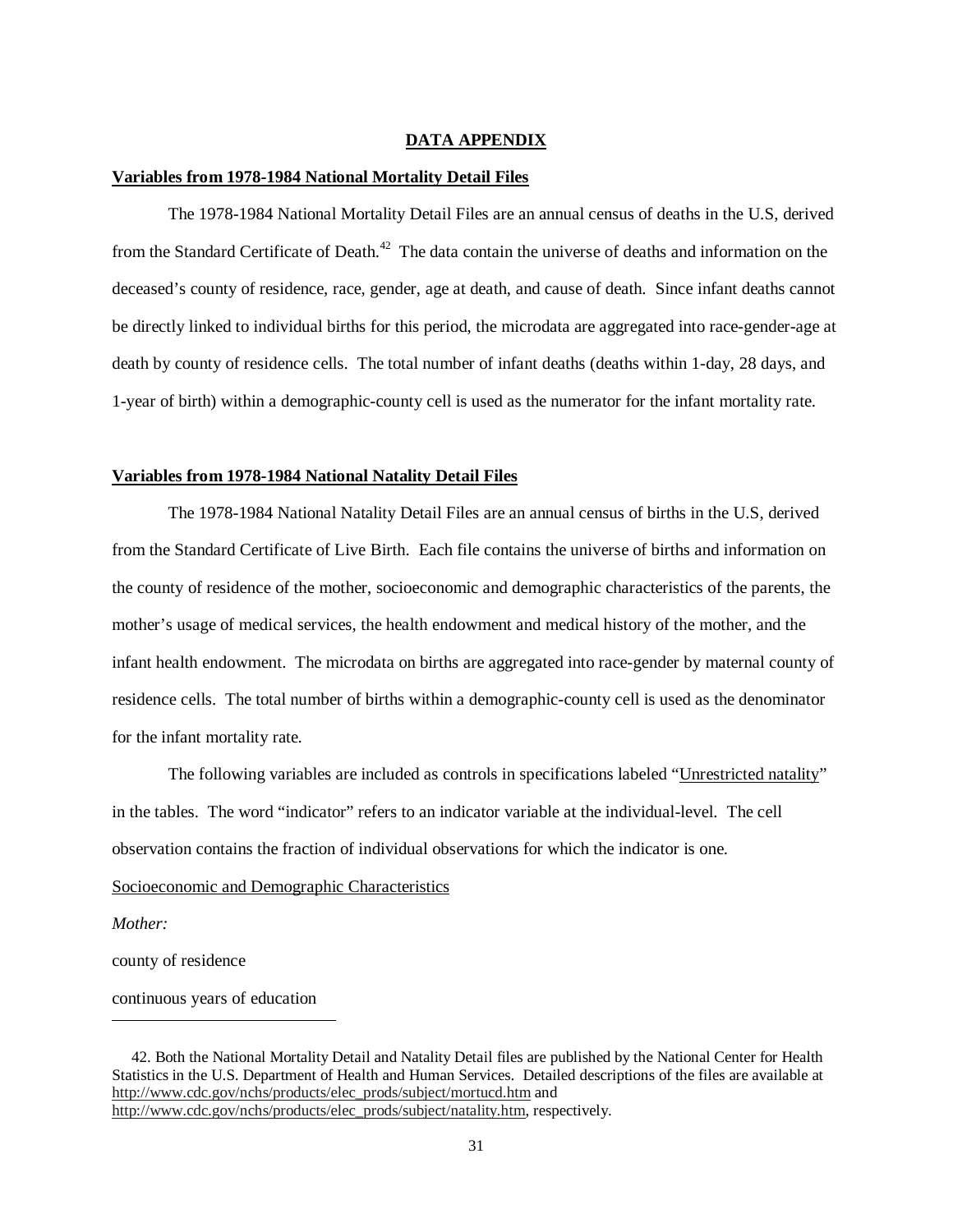indicators for years of education  $\langle 12, =12, 13-15, 16+$ marital status indicator immigrant indicator *Father:*  continuous years of education indicators for years of education <12,  $=$ 12, 13-15, 16+ age *Infant:*  racial indicators for white, black, and other birth indicator for gender of birth

*not* a singleton indicator (twins or greater birth)

## Medical System Utilization

month of first prenatal care visit first prenatal care visit in months 1 or 2 of pregnancy, indicator first prenatal care visit in month 3, indicator first prenatal care visit in months 4, 5, or 6, indicator first prenatal care visit in months 7, 8, or 9, indicator no prenatal care, indicator total number of prenatal care visits delivery outside of hospital, indicator

physician present at delivery, indicator

## Maternal Health Endowment and Medical History

age of mother

indicators for mother's age 10-14, 15-19, 20-24, 25-29, 30-34, 35-39, 40+

1 previous live birth, indicator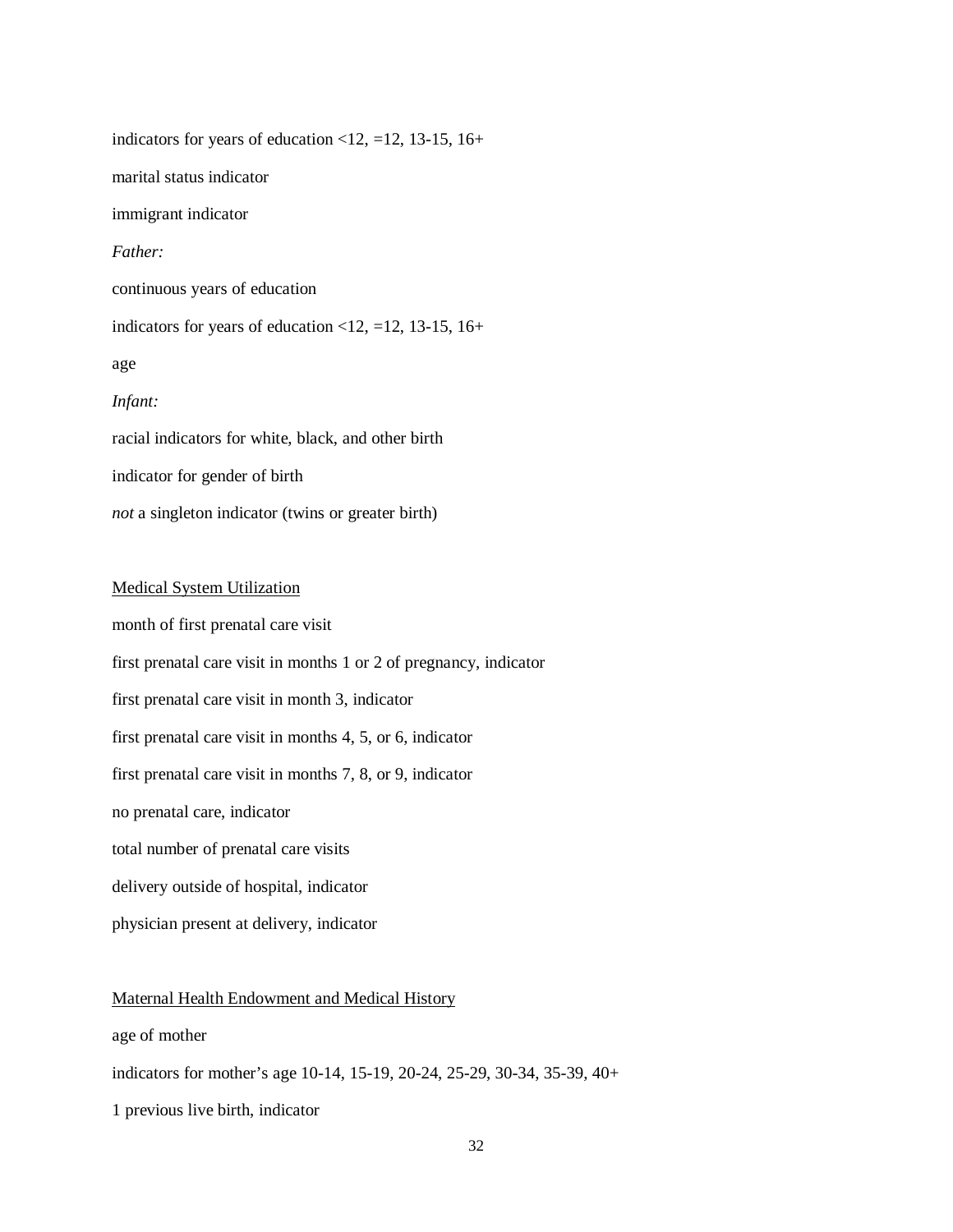2 or more previous live births, indicator 1 previous fetal death, indicator 2 or more previous fetal deaths, indicator last pregnancy resulted in live birth, indicator last pregnancy resulted in fetal death, indicator indicators for 1-11, 12-17, 18 or more months since termination of last pregnancy indicators for 1-11, 12-17, 18 or more months since last live birth indicators for 1-11, 12-17, 18 or more months since last fetal death 1 previous termination before week 20 of gestation, indicator 2 or more previous terminations before week 20 of gestation, indicator 1 previous termination after week 20 of gestation, indicator 2 or more previous terminations after week 20 of gestation, indicator

The following variables are included in specifications labeled "Basic natality variables" in the tables: indicators for race and gender of infant, mother's education, father's education, age of mother, marital status of mother, indicators for month of first prenatal care visit, indicator for no prenatal care

We also use the Natality data to examine the following birth weight outcomes for infants:

continuous birth weight

indicators for birth weight < 1000 grams, 1000-1499, 1500-1999, 2000-2499, 2500-2999, 3000-3499,

3500-3999, 4000-4499, 4500+

## **Total Suspended Particulates (TSPs) Pollution Data**

The data on suspended particulates pollution levels in each county were obtained by filing a Freedom of Information Act request with the EPA. This yielded the *Quick Look Report* data file, which is derived from the EPA's *Air Quality Subsystem* (AQS) database. This file contains the universe of recordings of TSPs pollution concentrations from each of the approximately 4,000 EPA air monitors that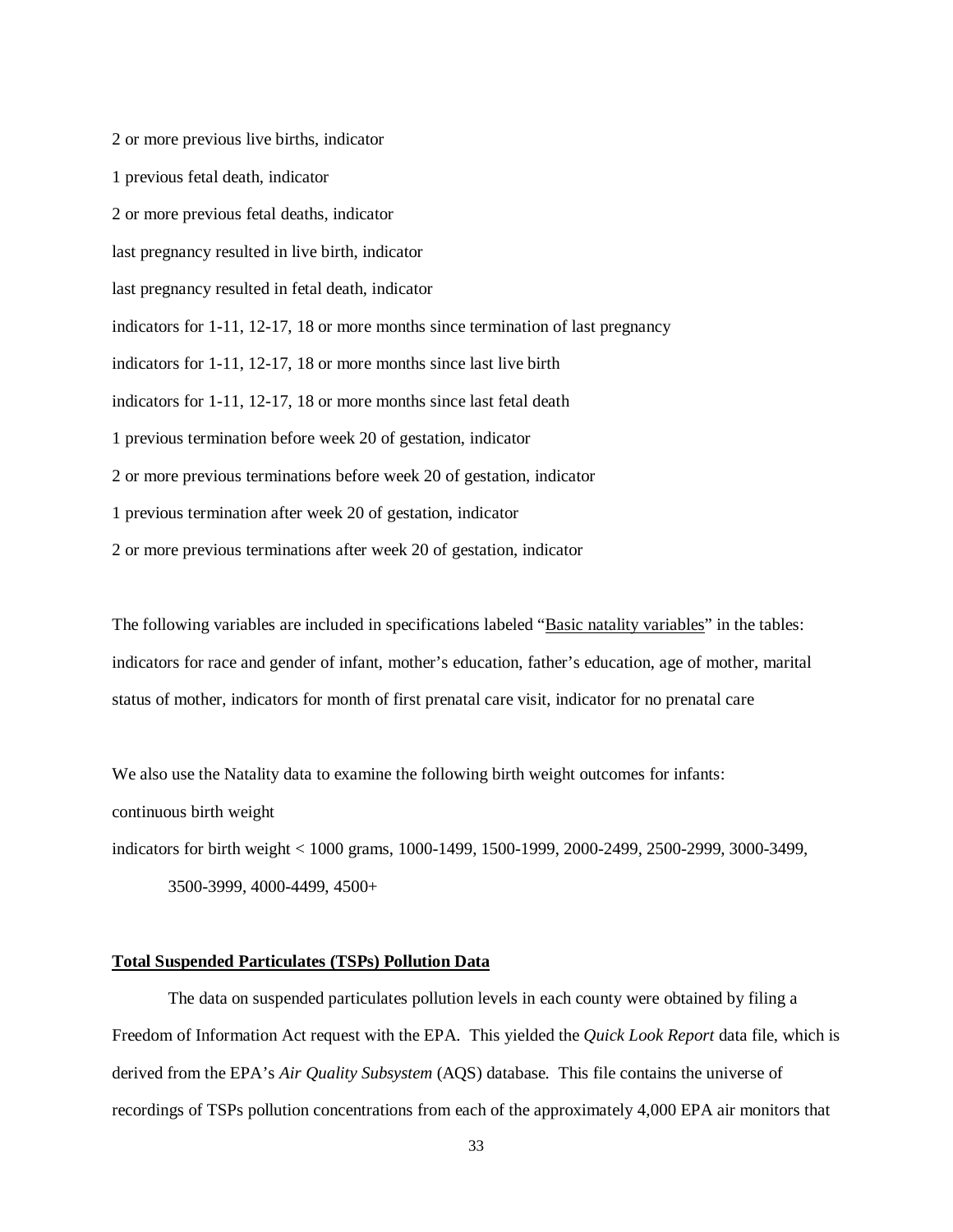were located throughout the U.S. during the period of interest, as well as the location of each monitor. For each county, the annual concentration of TSPs used in this study is the weighted average of the annual arithmetic means of each monitor in the county, with the number of observations per monitor used as weights.

Our analysis relies on the presumption that the pollution concentration readings used accurately reflect the "true" exposure of individuals to TSPs. The readings from the TSPs monitors are used to determine which counties are heavily regulated under the Clean Air Act Amendments. To preclude the possibility that counties or states place monitors to fabricate the appearance of favorable pollution concentrations, the Code of Federal Regulations contains very precise criteria that govern the siting of a monitor.<sup>43</sup> Among the most important criteria is that the monitors capture representative pollution concentrations in high population areas. Moreover, the EPA must approve the location of all monitors and requires documentation that the monitors are actually placed in the approved locations.

#### **County-Level Per-Capita Income Data**

-

Ideally, data would be available on the incomes of women giving birth in each county. In its absence, the analysis uses the Bureau of Economic Analysis' annual county-level series on per-capita income (deflated to \$1982-84). It is "the sum of wage and salary disbursements, other labor income, proprietors' income with inventory valuation and capital consumption adjustments, rental income of persons with capital consumption adjustment, personal dividend income, and transfer payments to persons, less personal contribution for social insurance" (Bureau of Economic Analysis 1994). This is the most comprehensive measure of income available at the county level and is superior to less broad measures, such as labor income, which do not capture all of the resources available to individuals.

Some specifications also control for the annual, civilian unemployment rate in each county, which comes from the *Employment and Unemployment for State and Local Areas*, published annually by

 <sup>43.</sup> This discussion results from the Code of Federal Regulations (CFR) 1995, title 40, part 58 and a conversation with Manny Aquilania and Bob Palorino of the EPA's District 9 Regional Office.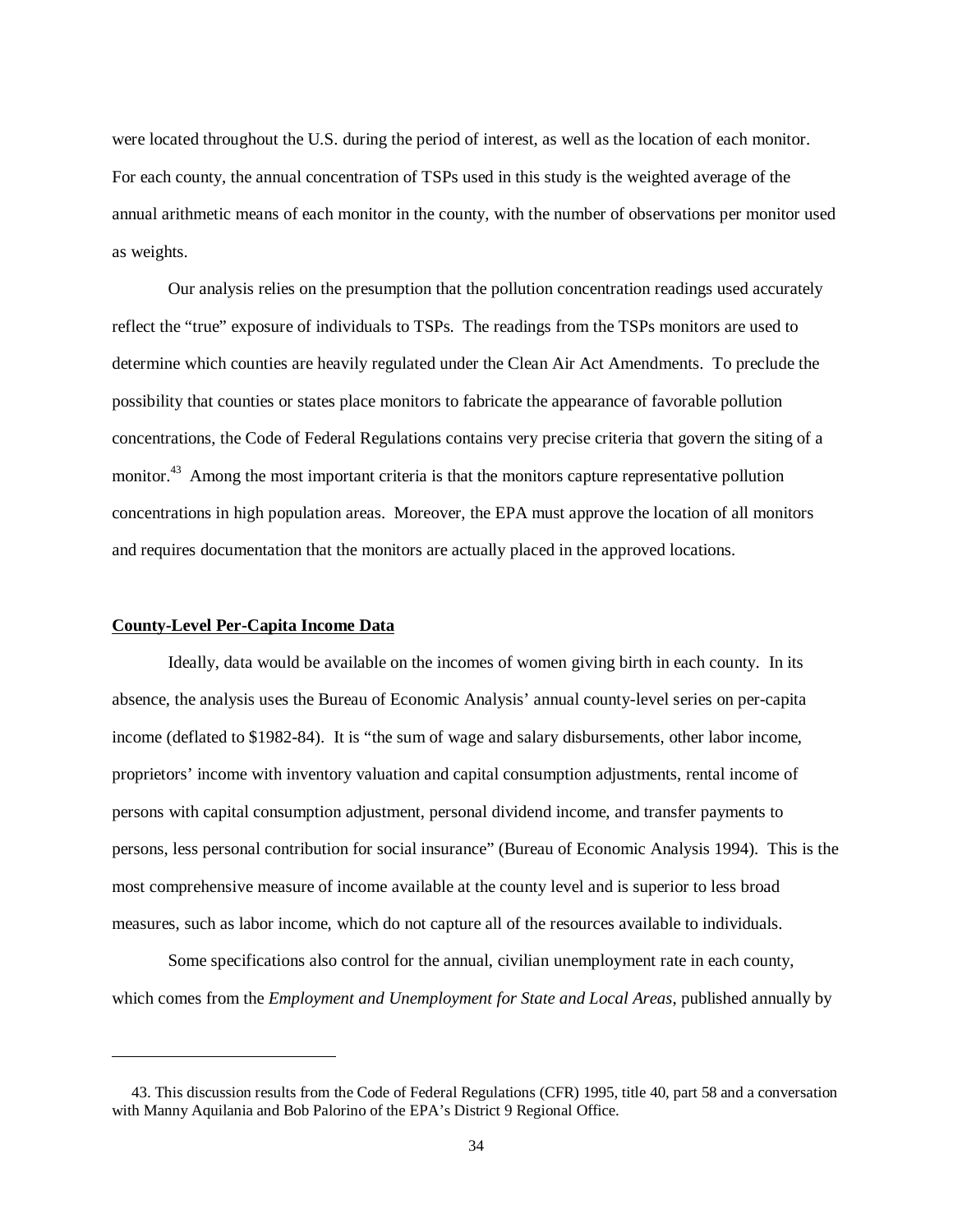the U.S. Bureau of Labor Statistics. We have matched and compared counties with similar levels of manufacturing activity before the recession. For this, we use data on employment levels in manufacturing in each county from the annual *County Business Patterns* data files.

#### **County-Level Data on Transfer Payments**

 From the Regional Economic Information System (REIS), we obtained county-level information on medical transfer payments and payments for income maintenance and unemployment insurance. The analysis controls for each of the following payment sub-categories, in terms of per-capita payments (in \$1982-84):

Total transfer payments per-capita

Total medical care payments per-capita

Public assistance medical care payments for low income individuals (primarily Medicaid and state and local government general assistance medical programs) Income maintenance benefit payments per-capita Family assistance payments per-capita (includes AFDC)

Food stamps payments per-capita

Unemployment Insurance (UI) benefit payments per-capita

#### **State-Level Medicaid Data**

 County-level data on Medicaid recipiency is unavailable for the period of interest. Instead, from the Health Care Financing Administration we obtained annual, state-level information on the number of Medicaid recipients, the average cost per Medicaid recipient, and payments to medical vendors from the Medicaid program. Data for Arizona is missing in all years.

### **State-Level Temperature and Precipitation Data**

 We obtained data on precipitation and temperature from the National Weather Service, which is a subdivision of the National Oceanic and Atmospheric Administration. The National Weather Service has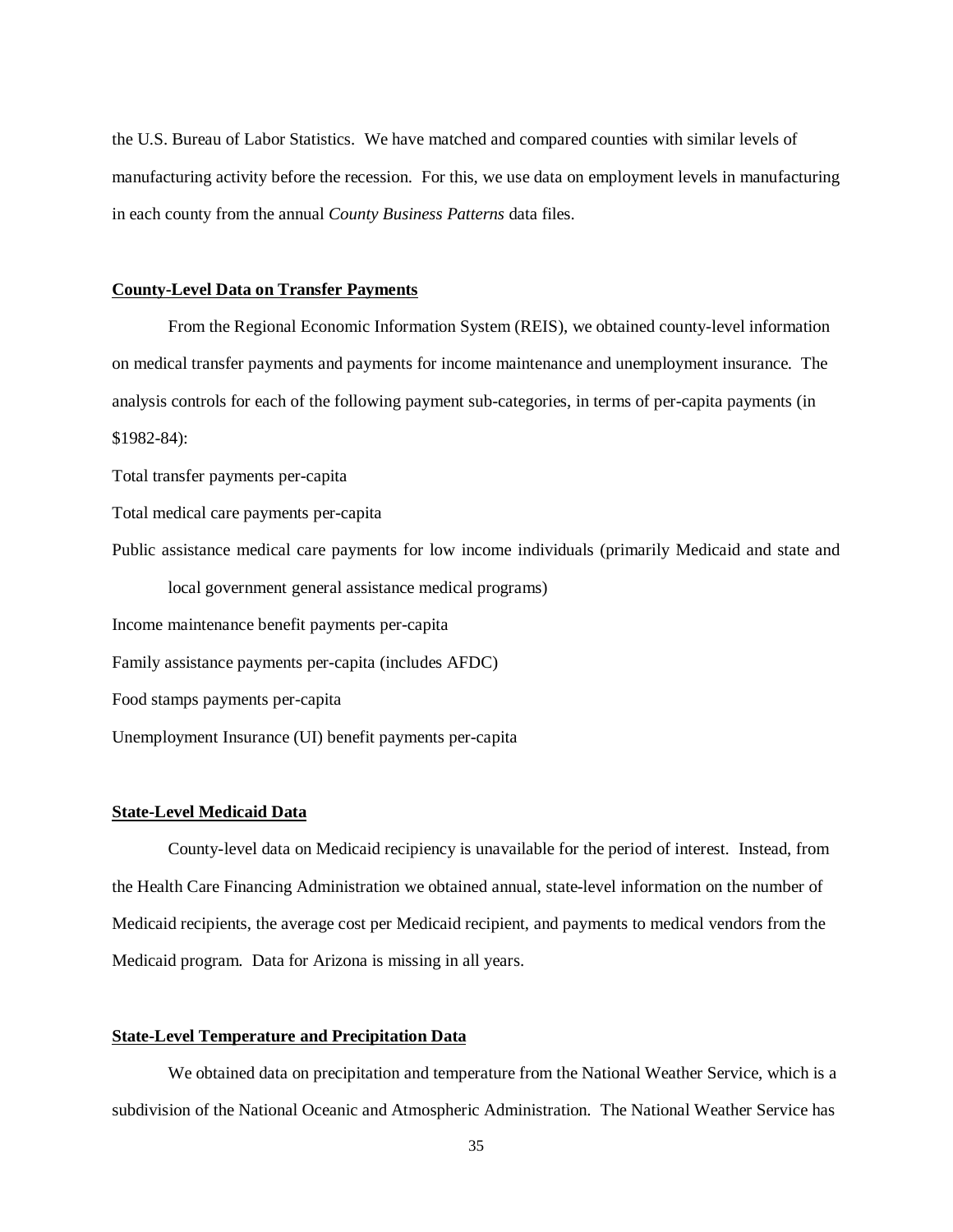weather stations located throughout the United States that record local precipitation and temperature. The publicly available annual data contain state-level averages of precipitation and temperature in each month of the year. These variables are used as controls in the analysis since temperature and precipitation covary with pollution levels, and it is thought that they may also affect health [Samet, et al. 1998].

University of California, Berkeley University of Chicago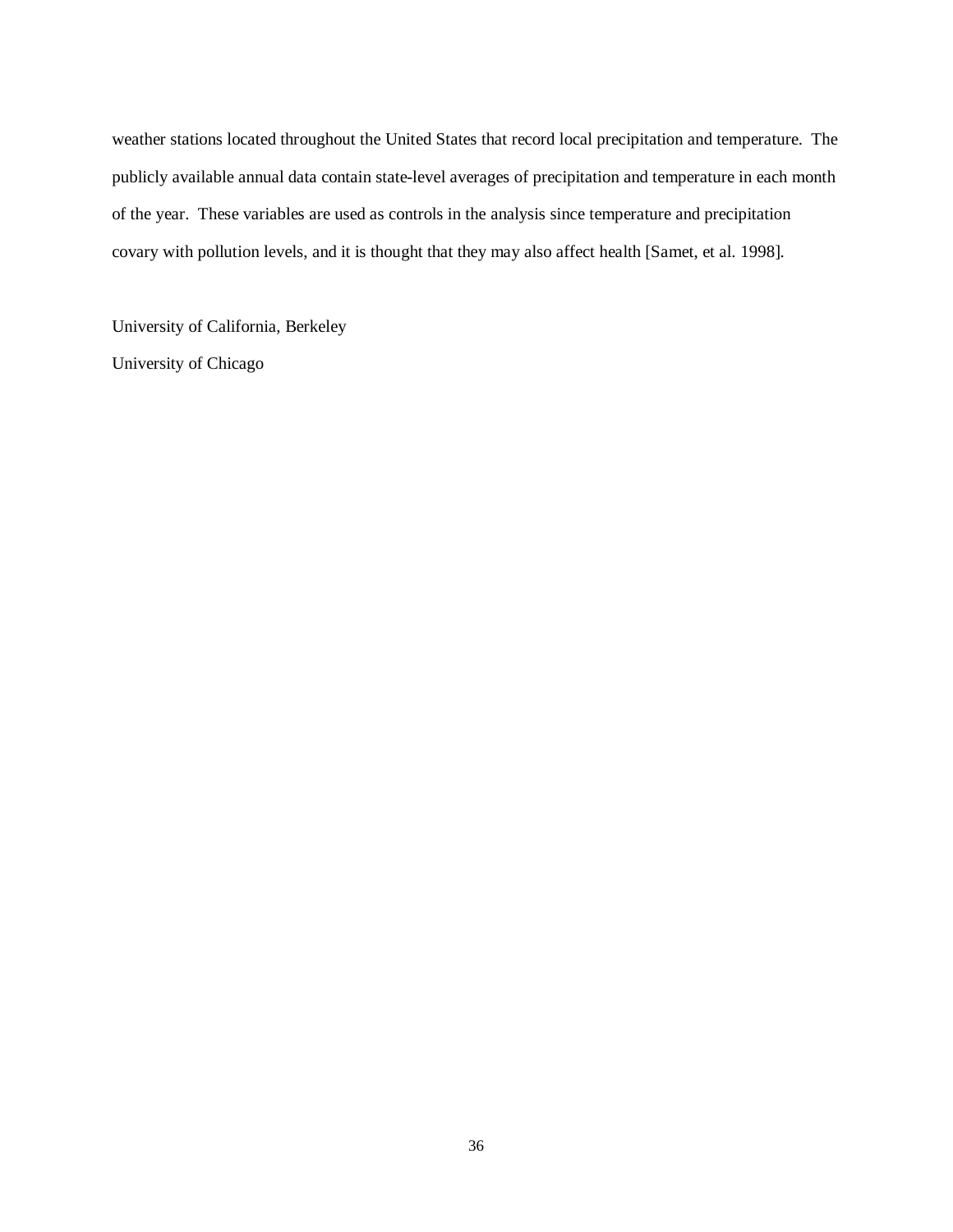#### **REFERENCES**

- Almond, Douglas, Kenneth Y. Chay, and David S. Lee, "Does Low Birth Weight Matter? Evidence from the U.S. Population of Twin Births," mimeo, University of California, Berkeley, 2002.
- Amdur, Mary, "Animal Toxicology," in Richard Wilson and John Spengler, eds., Particles in Our Air (Cambridge, MA: Harvard University Press, 1996).
- Ashenfelter, Orley, and Michael Greenstone, "Using Mandated Speed Limits to Measure the Value of a Statistical Life: Evidence from the Introduction of the 65-mph Speed Limit on Rural Interstates," mimeo, University of Chicago, 2001.
- Baker, Laurence C., and Ciaran S. Phibbs, "Managed Care, Technology Adoption, and Health Care: The Adoption of Neonatal Intensive Care," mimeo, Stanford University, 2001.
- Chay, Kenneth Y., and Michael Greenstone, "The Impact of Air Pollution on Infant Mortality: Evidence from Geographic Variation in Pollution Shocks Induced by a Recession," NBER Working Paper No. 7442, 1999.
- \_\_\_\_\_, "Does Air Quality Matter? Evidence from the Housing Market," mimeo, University of California, Berkeley, 2000.
- Cleveland, William S., and T.E. Graedel, "Photochemical Air Pollution in the Northeast United States," Science, CCIV (1979), 1273-1278.
- Cleveland, William S., B. Kleinder, J. E. McRae, and J. L. Warner, "Photochemical Air Pollution: Transport from the New York City Area into Connecticut and Massachusetts," Science, CXCI (1976), 179-181.
- Cochran, William, "The Effectiveness of Adjustment by Subclassification in Removing Bias in Observational Studies," Biometrics, XXIV (1968), 205-213.
- Currie, Janet, and Jonathan Gruber, "Saving Babies: The Efficacy and Cost of Recent Changes in the Medicaid Eligibility of Pregnant Women," Journal of Political Economy, CIV (1996), 1263-1296.
- Dockery, Douglas W., et al., "An Association Between Air Pollution and Mortality in Six U.S. Cities," The New England Journal of Medicine, CCCXXIX (1993), 1753-1759.
- Dockery, Douglas W., and C. Arden Pope, "Epidemiology of Acute Health Effects: Summary of Time Series Studies." in Richard Wilson and John Spengler, eds., Particles in Our Air (Cambridge, MA: Harvard University Press, 1996).
- Ettner, Susan, "New Evidence on the Relationship Between Income and Health," Journal of Health Economics, XV (1996), 67-85.

Fumento, Michael, Polluted Science (Washington, D.C.: American Enterprise Institute, 1997).

Greenstone, Michael, "The Impacts of Environmental Regulations on Industrial Activity: Evidence from the 1970 and 1977 Clean Air Act Amendments and the Census of Manufactures," mimeo, University of Chicago, 2001.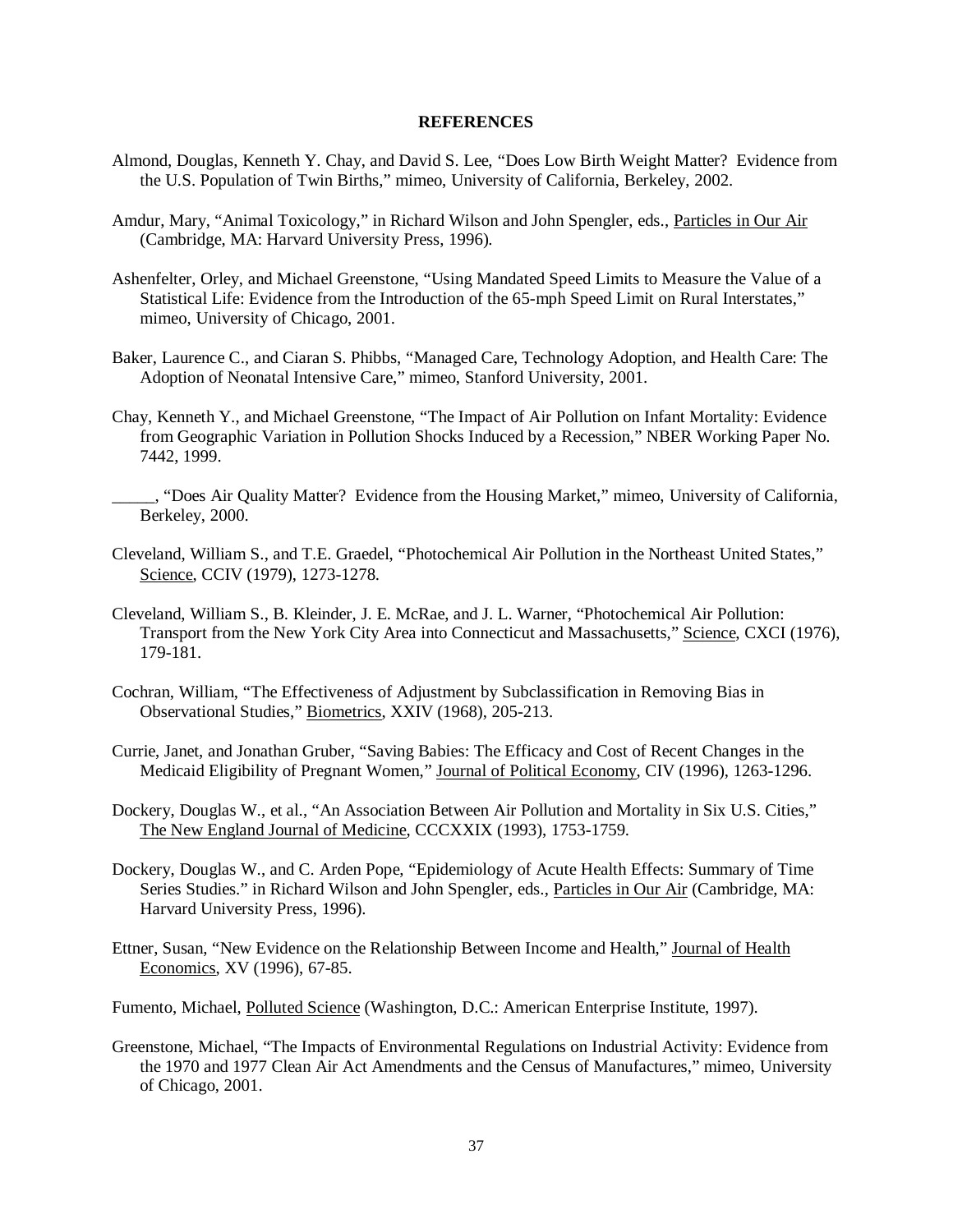- Grossman, Michael, and Theodore J. Joyce, "Unobservables, Pregnancy Resolutions, and Birth Weight Production Functions in New York City," Journal of Political Economy, XCVIII (1990), 983-1007.
- Holland, W. W., A. E. Bennet, I. R. Cameron, et al., "Health Effects of Particulate Pollution: Reappraising the Evidence," American Journal of Epidemiology, CX (1979), 625-659.

Institute of Medicine, Preventing Low Birthweight (Washington, D.C.: National Academy Press, 1985).

- Joyce, Theodore J., Michael Grossman, and Fred Goldman, "An Assessment of the Benefits of Air Pollution Control: The Case of Infant Health," Journal of Urban Economics, XXV (1989), 32-51.
- Lave, Lester B., and Eugene P. Seskin, Air Pollution and Human Health (Baltimore, MD: Johns Hopkins University Press, 1977)*.*
- Levine, Phillip B., Amy B. Trainor, and David J. Zimmerman, "The Effect of Medicaid Abortion Funding Restrictions on Abortions, Pregnancies, and Births," NBER Working Paper No. 5066, 1995.
- Lipfert, Frederick W., and Ronald E. Wyzga, "Air Pollution and Mortality: Issues and Uncertainties," Journal of Air Waste Management Association, XLV (1995), 949-966.
- Meara, Ellen, "Why is Health Related to Socioeconomic Status? The Case of Pregnancy and Low Birth Weight" NBER Working Paper No. 8231, 2001.
- Mendelsohn, Robert, and Guy Orcutt, "An Empirical Analysis of Air Pollution Dose-Response Curves," Journal of Environmental Economics and Management, VI (1979), 85-106.
- National Center for Health Statistics, State Definitions and Reporting Requirements for Live Births, Fetal Deaths, and Induced Terminations of Pregnancy (Hyattsville, MD, 1981).
- Özkaynak H., and G.D. Thurston, "Associations Between 1980 U.S. Mortality Rates and Alternative Measures of Airborne Particle Concentration," Risk Analysis, VII (1987), 449-461.
- Pope, C. Arden, III, et. al., "Particulate Air Pollution as a Predictor of Mortality in a Prospective Study of U.S. Adults," American Journal of Respiratory Critical Care Medicine, CLI (1995), 669-674.
- Pope, C. Arden, and Douglas W. Dockery, "Epidemiology of Chronic Health Effects: Cross-Sectional Studies," in Richard Wilson and John Spengler, eds., Particles in Our Air (Cambridge, MA: Harvard University Press, 1996).
- Rees J.M., S.A. Lederman, and J.L. Kiely, "Birth Weight Associated with Lowest Neonatal Mortality: Infants of Adolescent and Adult Mothers," Pediatrics, XCVIII (1996), 1161-1166.
- Rosenbaum, Paul, and Donald Rubin, "Reducing Bias in Observational Studies Using Subclassification on the Propensity Score," Journal of the American Statistical Association, LXXIX (1984), 516-524.
- Rosenzweig, Mark R., and T. Paul Schultz, "Estimating a Household Production Function: Heterogeneity and the Demand for Health Inputs, and Their Effects on Birthweight," Journal of Political Economy, XCI (1983), 723-746.
- Rosenzweig, Mark. R., and Kenneth I. Wolpin, "Inequality at Birth: The Scope for Policy Intervention," Journal of Econometrics, L (1991), 205-228.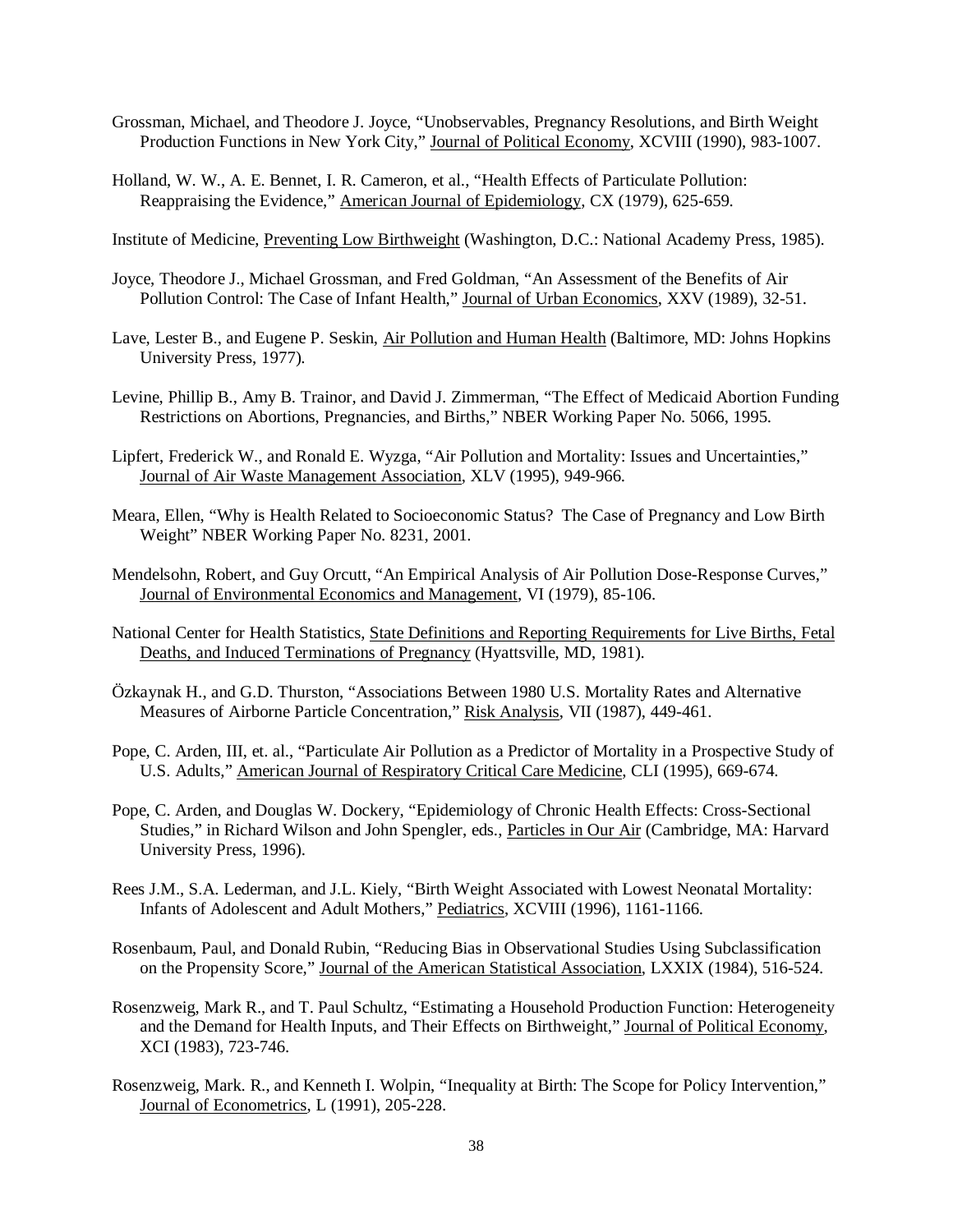- Ruhm, Christopher J., "Are Recessions Good for Your Health?" Quarterly Journal of Economics, CXV (2000), 617-650.
- Samet, Jonathan, Scott Zeger, Julia Kelsall, Jing Xu, and Laurence Kalstein, "Does Weather Confound or Modify the Association of Particulate Air Pollution with Mortality?" Environmental Research Section A, LXXVII (1998), 9-19.
- Sexton, Mary, and J. Richard Hebel, "A Clinical Trial of Change in Maternal Smoking and Its Effect on Birth Weight," Journal of the American Medical Association, CCLI (1984), 911-915.
- Spix, C., J. Heinrich, D. Dockery, J. Schwartz, G. Volksch, K. Scwinkowski, C. Collen, and H.E. Wichmann, "Summary of the Analysis and Reanalysis Corresponding to the Publication on Air Pollution and Daily Mortality in Erfurt, E. Germany 1980-1989," in Critical Evaluation Workshop on Particulate Matter: Mortality Epidemiology Studies (Raleigh, NC, 1994).
- Torelli, Paul A., "Maternal Smoking and Birth Outcomes: A Nonparametric Approach," mimeo, University of California, Berkeley, 2000.
- U.S. Congress, Office of Technology Assessment, Healthy Children: Investing in the Future, OTA-H-345 (Washington D.C.: U.S. Government Printing Office, 1988).
- U.S. Department of Commerce, Bureau of the Census, Contiguous County File (Washington D.C.: U.S. Department of Commerce, Bureau of the Census, 1991).
- U.S. Environmental Protection Agency, The Benefits and Costs of the Clean Air Act: 1970 to 1990, (Washington, D.C.: EPA, 1997)
- Utell, Mark, and Jonathan Samet, "Airborne Particles and Respiratory Disease: Clinical and Pathogenetic Considerations," in Richard Wilson and John Spengler, eds., Particles in Our Air (Cambridge, MA: Harvard University Press, 1996).
- Viscusi, W. Kip, "The Value of Risks to Life and Health," Journal of Economic Literature, XXXI (1993): 1912-1946.
- Wang, Xiaobin, Hui Ding, Louise Ryan, and Xiping Xu, "Association Between Air Pollution and Low Birth Weight: A Community-based Study," Environmental Health Perspectives, CV (1997), 514-520.
- Wilson, Richard, "Introduction," in Richard Wilson and John Spengler, eds., Particles in Our Air (Cambridge, MA: Harvard University Press, 1996).
- Woodruff, Tracey J., et al., "The Relationship Between Selected Causes of Postneonatal Infant Mortality and Particulate Air Pollution in the United States," Environmental Health Perspectives, CV (1997), 608-612.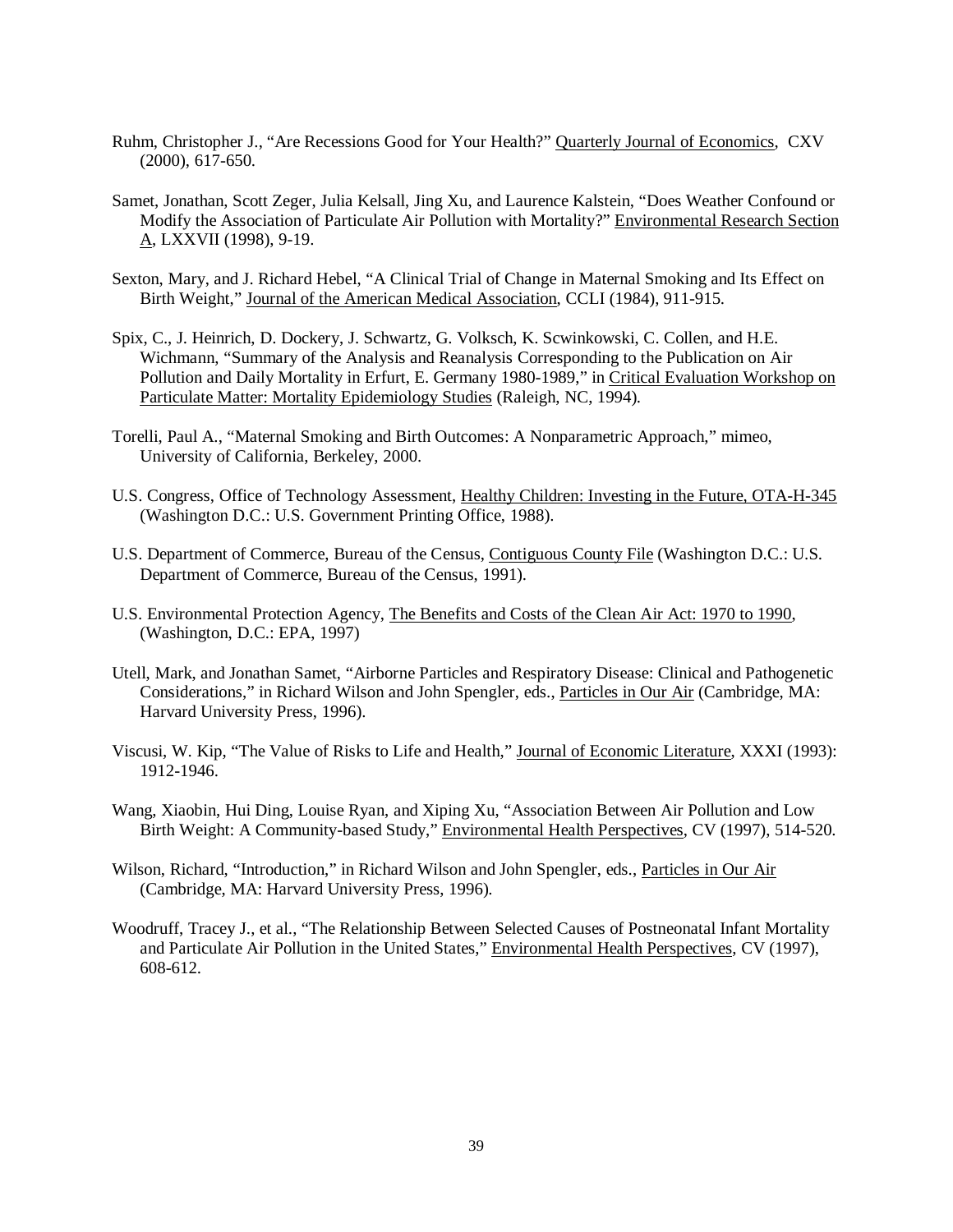|                                                             | $1 \text{ and } 1.$ Sample Statistics, $1776 - 176 +$ |           |           |           |           |           |           |
|-------------------------------------------------------------|-------------------------------------------------------|-----------|-----------|-----------|-----------|-----------|-----------|
|                                                             | 1978                                                  | 1979      | 1980      | 1981      | 1982      | 1983      | 1984      |
| Number of counties in sample                                | 1,003                                                 | 1,019     | 1,050     | 1,043     | 1,050     | 988       | 952       |
| Total births in sample                                      | 2,599,010                                             | 2,737,663 | 2,842,817 | 2,862,625 | 2,909,385 | 2,820,255 | 2,825,214 |
| Total births in U.S.                                        | 3,338,300                                             | 3,499,795 | 3,617,981 | 3,635,515 | 3,685,457 | 3,642,821 | 3,673,568 |
| Fatalites per 100,000 live births                           |                                                       |           |           |           |           |           |           |
| Internal causes                                             |                                                       |           |           |           |           |           |           |
| At 1 day                                                    | 516.6                                                 | 490.4     | 470.2     | 452.3     | 448.0     | 431.9     | 419.2     |
| At 1 month                                                  | 950.9                                                 | 895.4     | 853.2     | 809.6     | 775.5     | 733.9     | 709.4     |
| At 1 year                                                   | 1,336.4                                               | 1,274.7   | 1,226.2   | 1,166.4   | 1,121.6   | 1,087.4   | 1,059.8   |
| <b>External causes</b>                                      |                                                       |           |           |           |           |           |           |
| At 1 year                                                   | 41.5                                                  | 35.3      | 38.1      | 33.7      | 33.8      | 30.6      | 28.5      |
| At 1 year all causes, by race                               |                                                       |           |           |           |           |           |           |
| Whites                                                      | 1159.5                                                | 1111.6    | 1066.5    | 1019.9    | 978.2     | 946.8     | 923.8     |
| <b>Blacks</b>                                               | 2217.8                                                | 2091.5    | 2059.4    | 1947.8    | 1900.2    | 1844.5    | 1789.2    |
| Mean county-level pollution, income, and unemployment rate  |                                                       |           |           |           |           |           |           |
| TSPs concentration                                          | 69.4                                                  | 69.1      | 71.1      | 66.9      | 56.4      | 57.0      | 59.8      |
| Income per-capita (\$1982-84)                               | \$13,117                                              | \$13,126  | \$12,794  | \$12,850  | \$12,781  | \$13,091  | \$13,825  |
| Unemployment rate (%)                                       | 6.2                                                   | 5.9       | 7.2       | 7.7       | 9.7       | 9.6       | 7.6       |
| Mean parental demographic and socioeconomic characteristics |                                                       |           |           |           |           |           |           |
| % Mother H.S. dropout                                       | 22.7                                                  | 18.0      | 17.4      | 16.7      | 16.2      | 15.6      | 14.9      |
| Mother's years of education                                 | 12.2                                                  | 12.4      | 12.4      | 12.5      | 12.5      | 12.6      | 12.6      |
| Father's years of education                                 | 12.8                                                  | 12.9      | 12.9      | 13.0      | 12.9      | 13.1      | 13.1      |
| % Single mother                                             | 17.4                                                  | 18.1      | 19.6      | 20.1      | 20.5      | 21.6      | 22.3      |
| % Black                                                     | 17.5                                                  | 17.5      | 17.2      | 17.0      | 16.9      | 17.0      | 17.1      |
| % Foreign-born                                              | 10.8                                                  | 11.2      | 11.6      | 12.4      | 12.5      | 12.8      | 13.1      |
| Mean medical services utilization                           |                                                       |           |           |           |           |           |           |
| % No prenatal care                                          | 1.42                                                  | 1.29      | 1.33      | 1.38      | 1.53      | 1.63      | 1.72      |
| % Prenatal care in 1st trimester                            | 72.0                                                  | 73.7      | 74.6      | 74.8      | 74.8      | 74.9      | 75.2      |
| Number of prenatal care visits                              | 9.6                                                   | 8.8       | 9.2       | 9.2       | 9.2       | 9.3       | 9.2       |
| Mean maternal health endowment                              |                                                       |           |           |           |           |           |           |
| % Teenage mother                                            | 16.0                                                  | 15.5      | 15.0      | 14.2      | 13.7      | 13.2      | 12.6      |
| % Mom $>34$ years                                           | 4.6                                                   | 4.6       | 4.7       | 4.8       | 5.4       | 5.9       | 6.4       |
| % First birth                                               | 37.2                                                  | 37.1      | 36.6      | 36.8      | 36.3      | 35.9      | 35.3      |
| % Prior fetal death                                         | 16.1                                                  | 17.1      | 17.6      | 18.8      | 19.2      | 19.8      | 20.4      |
| Mean infant health endowment                                |                                                       |           |           |           |           |           |           |
| Birth weight                                                | 3321                                                  | 3328      | 3335      | 3335      | 3340      | 3339      | 3345      |
| % Very low birth weight                                     | 1.19                                                  | 1.17      | 1.18      | 1.18      | 1.20      | 1.22      | 1.21      |
| % Low birth weight                                          | 7.2                                                   | 7.1       | 6.9       | 6.9       | 6.9       | 6.9       | 6.8       |

Table I: Sample Statistics, 1978-1984

 The following states do not report mother's marital status until 1980: California, Connecticut, Georgia, Maryland, Michigan, Montana, New York, Nevada, Ohio, and Texas. These states are excluded from the calculation of "% Single mother" in 1978 and 1979. Very low birth weight is defined as a birth weight less than 1,500 grams; low birth weight is less than 2,500 grams. See the Data Appendix for information on sources and more details on the variables. The sample is limited to the 1,050 counties with non-missing data on TSPs concentrations and per-capita incomes in both 1980 and 1982. The total number of births in each county are used as weights in calculating the sample means.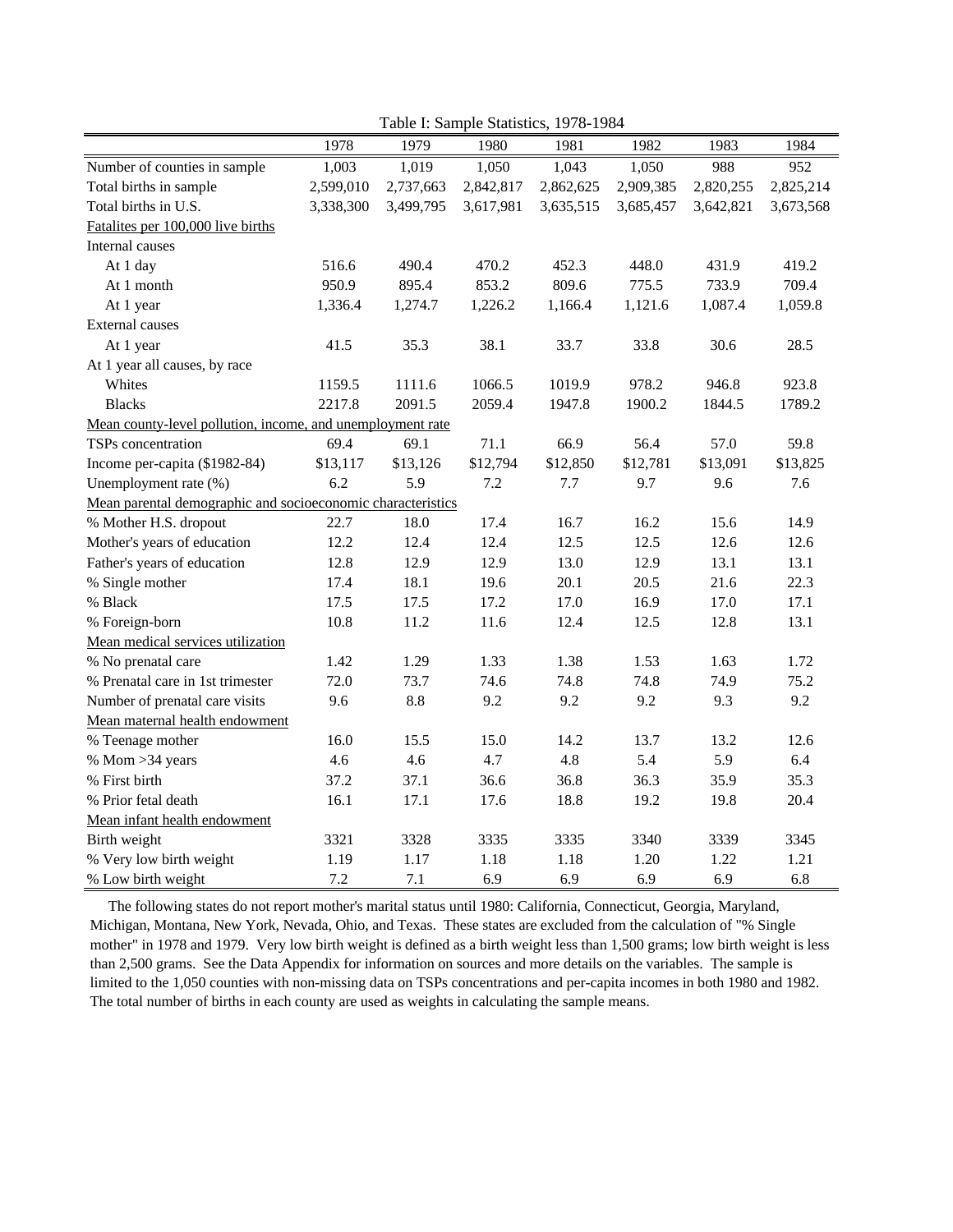|                           | Infant deaths due to internal causes (per 100,000 live births) |             |             |             |             |  |
|---------------------------|----------------------------------------------------------------|-------------|-------------|-------------|-------------|--|
|                           | (1)                                                            | (2)         | (3)         | (4)         | (5)         |  |
| 1978 Cross-section        | 1.51                                                           | 0.44        | 0.77        | 0.53        | 0.76        |  |
|                           | (0.73)                                                         | (0.52)      | (0.58)      | (0.58)      | (0.60)      |  |
|                           | [1201, .02]                                                    | [1188, .41] | [1180, .48] | [1188, .53] | [1120, .48] |  |
| 1979 Cross-section        | 0.67                                                           | 0.37        | 0.22        | 0.05        | 0.16        |  |
|                           | (0.77)                                                         | (0.50)      | (0.50)      | (0.55)      | (0.53)      |  |
|                           | [1188, .02]                                                    | [1173, .42] | [1163, .51] | [1173, .53] | [1126, .50] |  |
| 1980 Cross-section        | 0.44                                                           | 0.36        | 1.08        | 1.04        | 1.06        |  |
|                           | (0.65)                                                         | (0.54)      | (0.48)      | (0.51)      | (0.49)      |  |
|                           | [1174, .02]                                                    | [1164, .47] | [1154, .54] | [1162, .57] | [1129, .54] |  |
| 1981 Cross-section        | $-0.19$                                                        | $-0.92$     | 0.23        | 0.36        | 0.08        |  |
|                           | (0.71)                                                         | (0.58)      | (0.65)      | (0.68)      | (0.67)      |  |
|                           | [1122, .01]                                                    | [1112, .42] | [1104, .47] | [1111, .51] | [1077, .47] |  |
| 1982 Cross-section        | 0.39                                                           | $-0.20$     | 1.14        | 1.52        | 1.14        |  |
|                           | (1.06)                                                         | (0.69)      | (0.87)      | (0.86)      | (0.93)      |  |
|                           | [1104, .02]                                                    | [1098, .41] | [1091, .49] | [1098, .52] | [1062, .49] |  |
| 1983 Cross-section        | 1.72                                                           | 0.64        | 1.89        | 2.15        | 2.03        |  |
|                           | (1.23)                                                         | (0.61)      | (0.65)      | (0.67)      | (0.67)      |  |
|                           | [1076, .02]                                                    | [1067, .46] | [1060, .50] | [1067, .53] | [1036, .49] |  |
| 1984 Cross-section        | $-0.30$                                                        | $-0.09$     | $-0.24$     | 0.23        | $-0.41$     |  |
|                           | (0.78)                                                         | (0.53)      | (0.68)      | (0.73)      | (0.70)      |  |
|                           | [1029, .02]                                                    | [1023, .42] | [1016, .49] | [1023, .52] | [991, .47]  |  |
| Income per-capita         | Y                                                              | Y           | Y           | Y           | Y           |  |
| Basic natality variables  | $\mathbf N$                                                    | Y           | Y           | Y           | Y           |  |
| Unrestricted natality     | $\mathbf N$                                                    | $\mathbf N$ | Y           | Y           | Y           |  |
| Weather                   | ${\bf N}$                                                      | $\mathbf N$ | Y           | $\mathbf N$ | Y           |  |
| <b>State Medicaid</b>     | $\mathbf N$                                                    | $\mathbf N$ | $\mathbf N$ | N           | $\mathbf Y$ |  |
| Income assistance sources | N                                                              | $\mathbf N$ | $\mathbf N$ | N           | $\mathbf Y$ |  |
| State effects             | $\mathbf N$                                                    | N           | ${\bf N}$   | $\mathbf Y$ | $\mathbf N$ |  |
|                           |                                                                |             |             |             |             |  |

Table II: Cross-Sectional Estimates of the Association between Mean TSPs and Infant Mortality Rates

Estimated standard errors are in parentheses and are based on the Eicker-White formula to correct for heteroskedasticity. Numbers in brackets are the number of counties and  $R^2$ 's of the regressions, respectively. Regressions are weighted by numbers of births in each county. Internal causes of death arise from common health problems, such as respiratory and cardiopulmonary deaths. The control variables are listed in the Data Appendix and in Table I. State Effects are separate indicator variables for each state.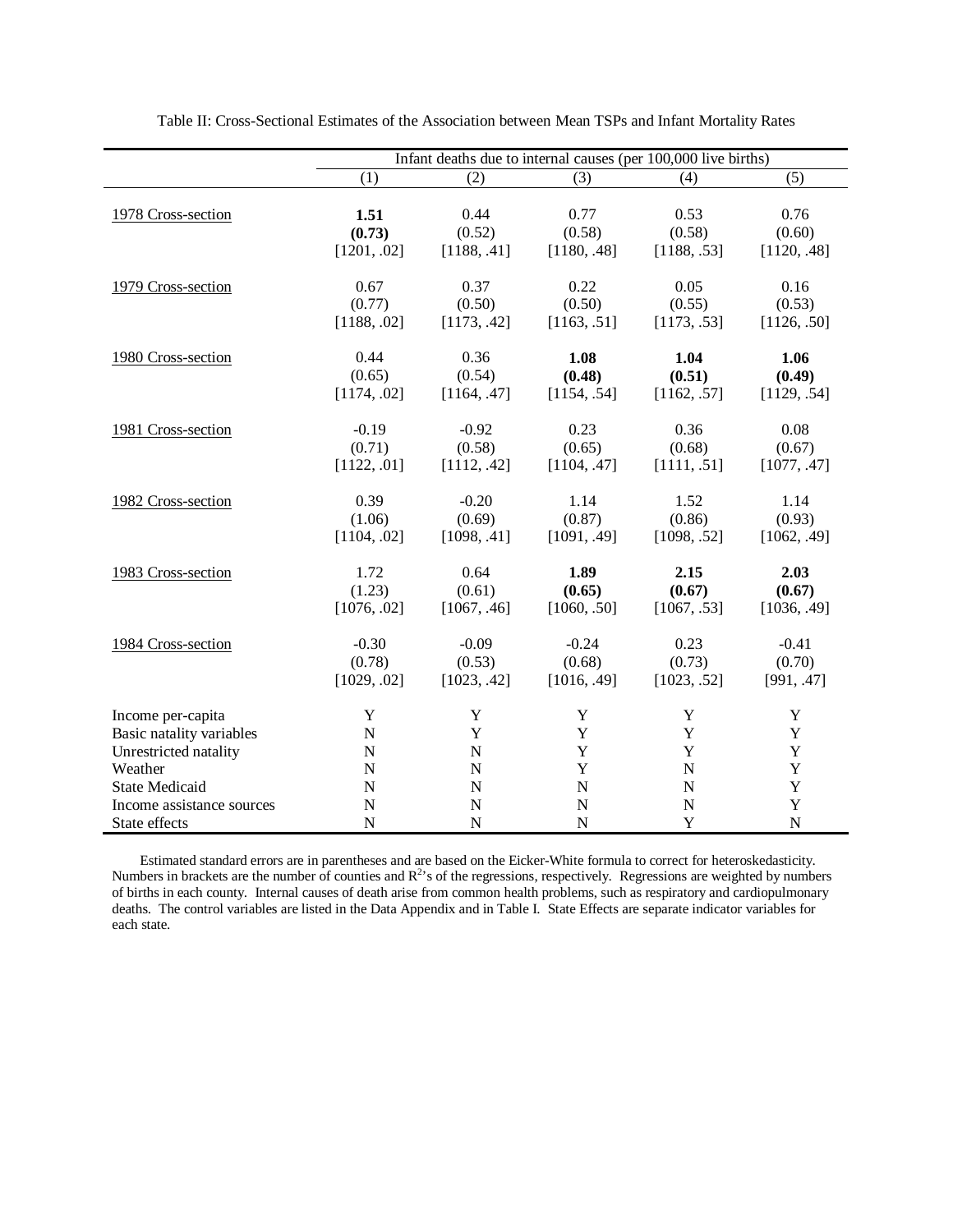|                      | Infant deaths due to internal causes (per 100,000 live births) |         |                |         |                |         |                |         |
|----------------------|----------------------------------------------------------------|---------|----------------|---------|----------------|---------|----------------|---------|
|                      | 1978-1980 data                                                 |         | 1982-1984 data |         | 1980-1982 data |         | 1978-1984 data |         |
|                      | FE                                                             | IV      | FE             | IV      | FE             | IV      | FE             | IV      |
|                      |                                                                |         |                |         |                |         |                |         |
| Mean TSPs            | $-0.96$                                                        | 4.68    | 0.66           | 0.54    | 3.51           | 5.21    | 5.27           | 3.75    |
|                      | (0.67)                                                         | (4.00)  | (0.87)         | (2.87)  | (0.52)         | (1.99)  | (0.40)         | (1.46)  |
| Income per-capita    | 0.85                                                           | $-1.69$ | $-0.47$        | $-0.21$ | 0.00           | $-2.42$ | $-0.31$        | $-0.78$ |
| (1/10)               | (0.15)                                                         | (1.01)  | (0.09)         | (0.29)  | (0.19)         | (1.26)  | (0.07)         | (0.40)  |
| County fixed effects | Y                                                              | Y       | Y              | Y       | Y              | Y       | Y              | Y       |
| Year effects         | N                                                              | Y       | N              | Y       | N              | Y       | N              | Y       |
|                      |                                                                |         |                |         |                |         |                |         |
| $R^2$                | 0.70                                                           | 0.00    | 0.69           | 0.00    | 0.71           | 0.00    | 0.58           | 0.00    |
| Depend. var. mean    | 1276                                                           | $-53.4$ | 1088           | $-30.4$ | 1170           | $-49.7$ | 1179           | $-44.5$ |
| Sample size          | 3563                                                           | 2172    | 3209           | 1994    | 3400           | 2099    | 7894           | 6265    |

Table III: Fixed Effects and Instrumental Variables Estimates of the Effect of Mean TSPs on Infant Mortality Rates

Regressions are based on the pooled data for the referenced years. The "FE" results are from levels regressions that include county indicator variables as controls. The "IV" results are from two-stage least squares estimation using stacked firstdifferences, with changes in mean TSPs and per-capita income instrumented by first and second lags of TSPs and income levels. The "Year effects" are indicators that allow for unrestricted differences in year-to-year changes. Estimated standard errors are in parentheses and are based on the Eicker-White formula to correct for heteroskedasticity in the FE column and further correct for county-level correlation in the stacked first-differenced errors in the IV column. Regressions are weighted by numbers of births in each county and year.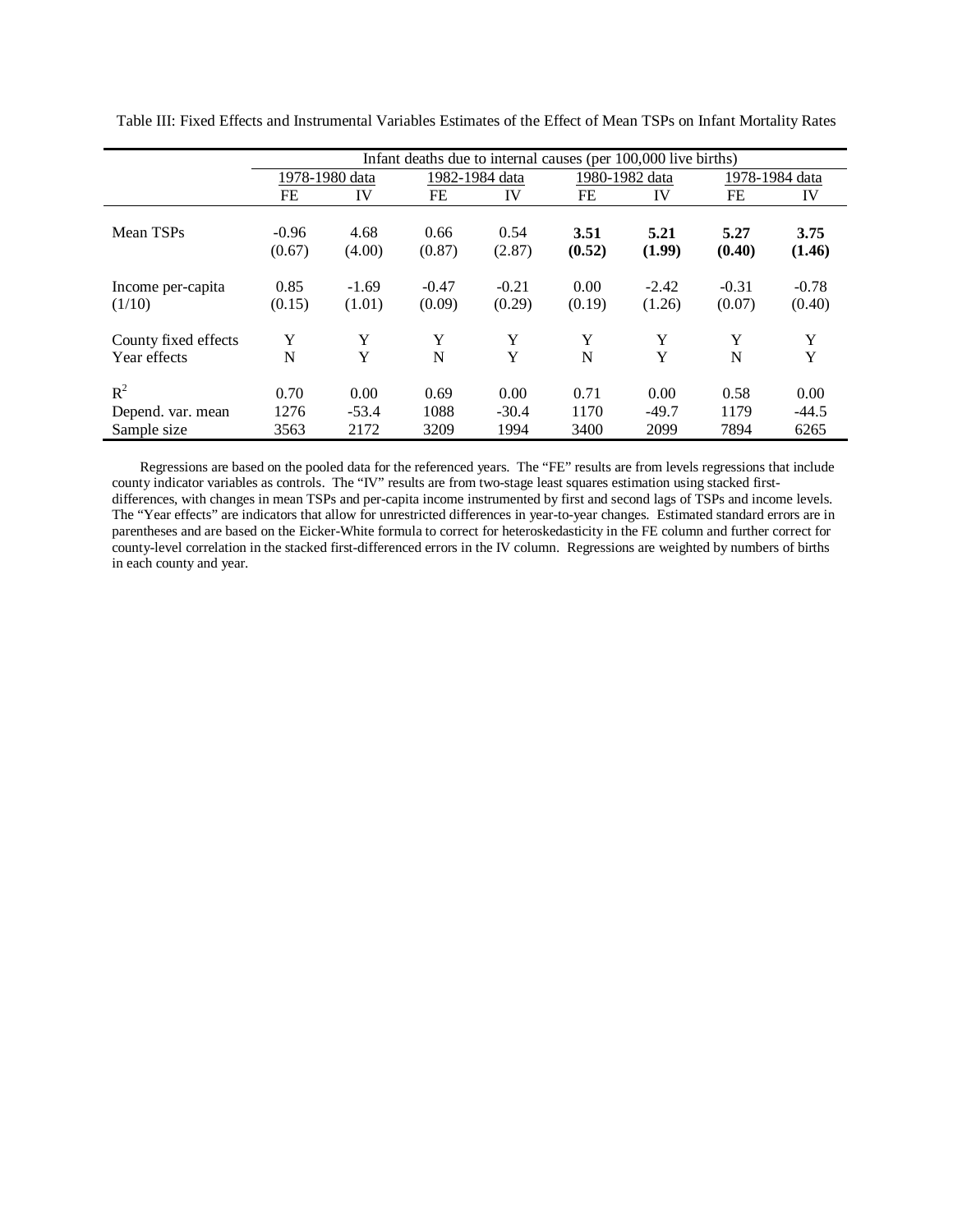|                           | Infant deaths due to internal causes (per 100,000 live births) |             |             |             |             |  |
|---------------------------|----------------------------------------------------------------|-------------|-------------|-------------|-------------|--|
|                           | (1)                                                            | (2)         | (3)         | (4)         | (5)         |  |
| Deaths w/in 1 year        |                                                                |             |             |             |             |  |
| Mean TSPs                 | 5.21                                                           | 5.44        | 4.72        | 5.21        | 4.93        |  |
|                           | (1.99)                                                         | (1.96)      | (1.70)      | (1.68)      | (1.73)      |  |
| Income per-capita         | $-2.42$                                                        | $-2.56$     | $-1.99$     | $-2.88$     | $-2.37$     |  |
| (1/10)                    | (1.26)                                                         | (1.24)      | (1.38)      | (1.36)      | (1.32)      |  |
| Deaths w/in 28 days       |                                                                |             |             |             |             |  |
| Mean TSPs                 | 3.92                                                           | 4.24        | 3.83        | 3.81        | 3.87        |  |
|                           | (1.69)                                                         | (1.75)      | (1.46)      | (1.49)      | (1.52)      |  |
| Deaths w/in 24 hours      |                                                                |             |             |             |             |  |
| Mean TSPs                 | 3.49                                                           | 3.84        | 2.97        | 2.53        | 3.01        |  |
|                           | (1.32)                                                         | (1.41)      | (1.07)      | (1.08)      | (1.11)      |  |
| Basic natality variables  | N                                                              | Y           | Y           | Y           | Y           |  |
| Unrestricted natality     | N                                                              | N           | Y           | Y           | Y           |  |
| Weather                   | N                                                              | N           | Y           | N           | Y           |  |
| <b>State Medicaid</b>     | N                                                              | N           | N           | N           | $\mathbf Y$ |  |
| Income assistance sources | N                                                              | N           | N           | N           | Y           |  |
| Year effects              | Y                                                              | $\mathbf Y$ | Y           | $\mathbf N$ | $\mathbf Y$ |  |
| State-year effects        | N                                                              | N           | $\mathbf N$ | Y           | $\mathbf N$ |  |
| Sample size               | 2099                                                           | 2078        | 2061        | 2075        | 2011        |  |

Table IV: Instrumental Variables Estimates of the Effect of Mean TSPs on Infant Mortality Rates, Based on 1980-1982 Changes

Results are from two-stage least squares estimation using the stacked 1980-81 and 1981-82 changes, with changes in mean TSPs and per-capita income instrumented by first and second lags of TSPs and income levels. The state-year effects in Column 4 are unrestricted state fixed effects in year-to-year changes (i.e., separate state fixed effects for both the 1980-81 and 1981-82 first differences). Estimated standard errors are in parentheses and allow for heteroskedasticity and county-level correlation in the stacked first-differenced errors. Regressions are weighted by numbers of births in each county and year.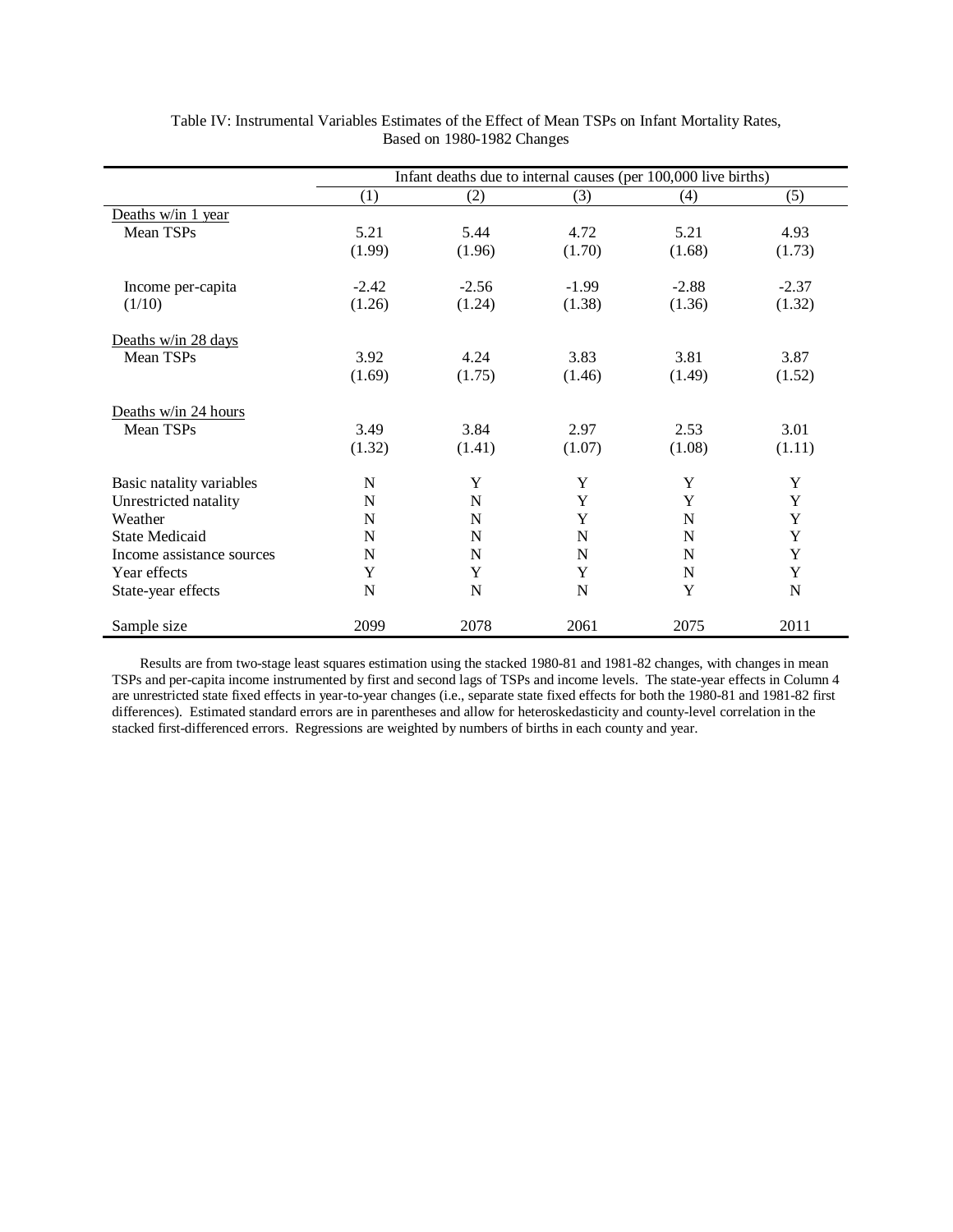|                          | Birth    | Incidence in birth weight categories (per 100,000 live births) |           |           |           |           |           |
|--------------------------|----------|----------------------------------------------------------------|-----------|-----------|-----------|-----------|-----------|
|                          | weight   | $<$ 1500g                                                      | $<$ 2000g | $<$ 2500g | $<$ 3000g | $<$ 3500g | $<$ 4000g |
| Mean TSPs                | $-0.317$ | 1.54                                                           | 0.17      | 1.96      | 19.70     | 16.40     | 8.05      |
|                          | (0.121)  | (1.80)                                                         | (2.42)    | (4.69)    | (8.05)    | (10.87)   | (5.61)    |
| Income per-capita        | 0.242    | $-1.51$                                                        | $-1.74$   | $-6.20$   | $-14.70$  | $-12.80$  | $-6.62$   |
| (1/10)                   | (0.083)  | (1.24)                                                         | (1.59)    | (3.02)    | (5.15)    | (7.19)    | (4.14)    |
| Basic natality variables | Y        | Y                                                              | Y         | Y         | Y         | Y         | Y         |
| Unrestricted natality    | Y        | Y                                                              | Y         | Y         | Y         | Y         | Y         |
| State-year effects       | Y        | Y                                                              | Y         | Y         | Y         | Y         | Y         |
| Dependent var. mean      | 3337     | 1.2%                                                           | 2.5%      | 6.9%      | 23.3%     | 60.4%     | 89.2%     |
| Sample size              | 2075     | 2075                                                           | 2075      | 2075      | 2075      | 2075      | 2075      |

Table V: Instrumental Variables Estimates of Effects of Mean TSPs on Infant Birth Weight, 1980-1982

Results are from two-stage least squares estimation using the stacked 1980-81 and 1981-82 changes, with changes in mean TSPs and per-capita income instrumented by first and second lags of TSPs and income levels. The dependent variables in the 'Incidence in birth weight categories' columns are the fraction of births with birth weight less than the specified amount. The dependent variable means are for the levels of the outcome variables. Estimated standard errors are in parentheses and allow for heteroskedasticity and county-level correlation in the stacked first-differenced errors. Regressions are weighted by numbers of births in each county and year.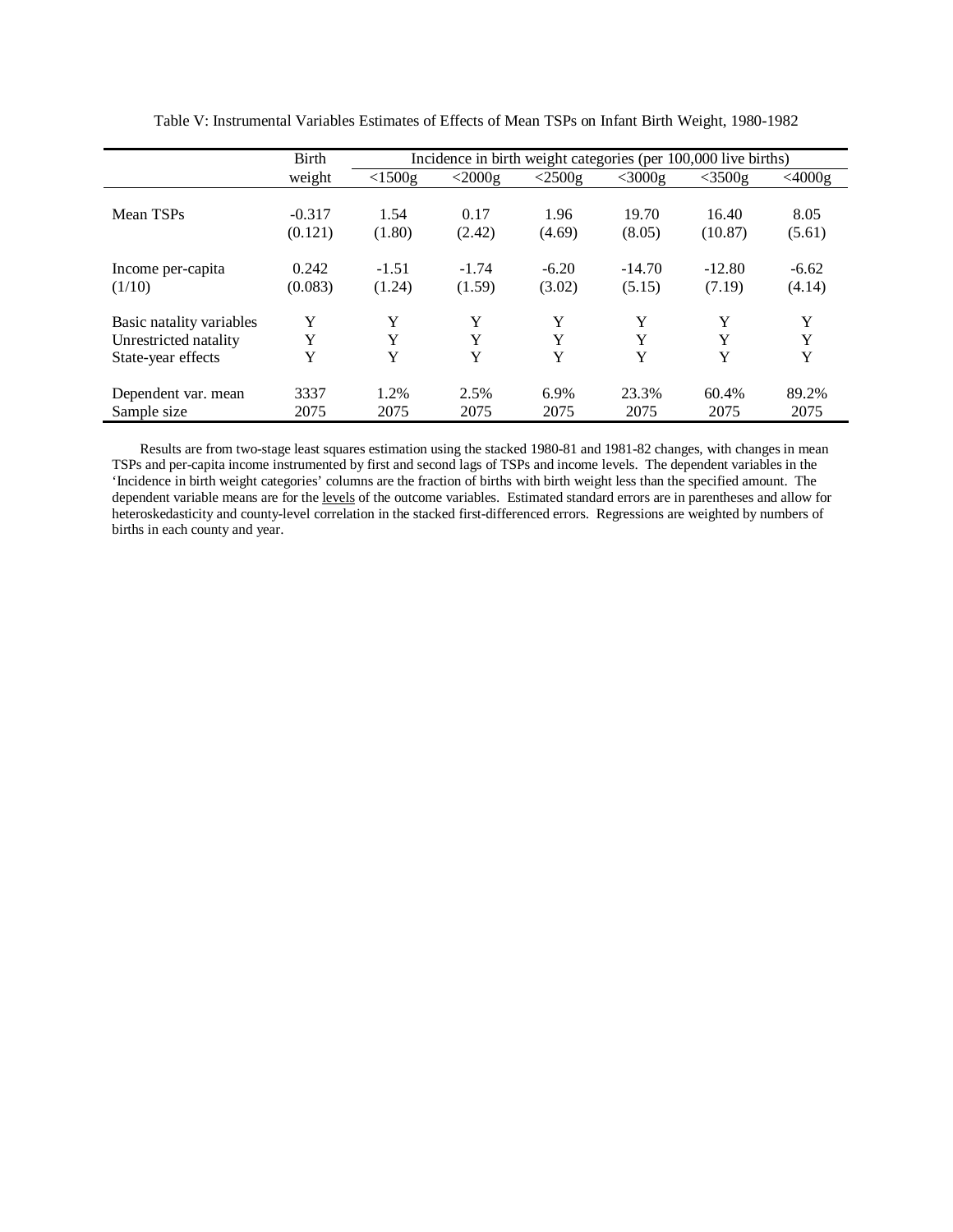|                                                                              | Infant deaths due to external causes (per 100,000 live births) |                                                     |                   |                   |                   |  |
|------------------------------------------------------------------------------|----------------------------------------------------------------|-----------------------------------------------------|-------------------|-------------------|-------------------|--|
|                                                                              | Fixed                                                          | Instrumental variables applied to first differences |                   |                   |                   |  |
|                                                                              | Effects                                                        | $\left( 1\right)$                                   | (2)               | (3)               | $\left( 4\right)$ |  |
| Mean TSPs                                                                    | 0.14<br>(0.08)                                                 | $-0.48$<br>(0.35)                                   | $-0.43$<br>(0.32) | $-0.46$<br>(0.36) | $-0.34$<br>(0.36) |  |
| Income per-capita<br>(1/10)                                                  | $-0.03$<br>(0.03)                                              | 0.32<br>(0.21)                                      | 0.34<br>(0.19)    | 0.76<br>(0.28)    | 0.51<br>(0.27)    |  |
| Basic natality variables<br>Unrestricted natality<br>Weather<br>Year effects | N<br>N<br>N<br>N                                               | N<br>N<br>N<br>Y                                    | Y<br>N<br>N<br>Y  | Y<br>Y<br>Y<br>Y  | Y<br>Y<br>N<br>N  |  |
| State-year effects                                                           | N                                                              | N                                                   | N                 | N                 | Y                 |  |
| Sample size                                                                  | 3400                                                           | 2099                                                | 2078              | 2061              | 2075              |  |

Table VI: Estimates of the Effect of Mean TSPs on Infant Deaths Due to External Causes, Based on 1980-1982 Changes

The dependent variable is number of infant deaths attributable to external causes, such as accidents and homicides, per 100,000 live births. The fixed effects results are from a regression of pooled 1980, 1981, and 1982 data with county indicators as controls. Results in the 'Instrumental variables' columns 1-4 are from two-stage least squares estimation using the stacked 1980- 81 and 1981-82 changes, with changes in mean TSPs and per-capita income instrumented by first and second lags of TSPs and income levels. Estimated standard errors are in parentheses and allow for heteroskedasticity and county-level correlation in the stacked first-differenced errors. Regressions are weighted by numbers of births in each county and year.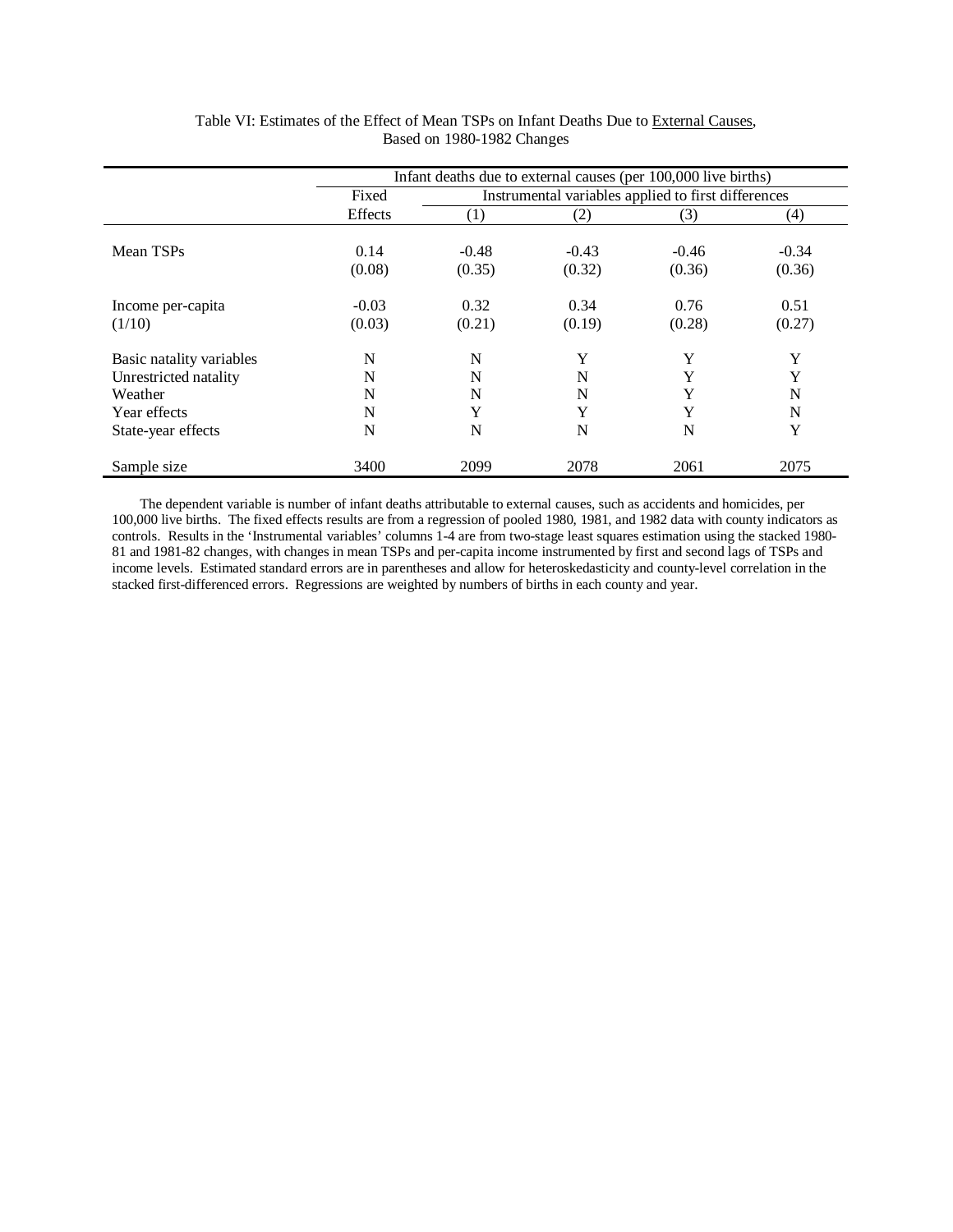|                      | Infant deaths due to internal causes (per 100,000 live births) |                              |  |  |  |
|----------------------|----------------------------------------------------------------|------------------------------|--|--|--|
|                      | Big vs. small TSPs change                                      | Medium vs. small TSPs change |  |  |  |
|                      |                                                                |                              |  |  |  |
| Small income shock   | 4.61                                                           | 5.97                         |  |  |  |
|                      | (1.59)                                                         | (2.02)                       |  |  |  |
| Medium income shock  | 4.46                                                           | 6.65                         |  |  |  |
|                      | (0.81)                                                         | (1.19)                       |  |  |  |
| Big income shock     | 2.51                                                           | 6.91                         |  |  |  |
|                      | (0.96)                                                         | (2.06)                       |  |  |  |
|                      |                                                                |                              |  |  |  |
| Overall              | 4.16                                                           | 6.57                         |  |  |  |
|                      | (0.58)                                                         | (0.95)                       |  |  |  |
| <b>Black</b> infants | 10.06                                                          | 9.59                         |  |  |  |
|                      | (2.18)                                                         | (2.53)                       |  |  |  |
| White infants        | 3.28                                                           | 5.56                         |  |  |  |
|                      | (0.62)                                                         | (0.97)                       |  |  |  |

Table VII: Matched Group Estimates of Effects of 1980-82 Mean TSPs Changes on Infant Mortality Rates, Matching Counties with Similar 1980-82 Income Changes

Entries are from regressions of 1980-82 changes in infant mortality rates on 1980-82 changes in mean TSPs. For 'Small', 'Medium', and 'Big income shock' rows, regressions do not adjust for 1980-82 per-capita income changes. For remaining rows, results are regression-adjusted for income changes. For the 'Black' and 'White infants' columns, dependent variables are the race-specific infant mortality rates within 1-year of birth. Estimated standard errors are in parentheses and are based on the Eicker-White formula to correct for heteroskedasticity. Regressions are weighted by (race-specific) numbers of births in each county and year.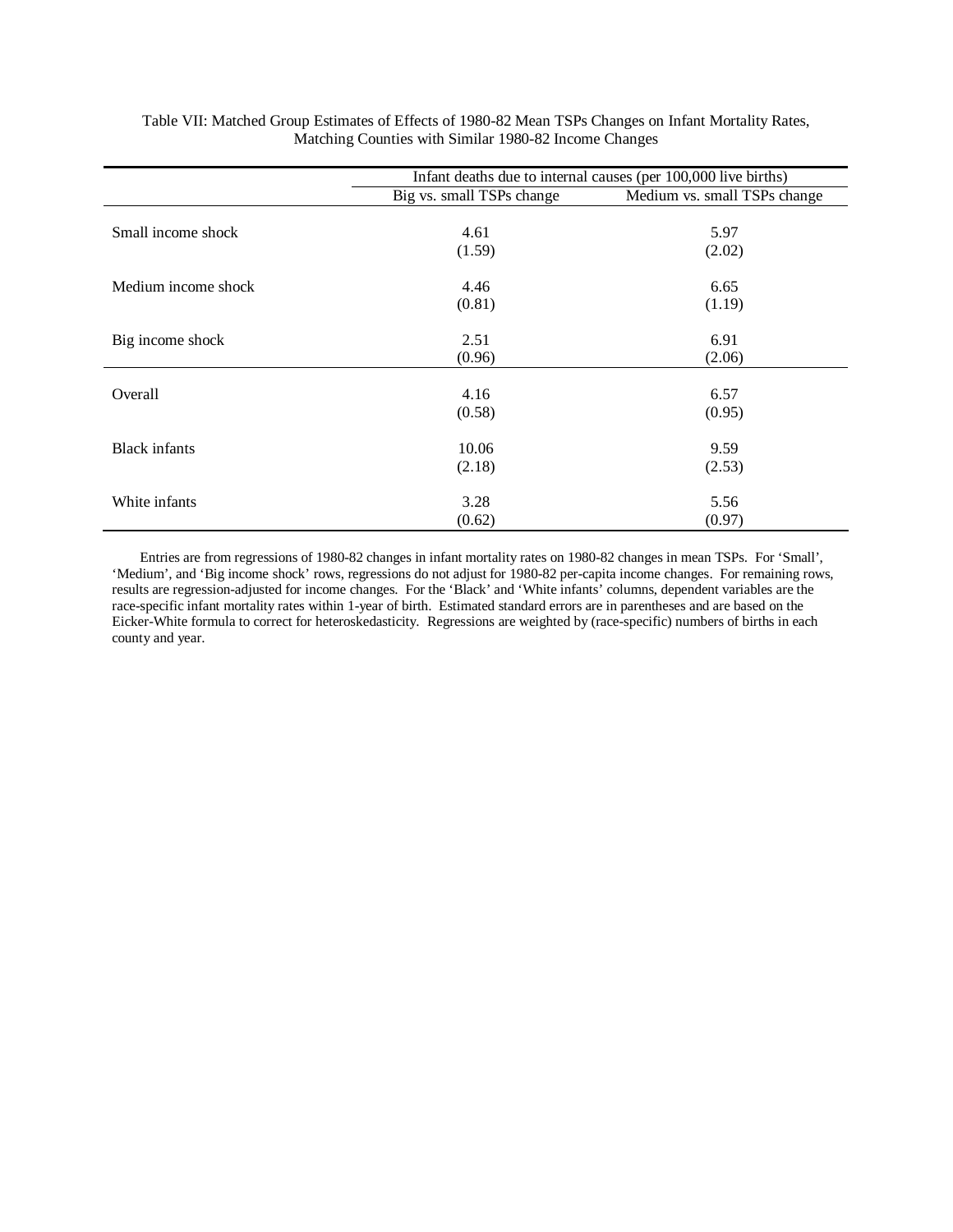

Figure I: National Trends in Total Suspended Particulates Air Pollution and Infant Mortality Rates

Source: Authors' tabulations from EPA's "Quick Look Reports" data file and U.S. National Center for Health Statistics.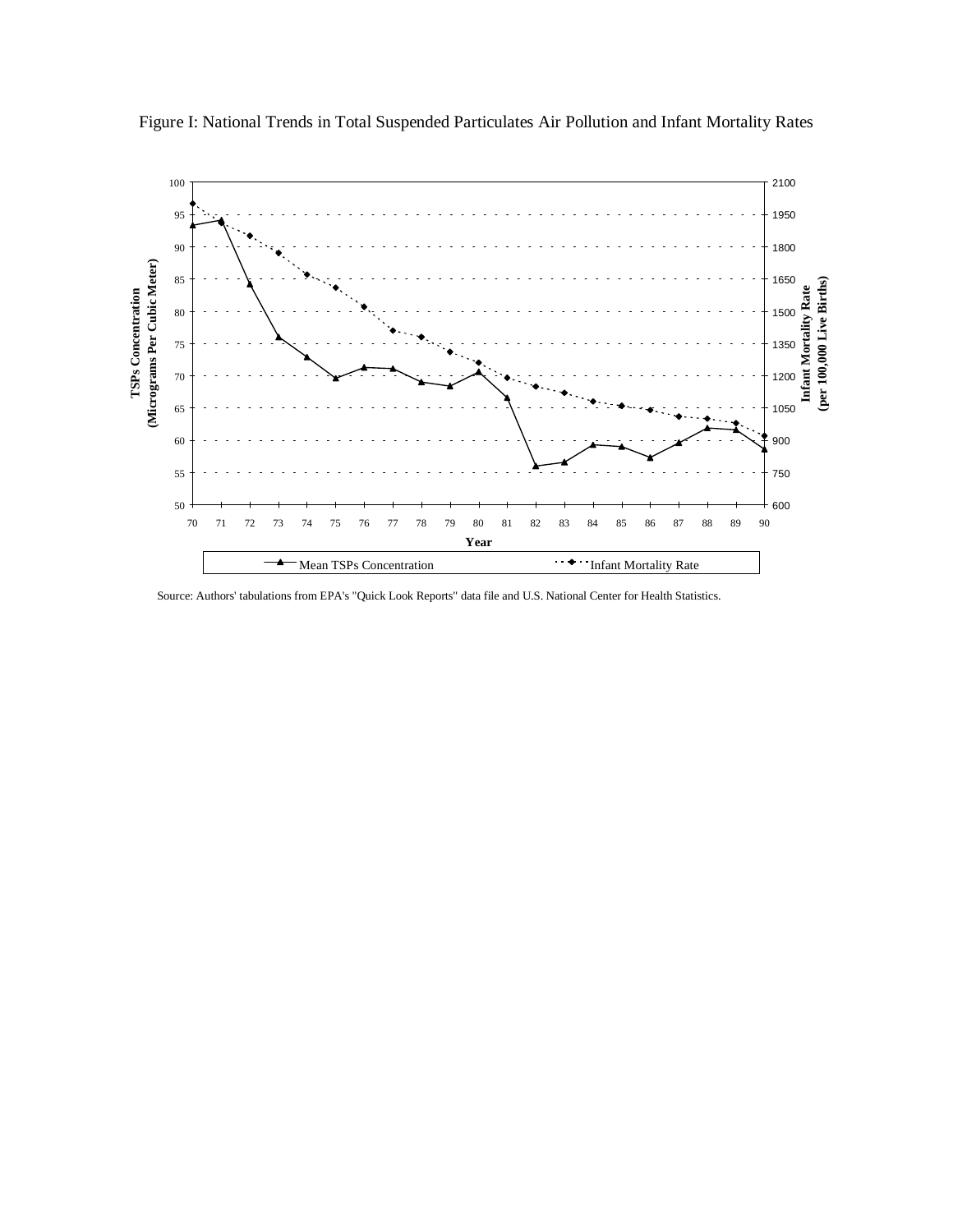

Figure II: Trends in TSPs Pollution, Infant Mortality, and Income Per-Capita, By 1980-82 Change in TSPs Groups

B. Trends in Internal Infant Mortality Rate, by 1980-1982 Change in TSPs Concentration

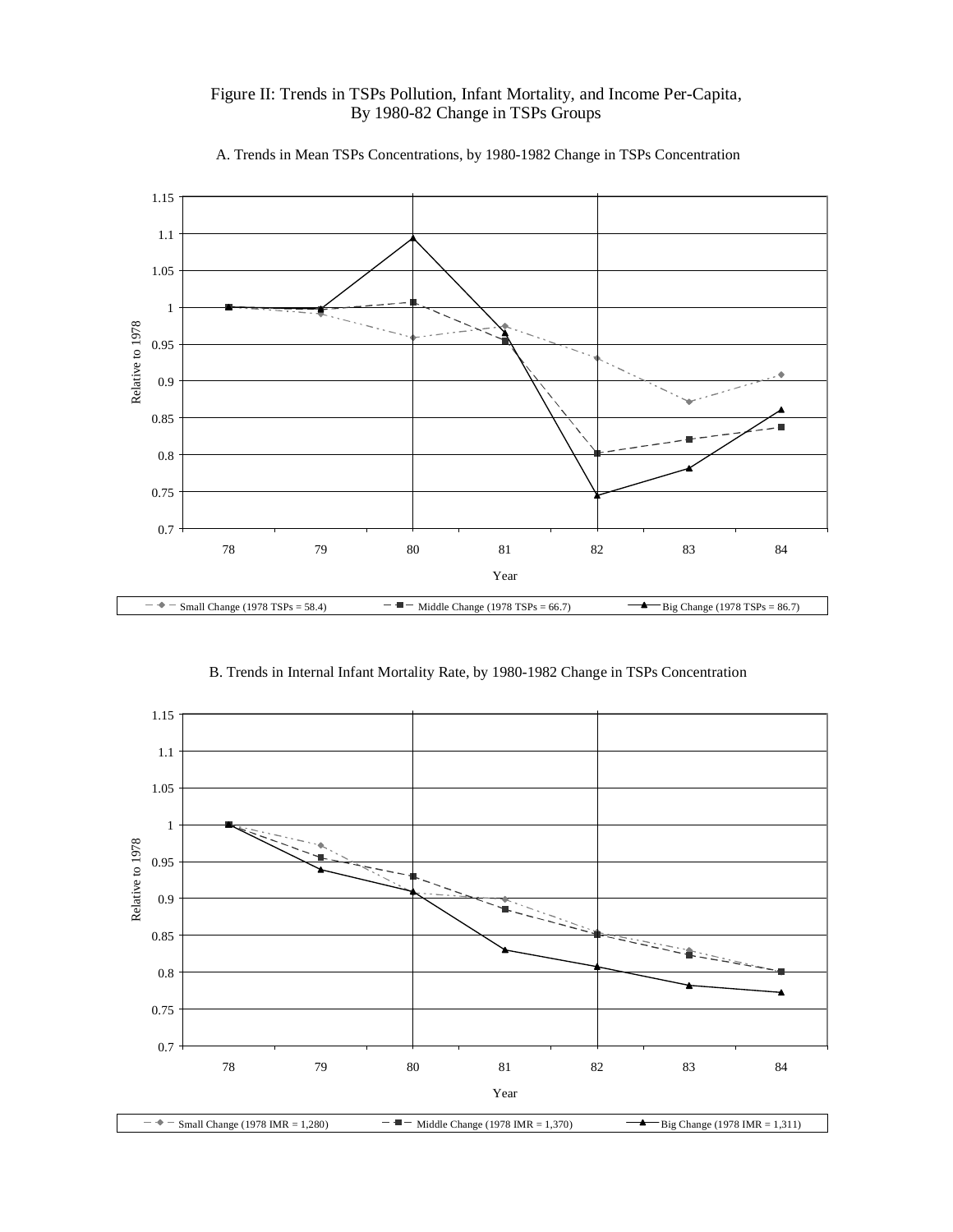

## C. Trends in Per Capita Income, by 1980-1982 Change in TSPs Concentration